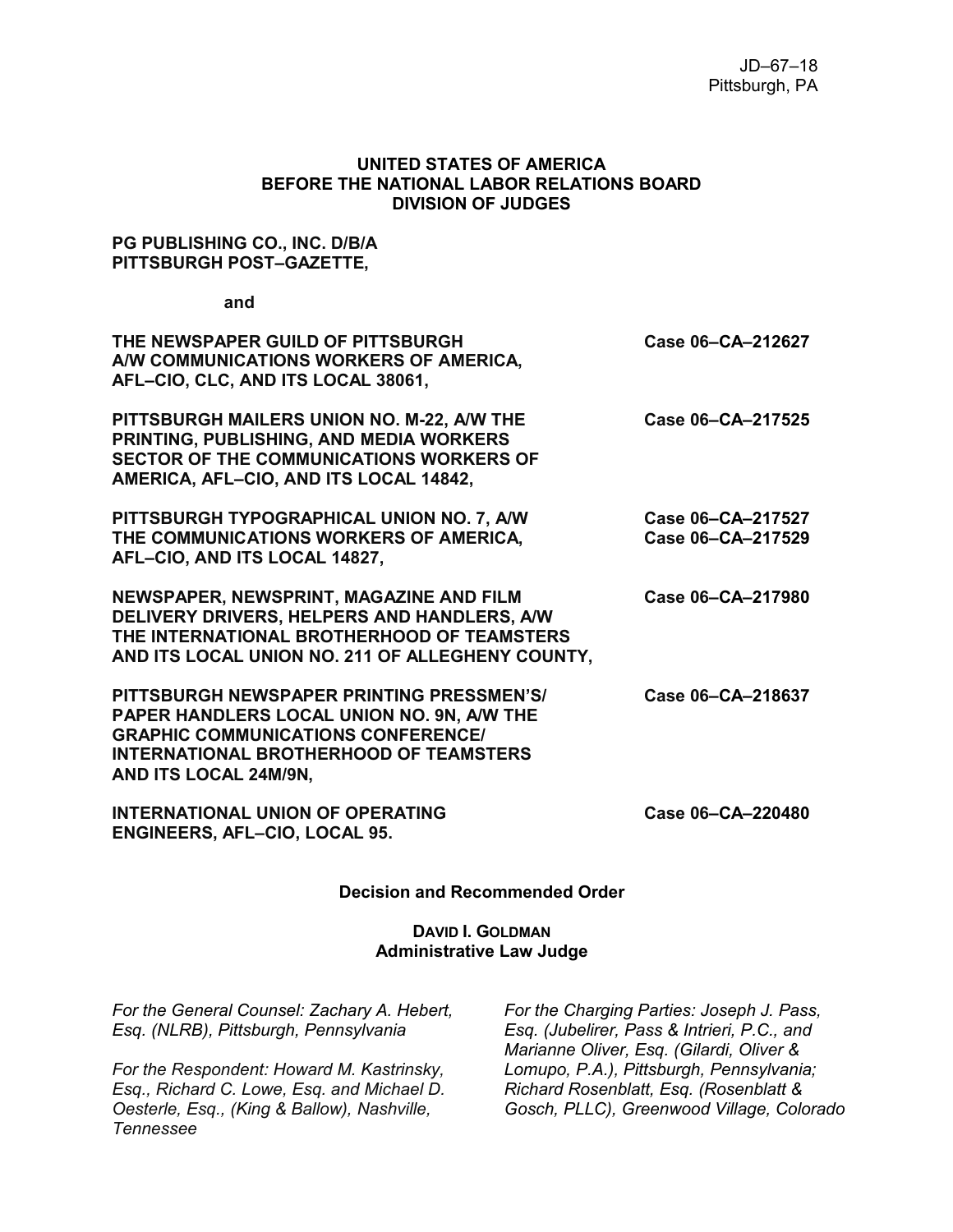# **Table of Contents**

# Page

| Negotiations for successor agreements to replace the 2014 Agreements 8                                                                                                               |  |
|--------------------------------------------------------------------------------------------------------------------------------------------------------------------------------------|--|
|                                                                                                                                                                                      |  |
| The PG's refusal to pay the Fund contribution rate increase for 2018 8                                                                                                               |  |
|                                                                                                                                                                                      |  |
| 1. The statutory duty to maintain the status quo of terms and<br>conditions of employment requires the PG to continue to<br>pay the annual increase in the Fund contribution rate 12 |  |
| Various contractual defenses (contract coverage, waiver,<br>2.                                                                                                                       |  |
| 3.                                                                                                                                                                                   |  |
|                                                                                                                                                                                      |  |
| The Unions' contention that the PG's statutory<br>5.<br>status quo obligations require it to fund the                                                                                |  |
|                                                                                                                                                                                      |  |
|                                                                                                                                                                                      |  |
|                                                                                                                                                                                      |  |
| Appendix                                                                                                                                                                             |  |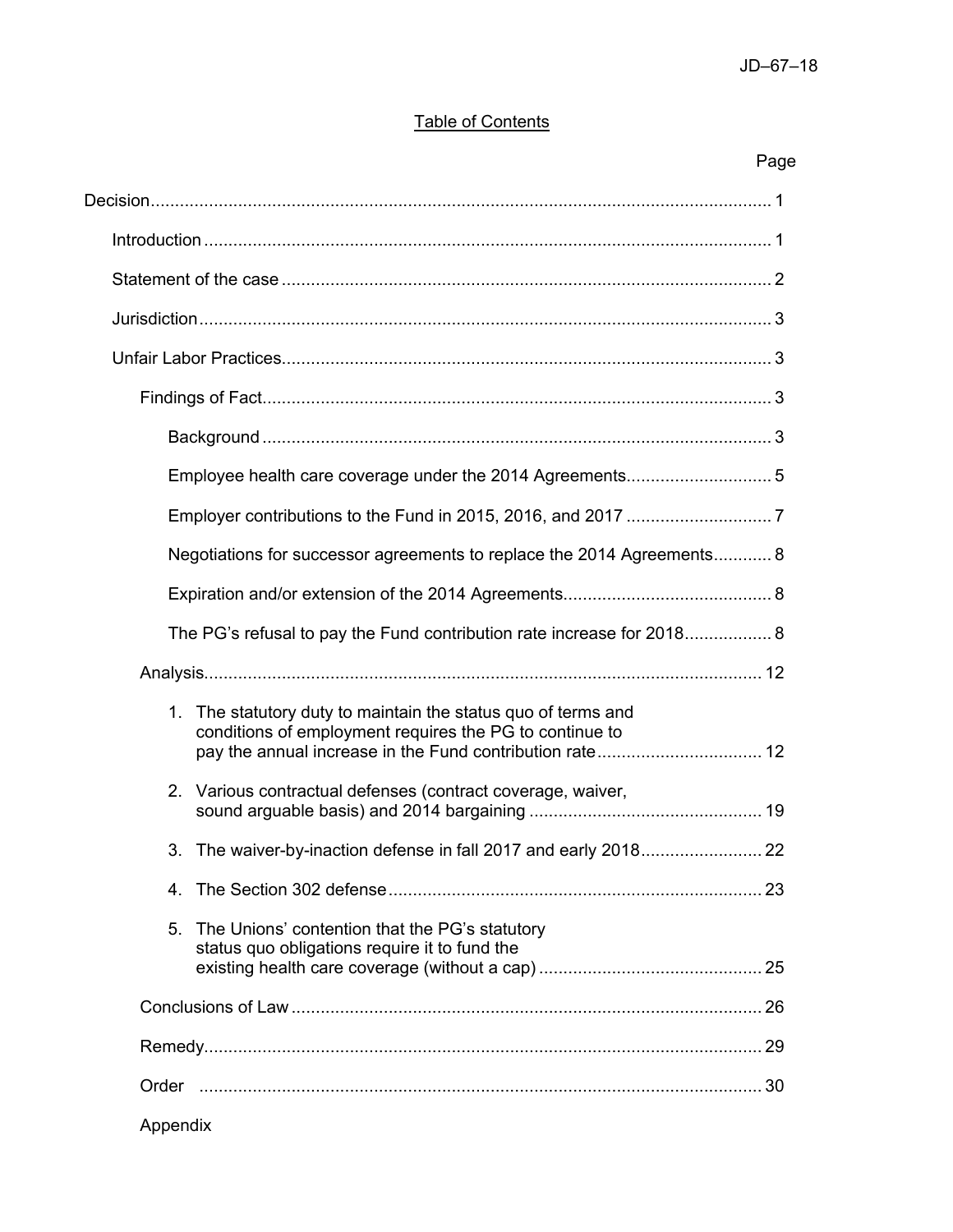## **DECISION**

### **INTRODUCTION**

- 5 DAVID I. GOLDMAN, ADMINISTRATIVE LAW JUDGE. These cases consider an employer's obligation under federal labor law to maintain the status quo in employment terms and conditions while it negotiates with its employees' unions for new labor agreements to replace expired (or temporarily extended) collective-bargaining agreements.
- 10 As established under each of the seven collective-bargaining agreements between the employer and its employees' unions, beginning January 1, 2015, the employees' health care coverage was to be provided through a plan sponsored by a Taft-Hartley health and welfare fund, paid for by the employer's monthly contributions to the fund of \$1,229 for each participating employee. A schedule of the benefits purchased by these contributions was attached to and part
- 15 of each labor agreement. The labor agreements provided that for calendar year 2016, and again in 2017, the employer would increase the monthly per employee contributions as established by the fund, with the only limitation being that the employer would not be responsible for any portion of an annual increase in excess of 5.0%. The employer paid the annual increases in 2016 and 2017, as required under the labor agreements. It continued to pay the 2017 monthly contribution
- 20 rate after the March 31, 2017 expiration and/or temporary extension of the labor agreements while the parties negotiated for new agreements.

The problem that became these cases arose in the fall of 2017, when the fund announced its annual contribution rate increase for January 2018. The employer refused to pay the increase. 25 As a result, the fund reduced the health care benefits for the employees beginning April 2018.

The National Labor Relations Act (Act) requires that (until impasse or agreement) an employer must continue the status quo in the terms and conditions of employment while the parties negotiate for a new labor agreement. Here, the General Counsel of the National Labor 30 Relations Board (Board) contends that this statutory obligation required the employer to continue providing the annual increases in fund contributions, as it did in 2016 and 2017 under the labor agreements. The General Counsel contends that the employer's 2018 discontinuance of the annual increases up to 5%--which resulted in a reduction of the existing level of health care benefits for employees—constitutes an unlawful unilateral change in terms and conditions in 35 violation of Section 8(a)(5) and (1) of the Act.

As discussed herein, I find that the employer's refusal in 2018 to continue to pay the fund annual contribution was a violation of the Act, as alleged. As discussed herein, Board precedent amply supports this result, and does not support the employer's claim that its refusal to continue 40 the annual increases—but simply to maintain the 2017 rate—satisfies its obligation under the Act. I find the employer's various defenses—whether rooted in the terms of the labor agreements, in the unions' response to the employer's plans to discontinue the increases, or the claim that increased funding would violate Section 302 of the Taft-Hartley Act—to be without merit.

- 45 In reaching this result I do not reach the General Counsel's alternative argument (GC Br. at 23–25) that the duty to continue the annual increases in contributions became a term and condition of employment through a "traditional past practice analysis." I also do not reach the unions' argument—not advanced by the General Counsel, and not posed, to date, by the facts that should there be future annual contribution increases above 5%, the employer's statutory duty 50 to maintain the status quo will not be limited by the 5% cap that limited its contractual obligations
- in 2016 and 2017.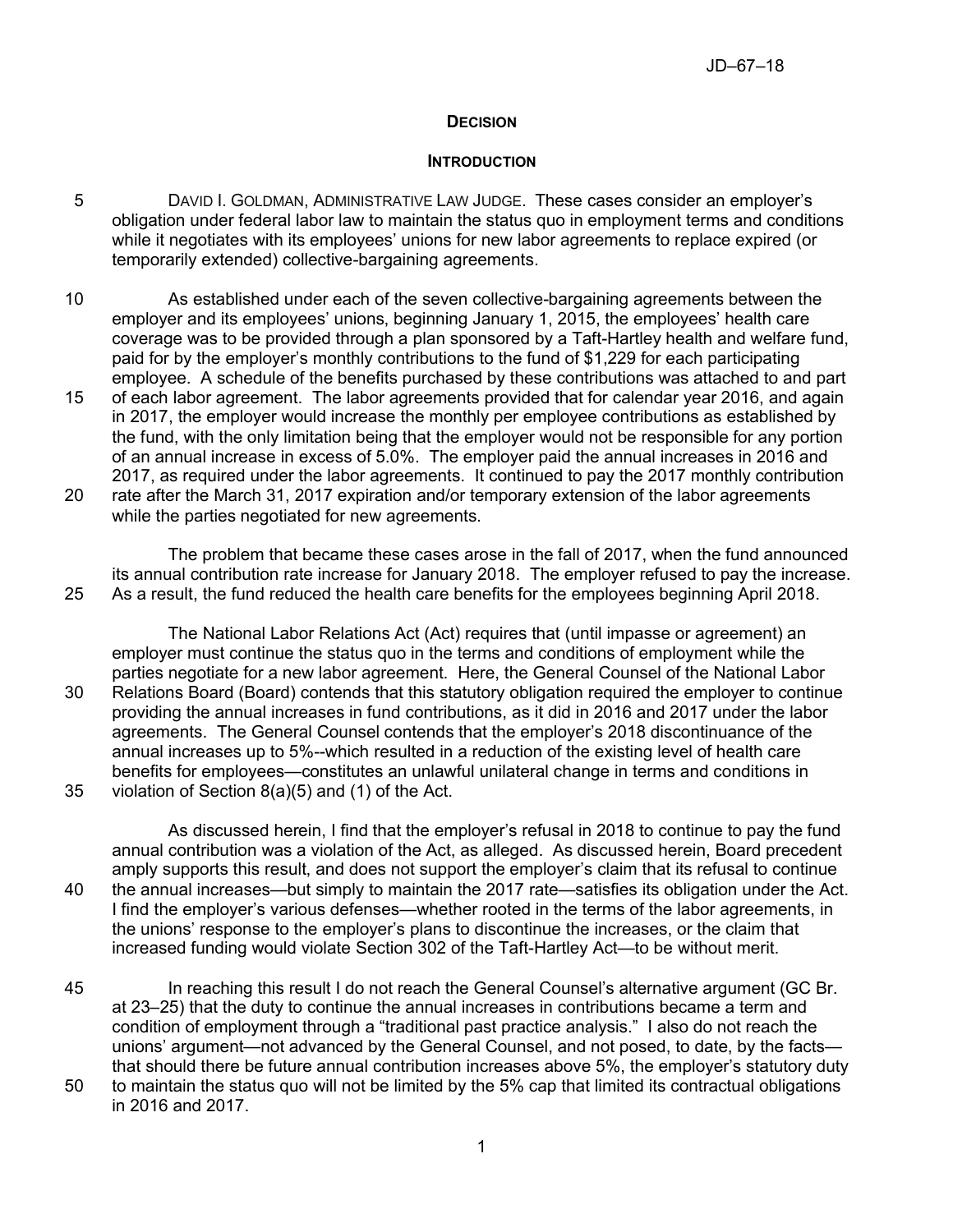### **STATEMENT OF THE CASE**

On January 5, 2018, the Newspaper Guild of Pittsburgh a/w Communications Workers of America, AFL–CIO, CLC, and its Local 38061 (the Guild) filed an unfair labor practice charge 5 alleging violations of the Act by the PG Publishing Co., Inc. d/b/a/ Pittsburgh Post–Gazette (Employer or PG), docketed by Region 6 of the National Labor Relations Board (Board) as Case 06–CA–212627. The charge was amended by the Guild on April 25, 2018.

Based on an investigation into this case, on April 26, 2018, the Board's General Counsel, 10 by the Regional Director for Region 6 of the Board, issued a complaint and notice of hearing alleging that the PG had violated the Act. The PG filed an answer to the complaint on May 8, 2018, denying all alleged violations of the Act.

On March 30, 2018, the Pittsburgh Mailers Union No. M–22, a/w the Printing, Publishing, 15 and Media Workers Sector of the Communications Workers of America, AFL–CIO, and its Local 14842 (the Mailers Union) filed an unfair labor practice charge alleging violations of the Act by the PG, docketed by Region 6 of the Board as Case 06–CA–217525. The charge was amended by the Mailers Union on May 3, 2018.

- 20 On March 30, 2018, the Pittsburgh Typographical Union No. 7, a/w the Communications Workers of America, AFL–CIO, and its Local 14827 (the Typographical Union) filed two unfair labor practice charges alleging violations of the Act by the PG, docketed by Region 6 of the Board as Cases 06–CA–217527 and 06–CA–217529. The charges were amended by the Typographical Union on May 2, 2018.
- 25

On April 6, 2018, the Newspaper, Newsprint, Magazine and Film Delivery Drivers, Helpers and Handlers, a/w the International Brotherhood of Teamsters and its Local Union No. 211 of Allegheny County (the Delivery Union) filed an unfair labor practice charge alleging violations of the Act by the PG, docketed by Region 6 of the Board as Case 06–CA–217980. The charge was 30 amended by the Delivery Union on May 2, 2018.

On April 18, 2018, the Pittsburgh Newspaper Printing Pressmen's/Paper Handlers Local Union No. 9N, a/w the Graphic Communications Conference/International Brotherhood of Teamsters and its Local 24M/9N (the Pressmen's Union) filed an unfair labor practice charge 35 alleging violations of the Act by the PG, docketed by Region 6 of the Board as Case 06–CA– 218637. The charge was amended by the Pressman's Union on May 2, 2018

On May 18, 2018, the International Union of Operating Engineers, AFL–CIO, Local 95 (the Operating Engineers) filed an unfair labor practice charge alleging violations of the Act by the 40 PG, docketed by Region 6 of the Board as Case 06–CA–2200480. The charge was amended by the Operating Engineers on May 24, 2018.

Based on an investigation into these cases, on June 28, 2018, the Board's General Counsel, by the Regional Director for Region 6, issued an order consolidating cases 06–CA– 45 212627, 06–CA–217525, 06–CA–217527, 06–CA–217529, 06–CA–217980, 06–CA–218637, and 06–CA–220480, and issuing a consolidated amended complaint and notice of hearing in all of the foregoing cases alleging that the PG had violated the Act. The PG filed an answer to the amended consolidated complaint on July 9, 2018, denying all alleged violations of the Act.

50 A trial in this case was conducted on August 21, 2018, in Pittsburgh, Pennsylvania. At the commencement of the trial, counsel for the General Counsel and counsel for the PG moved to amend the complaint and answer to conform to certain stipulations reached between the parties.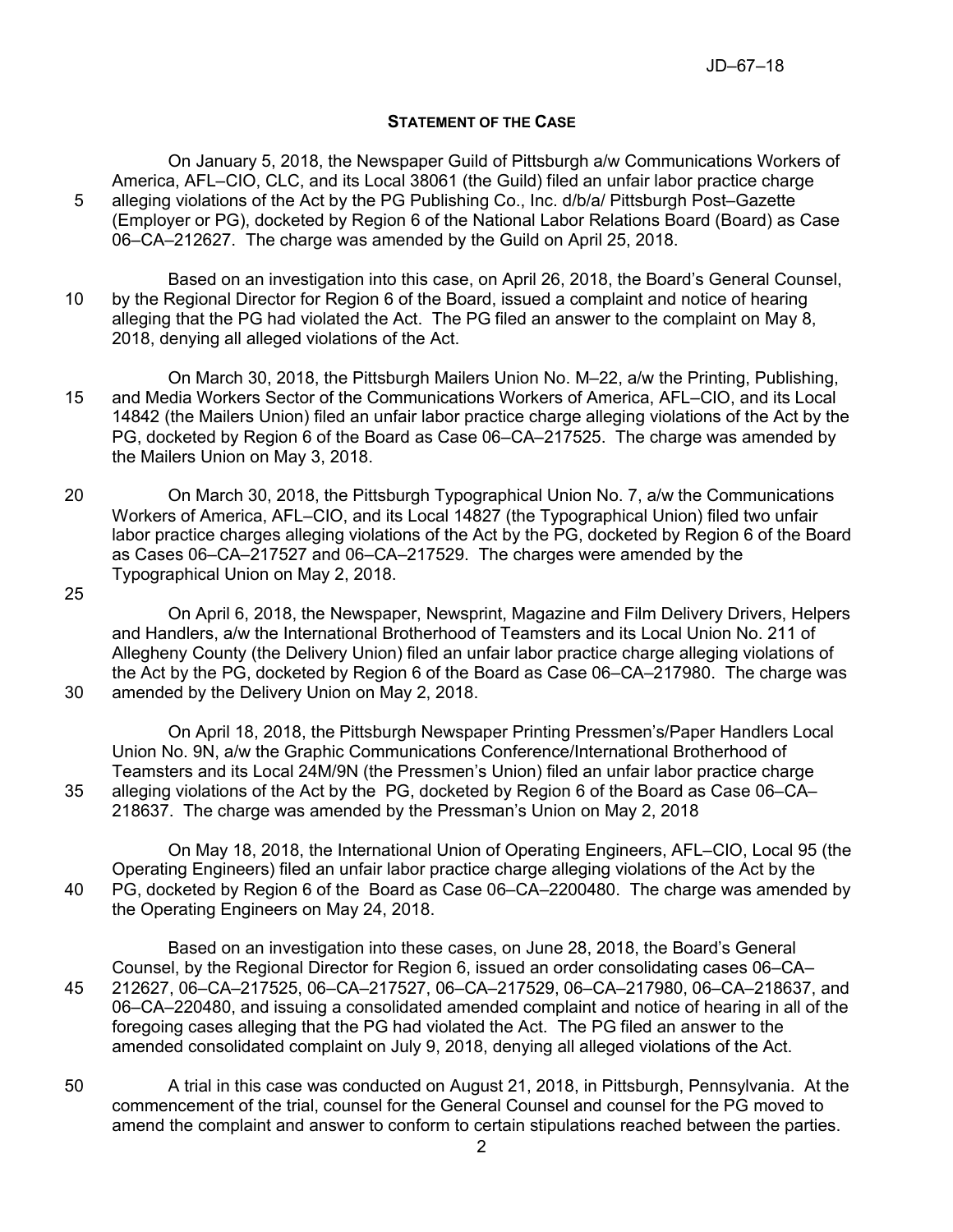The motions were granted and the stipulations reached by the parties were admitted into evidence as Joint Exhibits 1–16.

Counsel for the General Counsel, the Union, $<sup>1</sup>$  and the Respondent filed posttrial briefs in</sup> 5 support of their positions by September 25, 2018.

On the entire record, I make the following findings, conclusions of law, and recommendations.

### 10 **JURISDICTION**

At all material times, the PG has been a Pennsylvania corporation with an office and place of business in Pittsburgh, Pennsylvania, and has been engaged in publishing the *The Pittsburgh Post–Gazette*, a newspaper. Annually, in conducting its operations, the PG derives gross

- 15 revenues in excess of \$200,000 and publishes various nationally syndicated features, advertises various nationally sold products, and holds membership in and subscribes to various interstate news services, including the Associated Press. Annually, the PG purchases and receives at its Pittsburgh, Pennsylvania facility products, goods, and materials valued in excess of \$5,000 directly from points outside the Commonwealth of Pennsylvania. It is alleged, admitted, and I
- 20 find, that at all material times, the PG has been an employer engaged in commerce within the meaning of Section 2(2), (6), and (7) of the Act. It is alleged, admitted, and I find, that at all material times, the Guild, the Mailers Union, the Typographical Union, the Delivery Union, the Pressman's Union, and the Operating Engineers, have each been a labor organization with the meaning of Section 2(5) of the Act.

### 25

Based on the foregoing, I find that this dispute affects commerce and that the Board has jurisdiction of these cases, pursuant to Section 10(a) of the Act.

## **UNFAIR LABOR PRACTICES**

30

## **FINDINGS OF FACT**

## **Background**

The PG publishes *The Pittsburgh Post–Gazette*, a daily newspaper. For many years the 35 PG has recognized the Guild as the exclusive collective-bargaining representative of a bargaining unit of editorial employees, $^2$  the Mailers Union as the exclusive representative of a bargaining unit

<sup>2</sup>This "Editorial Unit" is composed of:

<sup>1</sup>Throughout this decision, references to "the Unions" are to the Charging Parties in the consolidated amended complaint, collectively. References to "each Union" are to each of the Charging Parties.

All employees in the Editorial Department and in all sub-divisions of the Editorial Department, excluding those employees provided for in other existing Union Agreements and all Publishers and Associate Publishers, Publisher and Editor-in-Chief, Executive Editor, Editor of the Editorial Page, Managing Editor, Deputy Managing Editor, Senior Assistant Managing Editor, Assistant Managing Editor, City Editor, Sports Editor, Sunday Editor, Technology Systems Editor, Business Editor, Night Operations Manager, Seen Editor, Associate Editor of Opinion Pages, Editorial Cartoonist, and Confidential Secretaries.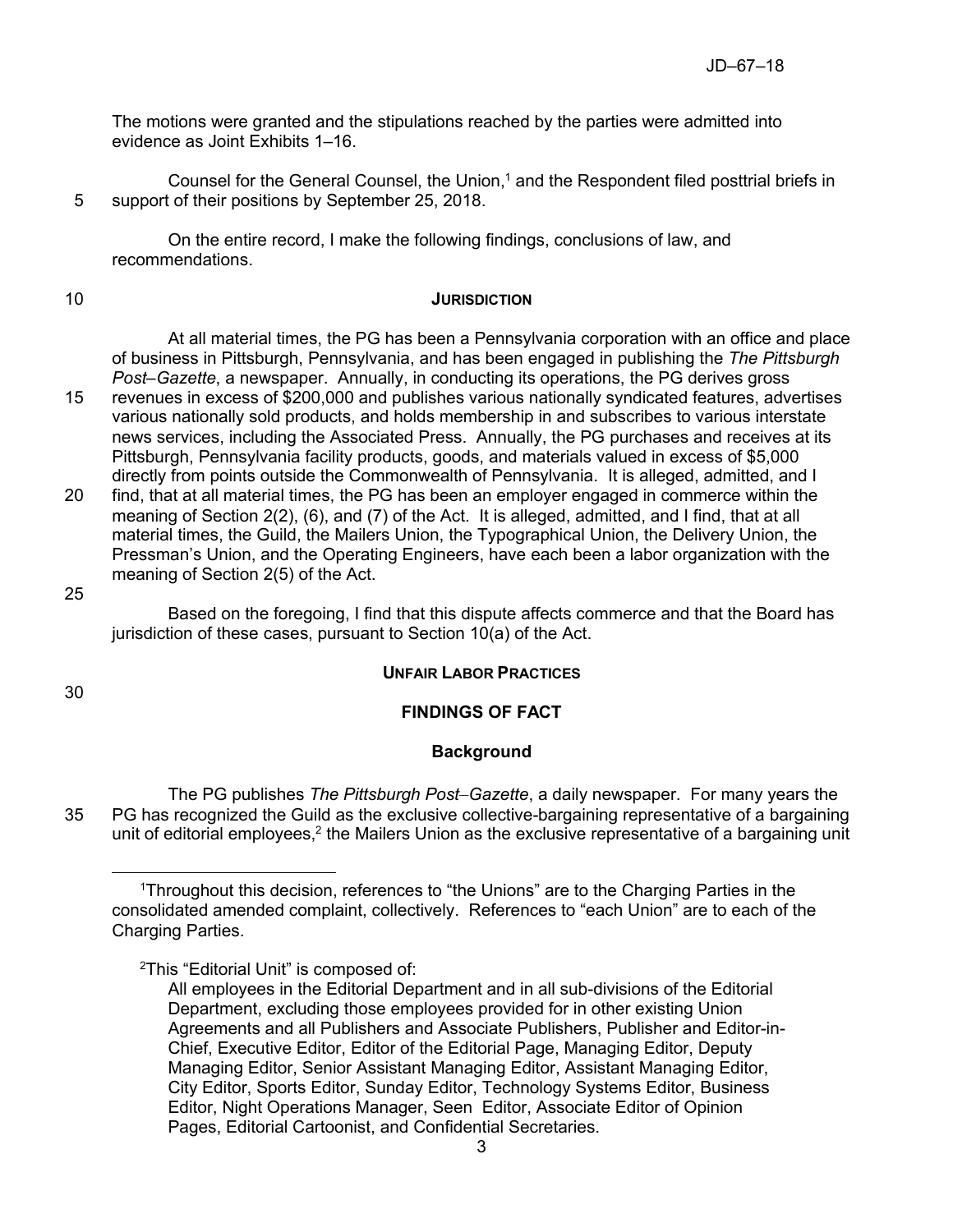of mail room employees,<sup>3</sup> the Typographical Union as the exclusive representative of a bargaining unit of advertising employees<sup>4</sup> and of a unit of finance employees,<sup>5</sup> the Delivery Union

<sup>3</sup>The "Mailing Room Unit" is composed of full-time employees described in the most recent collective-bargaining agreement (Jt. Exh. 1(b)) between the Mailers Union and the PG as:

All employees covered by this Agreement. The words "employee" and "employees" when used in this Contract apply to journeymen and apprentices. It is recognized and agreed that the terms and conditions of employment covering Part-Time mailer employees shall be as set forth in a separate agreement covering such employees.

### <sup>4</sup>The "Advertising Unit" is composed of:

All regular full time and regular part-time employees of the Advertising Department; excluding all other employees, confidential employees, guards, professional and supervisors as defined in the Act, and those specifically excluded."

Specifically excluded from the Advertising Unit is:

All employees in the Marketing, Research and Promotion Division, including supervision, managerial, confidential, and all other employees, as well as such employees added in the future, are excluded from the Advertising Unit. In addition, the following positions are specifically excluded from the Advertising Unit:

Chief Revenue Officer Fig. 2014 Secretary to Classified Managers<br>Advertising Director Fig. 2015 Secretary Advertising Manager Classified Manager **Advertising Operations Manager** Classified Manager Classified Real Estate Manager Market Research Manager Retail Manager Classified Recruitment Manager Mgr. of Training and Sales Dev. Classified Operations Manager Database Marketing Manager Production Services Supervisor Co-Op and Special Sections Mgr. Product Design Manager Classified Call Center Manager Research Analyst Online Sales Manager Sales Manager - Automotive Production Services Manager Sales Manager - Real Estate New Media Bus. Dev. Mgr. - Online Sales Manager - Retail (Territories) New Media Bus. Dev. Mgr. - Classified Sales Manager - New Business Dev. New Media Bus. Dev. Mgr. - National Sales Manager - Recruitment Executive Assistant to Adv, Director Sales Manager – Major/National Preprint Distribution Manager Sales Supervisor – Major/National Retail Territory Sales Manager Sales Manager - Digital/Direct Classified Automotive Sales Manager Production Services Manager Quality Control Specialist

Display Advertising Manager

<sup>5</sup>The "Finance Unit" is composed of:

All regular full-time and regular part-time employees of the Financial Department; excluding all other employees, confidential employees, guards, professional and supervisors as defined in the Act. The following are recognized as being confidential or supervisory employees excluded from the coverage of this Agreement: Controller, Assistant Controller, Office Manager and their confidential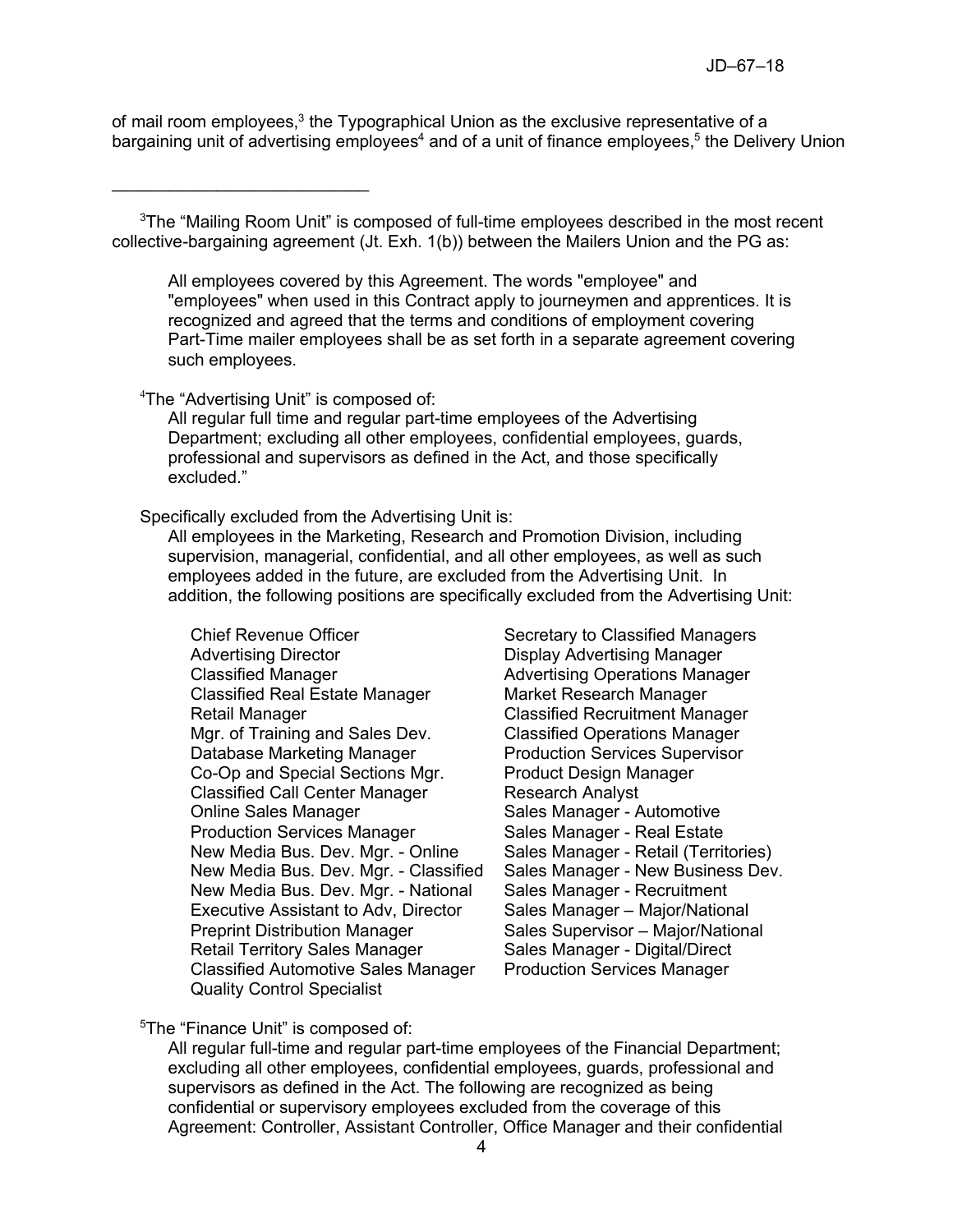as the exclusive representative of a unit of delivery employees, $^6\,$  the Pressmen's Union as the exclusive representative of a unit of pressroom employees,<sup>7</sup> and the Operating Engineers as the exclusive representative of a unit of operating engineers.<sup>8</sup>

The recognition of these unions as the representative of the various bargaining units has 5 been embodied in successive collective-bargaining agreements between the PG and each Union, with a separate collective-bargaining agreement covering the terms and conditions of each of the seven bargaining units described above.

On September 11, 2014, the Unions, negotiating together as the "Unity Council," reached a settlement agreement with the PG for new labor agreements covering these seven units. $^9$ 

10 Each of these successor agreements, one covering each bargaining unit, became effective on various dates in October or November 2014, and continued by their terms to at least March 31, 2017 (the 2014 Agreements).

### **Employee health care coverage under the 2014 Agreements**

In recent years, before 2015, the collectively-bargained health care coverage for 15 employees had been provided through a self-insured plan sponsored by the PG. The PG paid for

> secretaries, Accounting Manager, Auditor, Credit Manager, Cashier Manager, Circulation Accounting Supervisor, Advertising Accounting Supervisor, and Payroll Supervisor.

 $6$ The "Delivery Unit" is composed of all employees performing the delivery-related work described in more detail in Sect. 2 (Jurisdiction) of the most recent collective-bargaining agreement between the Delivery Union and the PG. See, Sect. 2 of Jt. Exh. 1(e).

### <sup>7</sup>The "Pressmen's Unit" is composed of:

 $\mathcal{L}_\text{max}$  , where  $\mathcal{L}_\text{max}$  is the set of the set of the set of the set of the set of the set of the set of the set of the set of the set of the set of the set of the set of the set of the set of the set of the se

All journeymen pressmen, paperhandlers, paperhandling pressmen, and apprentice pressmen who work in the Company's pressroom and paperhandling departments.

<sup>8</sup>The "Operating Engineers Unit" is composed of"

all employees employed by [the Respondent] at its facility located at 2201 Sweeney Drive, Clinton, P A; but excluding guards, office clericals, managerial personnel, confidential personnel, supervisors as defined in the National Labor Relations Act, and all other personnel.

The parties stipulated that on March 9, 2017, the PG and the Operating Engineers tentatively agreed to change the facility address listed in the above-unit description and the change will be incorporated into any successor labor agreement entered into by the PG and the Operating Engineers.

<sup>9</sup>For some years, going back to the 1990s, the various Unions negotiated together with the PG (and until it ceased printing, with another Pittsburgh newspaper, the Pittsburgh Press) in a multi-union bargaining organization composed of all the union-represented units at the PG. This multi-union bargaining group was called the Unity Council, and from its inception was represented in bargaining by Attorney Joseph Pass.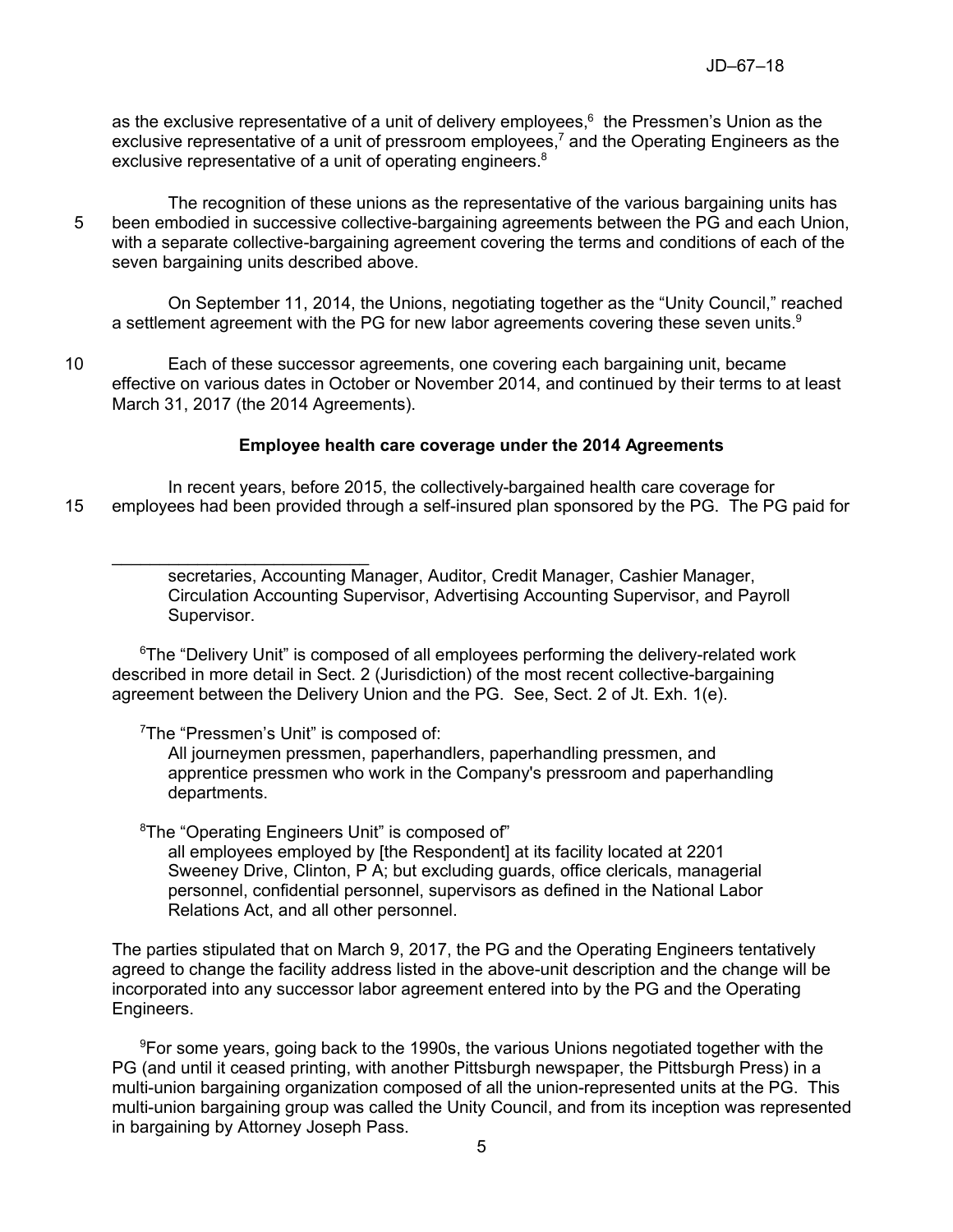the health care coverage (Tr. 31), although beginning in 2006, the PG bargained for a wage "diversion" which offset some of the health care costs with a reduction from wages.

In the 2014 Agreements, a significant change was made to the health care coverage, one that set the stage for the instant dispute. Pursuant to each of the 2014 Agreements, beginning 5 January 1, 2015, health care coverage for participating employees was no longer provided through an employer-sponsored plan but, instead, through participation in a multi-employer Taft-Hartley health and welfare fund. The 2014 Agreements provided that beginning January 1, 2015, bargaining unit employees would be able to participate in the Western Pennsylvania Teamsters and Employers' Welfare Fund (the Fund). The parties stipulate that on January 1, 2015, the PG 10 began participating in the Fund.

The schedule of benefits that the PG employees would receive from the Fund's plan 9PG was attached to or made an exhibit to each of the 2014 Agreements. The schedule of benefits summarized the deductibles, out-of-pocket maximum, and coverage for various procedures and care under the plan. The schedule of benefits also compared the 9PG benefits to the benefits 15 offered by the existing PG health care plan that remained in effect under the 2014 Agreements until January 1, 2015.

Under the terms of each of the 2014 Agreements, beginning January 1, 2015, the PG would pay the Fund a per-employee monthly rate. In addition, under the terms of the 2014 Agreements, the wage "diversion" continued, with a percentage of employee wages being held 20 back.<sup>10</sup> However, the employees contributed nothing to the Fund for their health care—the PG paid the full contribution rate set by the Fund.

The 2014 Agreements provided a set rate for the PG's 2015 contributions to the Fund, which was \$1,229 per month for each participating employee. The 2014 Agreements also recognized the prospect of annual increases to the Fund's contribution rate, but expressly limited 25 the amount of increase that the PG would be required to pay in 2016 and 2017, to a 5.0% annual increase. More precisely, the 2014 Agreements read in pertinent part:

(1) Effective January 1, 2015, all eligible bargaining unit employees will participate in the Western Pennsylvania Teamsters and Employers Welfare Fund (the "Fund"). Participation in the plan is limited to employees averaging annually more 30 than 30 hours per week.

> (2) The required PG contributions for the calendar year 2015 will be \$1,229 per month for each participating full-time bargaining unit employee (regardless of family size) and regardless of the option chosen.

35 (3) The PG contributions for years 2016 and 2017 will not exceed a 5.0% annual increase above the \$1,229 per month set forth above for calendar year 2015. Any such increases must be based upon the plan design effective January 1, 2015. The PG will receive from the Fund at least 60 days notice of any such annual contribution increase prior to January 1. . . .

 $\overline{a}$  $10$ Under the different 2014 Agreements, there was some variation among the bargaining units in the amount and ceiling of the diversion. The differences are not material to the issues at hand.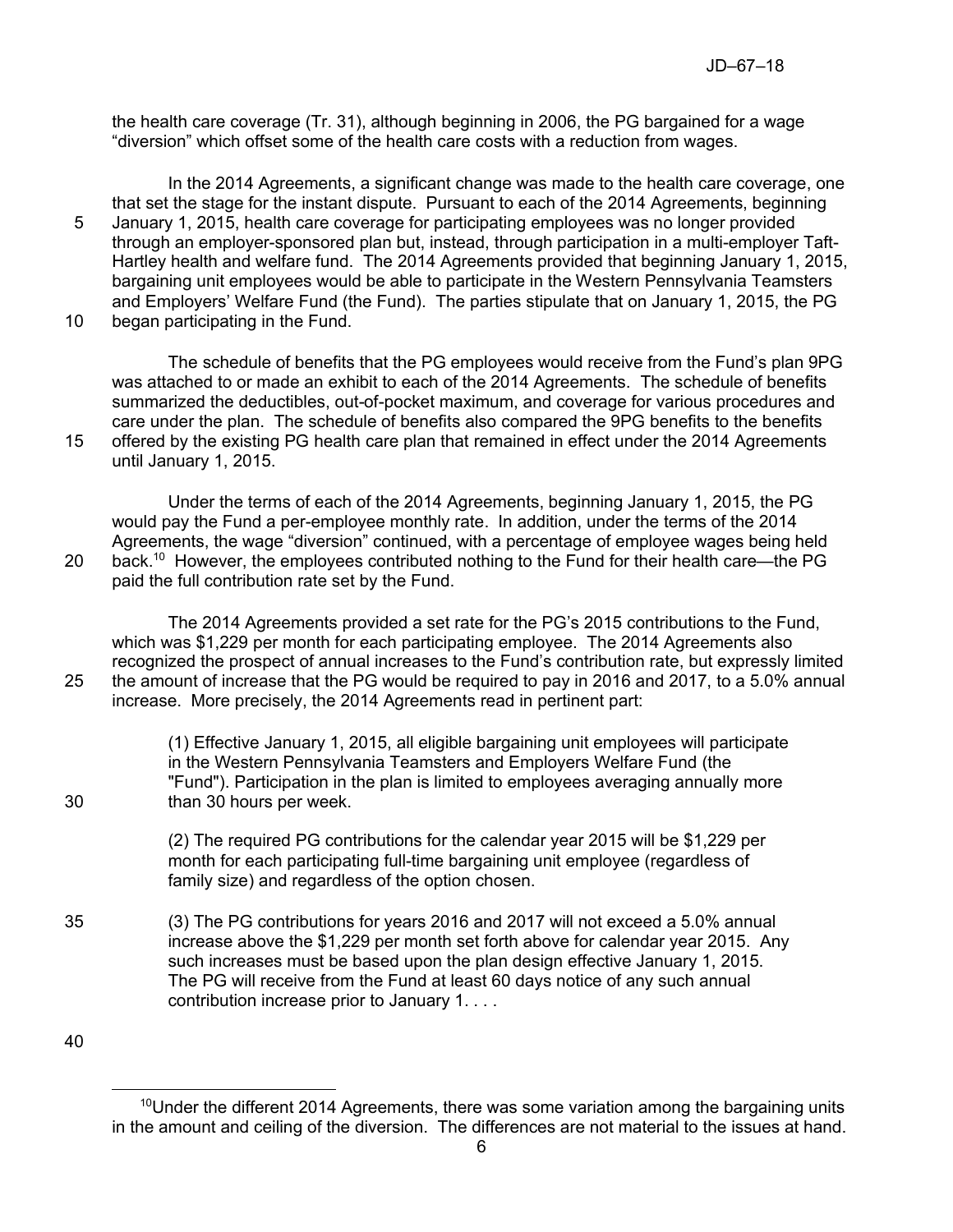Under the terms of the Agreements, any increase in the Fund's contribution rate in 2016 and 2017 beyond the 5.0% cap would be the financial responsibility of the employees. The PG agreed to perform the withholding of these additional amounts from employee pay under limited and prescribed circumstances. Paragraph 3, above, continues:

5

Increases in excess of 5% will be the responsibility of the bargaining unit members via direct billings from the Fund. If direct billing is not available, the PG will only assume responsibility for any withholding of any additional amounts after receiving the expressed written consent of each member and will not assume any other 10 responsibility for collection of any other amounts, or be liable for any other payment to the Fund, other than as stated above.<sup>11</sup>

After the September 2014 settlement agreement, questions arose between the parties over how the 5% cap would operate. On October 13, 2014, PG Human Resources Vice-15 President Stephen Spolar sent Union attorney Pass a document that Spolar described to Pass in a cover memo as "our explanation of the 5% cap."

The document was an Excel spreadsheet prepared by the PG's outside benefits consultant, Elliot Dinkin, and reviewed internally by PG representatives before being provided to 20 the Unions. The spreadsheet provided hypothetical examples for a variety of future Fund contribution rate increases to show how the cap would affect annual increases paid by the PG. The spreadsheet was titled "PG Determination of share of benefit costs–2015-2017," and projected hypothetical annual Fund contribution rates and increases to be paid by the PG for the years 2015, 2016, 2017, and 2018.

### 25

# **Employer contributions to the Fund in 2015, 2016, and 2017**

As set forth in the labor agreements, for the calendar year 2015, the PG contributed \$1,229 per month for each bargaining unit employee participating in the Fund.

30

In the fall of 2015, the Fund notified the parties that for the calendar year 2016, the contribution rate was going to increase by 5.9%—0.9% more than the contractual cap on the PGs' annual contributions increase. As a result, the PG increased its contribution rate by 5% for 2016, or \$1,290.45 per employee per month. However, as to the shortfall of 0.9%, instead of 35 employees making up the difference as originally envisioned under the contracts, the Fund, with the agreement of the Unions and the PG, reduced the health care benefits to employees, increasing the deductible applicable to participating PG employees and their families. In a conversation with Teamsters Union President Joe Molinaro, PG Human Resources Vice-President Stephen Spolar agreed to this change in the deductibles as a resolution of the issue.

40

In the fall of 2016, the Fund notified the PG that the contribution rate would increase by 5% for the calendar year 2017. Accordingly, in calendar year 2017, the PG increased its monthly contributions to the Fund by 5%, to \$1,354.97 for each participating employee.

 $\overline{a}$  $111$  have reproduced and quoted (in pertinent part) the language from Exhibit A of the September 11, 2014 PG-Unity Council Settlement Agreement. This language on health care was part of each unit's collective-bargaining agreement. (Any minor variations in the labor agreement's active employee health care language are nonmaterial). Each of the 2014 Agreements included this language, along with a schedule of benefits of the Fund's plan 9PG, included by exhibit or attachment, which was the plan covering employees.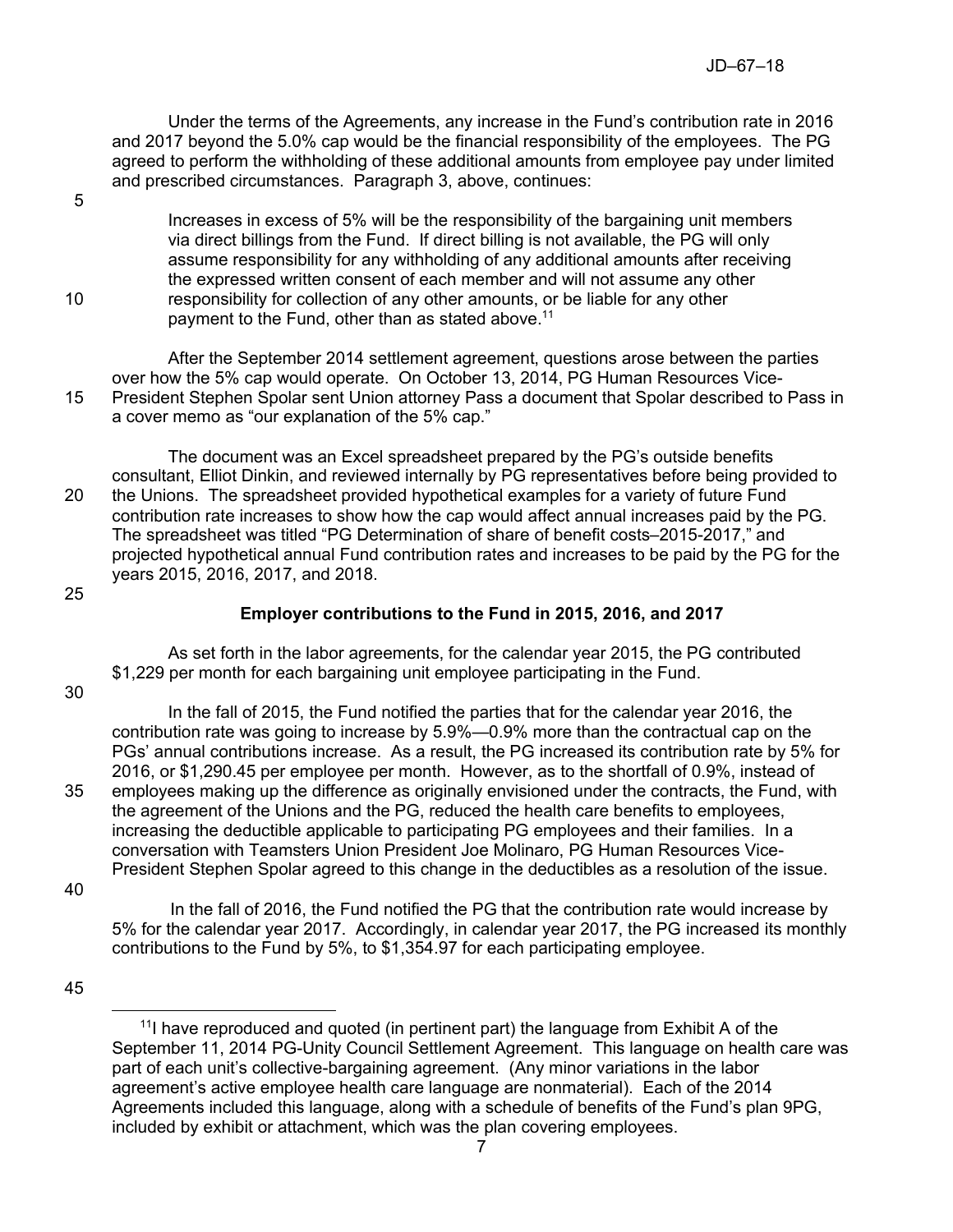As discussed below, the 2014 Agreements expired (or in two cases were extended) as of March 31, 2017. The PG continued paying into the Fund (at the 2017 contribution rate) for all units after March 31, 2017, as the parties negotiated for new agreements.

## 5 **Negotiations for successor agreements to replace the 2014 Agreements**

The 2014 Agreements were scheduled to expire on March 31, 2017. In January 2017, the PG notified the Unions of its intention to negotiate a successor labor agreement separately with each Union and not through the multiunion Unity Council bargaining as had been done in past years. Pursuant to the PG's demand, bargaining commenced with each unit bargaining 10 separately. Since then, and to date, the PG has met with each of the Unions for bargaining and has exchanged bargaining proposals. The PG's proposal for health care coverage under the successor agreements provides that employee health care coverage will no longer be provided through the Fund.

However, to date, no successor collective-bargaining agreements have been reached 15 between the PG and any of the Unions.

For these negotiations for successor agreements to the 2014 Agreements, Attorney Pass specifically represents all of the Unions for purposes of the health care coverage issues, for which common proposals are being made by the parties. More generally, Pass represents the Guild and the Teamsters, although he has also appeared at meetings for some of the other unions.

## 20 **Expiration and/or extension of 2014 Agreements**

As of March 31, 2017, the agreements expired for the mailing room unit, the advertising unit, the finance unit, the delivery unit, and the pressmen's unit. Since March 31, 2017, the employees in these units have been working without an agreement while their Union and the PG attempt to bargain a successor agreement.

25 The situation is nominally different for two of the units, the Guild-represented Editorial Unit, and the Operating Engineers-represented unit of operating engineers. On March 29, 2017, before expiration of their Agreement, the Operating Engineers and the PG entered into an agreement extending the 2014 Agreement while the parties negotiate a new agreement. Under this extension agreement, either party has the right to terminate the contract upon ten days 30 written notice. As to the Guild unit, the 2014 Agreement between the Guild and the PG contains a clause that provides that "the terms and conditions of this Agreement shall remain in effect as long as negotiations continue" for a successor agreement. Thus, the Guild's agreement remains in effect on this basis.

## **The PG's refusal to pay the Fund contribution rate increase for 2018**

35 In the fall of 2018, the Fund sent a memo to Employer participants in the health and welfare fund notifying them of the new monthly contribution rate to be effective January 2018, and that would appear on the December 2017 invoice from the Fund. For the PG's Fund plan, the new announced rate was \$1,422.49 per month per employee, an increase of \$ 67.52 per month, just under a 5% increase from the monthly rate the PG was paying in calendar year 2017.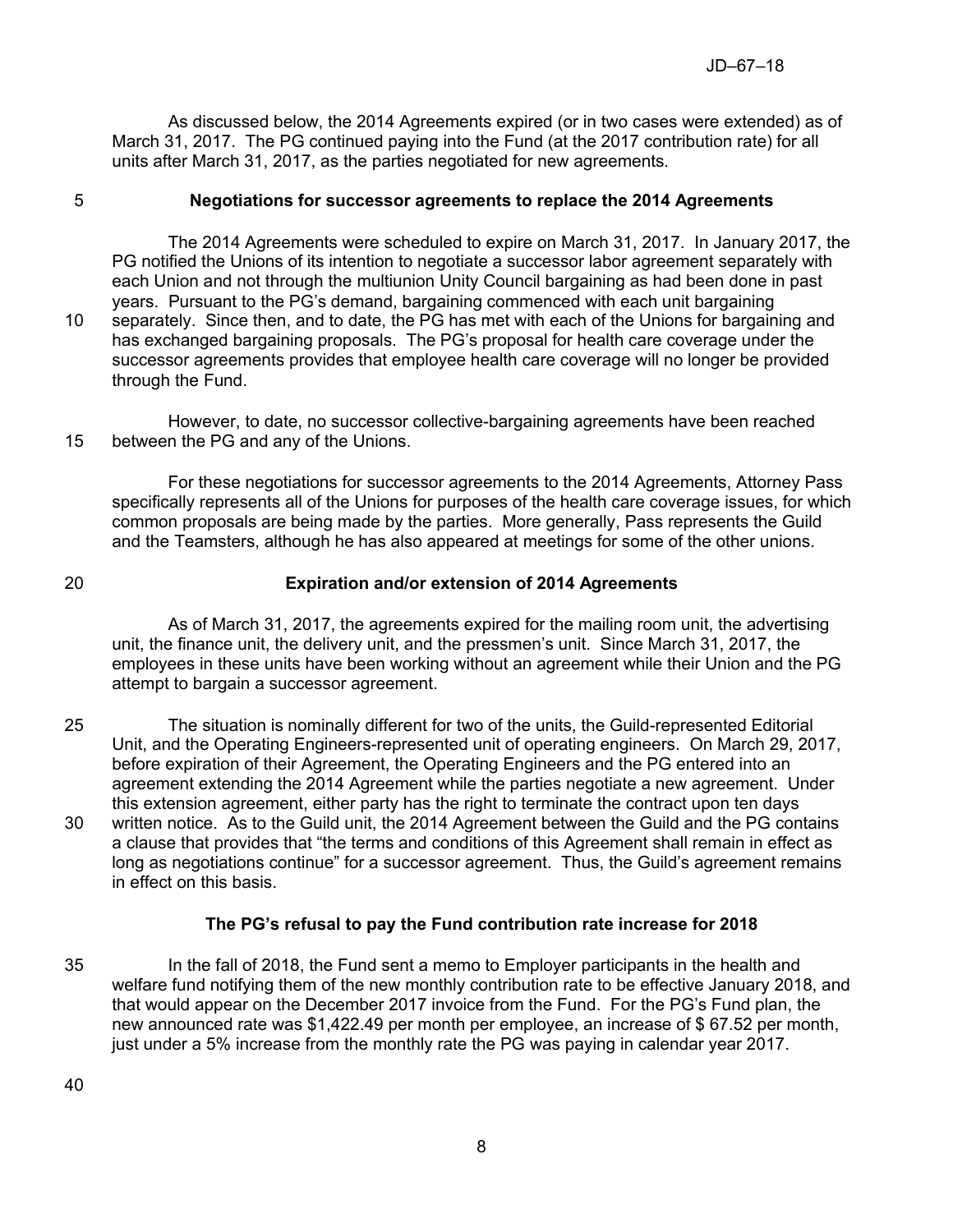On October 25 and 26, 2017, the PG, by Human Resources Manager Linda Guest, sent letters to the Fund, and to each Union representing a PG bargaining unit, regarding the "Annual Rate Adjustment," and stating that the PG was not obligated to pay the increased contribution rate.

- 5 A separate letter was sent to the Fund regarding each Union, and a corresponding letter sent to each Union, but notwithstanding any individual differences, in each letter the PG maintained that under the applicable labor agreement "there is no provision for any increase in its contribution to the Fund, after December 31, 2017."
- Each letter to the Fund concluded by stating: "We will be discussing this matter with the 10 Union. If, and when, a different contribution rate is agreed to with the Union, the Fund will be informed."

Each letter to a Union with which the 2014 Agreement had expired asserted that under the expired agreement, "it appears that the Company is not contractually obligated to pay the Fund's increased contribution rate for 2018," and asserted that "Our obligation under the law is to 15 maintain the dynamic status quo conditions created by the expired CBA, that is, to continue to pay the current contribution rate." The letter to the Guild and the Operating Engineers—the two agreements that remained in effect due to extension—asserted that "Our obligation under law is to continue to pay the current contribution rate, which is the status quo."

The letters to each Union then stated: "Therefore we think it is important to meet with the 20 Union to discuss how to address this development" and requested that the Union contact Guest "to arrange a date and time for that meeting."

By letter dated November 6, 2017, Attorney Pass responded to Guest (on behalf of all the unions), contending that,

- As I am sure you have been advised, if there is no new collective-bargaining 25 agreement in effect dealing with healthcare for 2018, and thereafter, the terms and conditions of the existing agreement must continue. You also are aware that the provisions of those agreements clearly provide that the "Company will provide a health insurance and prescription drug plan . . ." and that the Company's obligation for any increase is capped for the years 2016 and 2017 at 5% each 30 year. There is nothing in the agreement that provides for caps for any years thereafter. As a result consistent with the Company's commitment it must pay for any increase needed in 2018 and thereafter to maintain the agreed upon insurance program. . . .
- 35 . . . . Fortunately for the PG, it appears that the increase for 2018 is going to be 5%. However, regardless of the amount of the increase, that obligation rests squarely with the Post-Gazette.
- Any unilateral change to the contractual terms obviously would be an issue 40 which we will deal with in an appropriate manner. If you have questions please don't hesitate to contact me. [Emphasis in original.]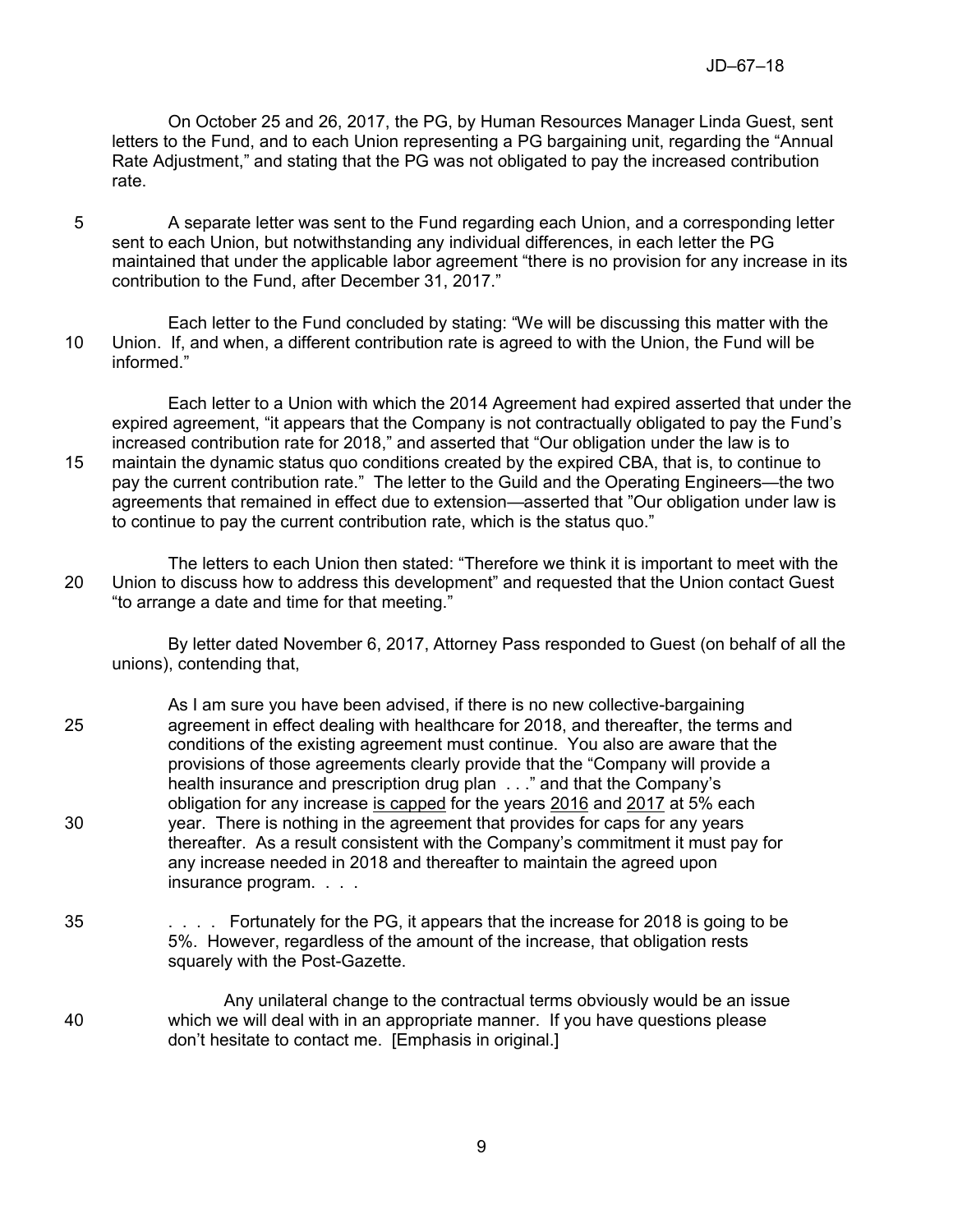The PG's Manager Guest responded to Attorney Pass in a letter dated November 15, 2017. In the letter, Guest stated that the "Welfare Fund is reserving the right to continue to provide health insurance coverage under a reduced benefit structure if the Company does not pay the requested 5% increased contribution rate . . . beginning January, 2018." Guest then 5 noted that "Unfortunately, under the expired collective-bargaining agreements, any proposed increase by the Welfare Fund must be based upon the plan design effective January 1, 2015, unless the parties agree otherwise." Guest then told Pass:

We respectfully disagree with your assertion that the Company must pay for any increases assessed by the Welfare Fund for 2018 and thereafter. The 10 Company does not believe the expired collective-bargaining agreements for the Unions you represent address Welfare Fund contributions for 2018 or thereafter.

We recognize our obligations under law to continue to pay the current contribution rate, which is the status quo. However, because of the positions taken by the Welfare Fund, we again request to meet to address these 15 developments. Time is of the essence because the Welfare Fund will impact our employees' insurance coverage in 2018.

Please contact me to arrange a date and time to meet separately with each Union

Pass responded to Guest by letter dated November 20, 2018. In his letter he asserted that "the law is quite clear and unequivocal that the maintenance of the status quo requires the 20 Employer to continue what they promised, and that is to provide the health insurance program they currently have." In response to Guest's request to meet over the health insurance contributions, Pass responded that

"[a]s always, all of the named Unions are more than willing to meet with you at any mutually agreeable time. Please understand however that none of the Unions are 25 interested in bargaining over one particular subject. A new agreement entails more than the health insurance program. As you know, the Employer has put on the table a new health insurance program [in] which the Unions have little interest. Nevertheless, we are always willing to discuss any issue that is a mandatory subject of bargaining. . . .

30

35

.... As you know, there are additional meetings being scheduled between your team and the various Unions, and they will be able to discuss these issues, including the health insurance, at each of the negotiating sessions they participate in. . . .

.... Finally, so there is no ambiguity of positions, please advise, absent mutual agreement to do otherwise, will the Employer pay the necessary premiums to maintain the current health insurance program through the Western Pennsylvania Health and Welfare Fund beginning January 2018? [Emphasis in 40 original.]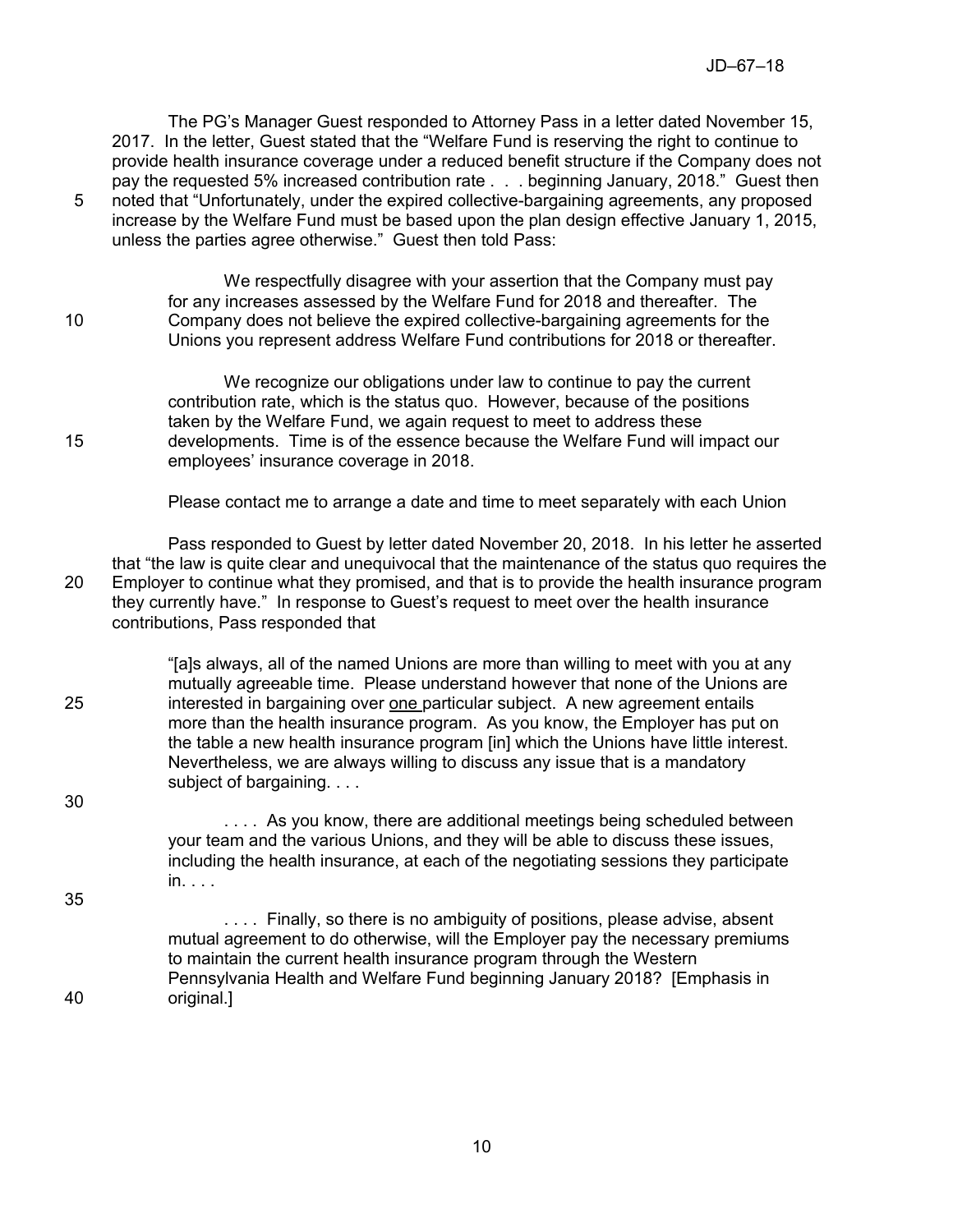Attorney Pass, along with the Guild representatives met with the PG's Attorneys, Michael Oesterle and Richard Lowe (and perhaps Guest), for a regularly scheduled meeting on November 22. As Pass testified, at that meeting there was a "vigorous discussion about the fact that they were not going to be paying any increase to our health insurance that we have under the [Fund]

- 5 contract to keep it in place." The Union position, as articulated by Pass was "that we had agreed to a schedule [of] benefits and our position was that those scheduled benefits are your obligations to maintain." Indeed, Pass told the PG that "[y]our caps [on increases] were for only '16 and '17. There were no caps thereafter. That was our position and . . . there was a schedule of benefits that had to be and we said that in the agreement." The union position and proposal was that the
- 10 PG "maintain those benefits." Attorney Lowe, for the PG, made it clear that he did not agree. Pass proposed that the Union would pay the 5% increase if the PG granted the employees a 7.5% "wage increase right now." According to Pass, the PG did not respond—and did not agree—to this. Lowe told Pass that "he would have another discussion with the [F]und to see what could be done and he would let us know his answer by December 12."
- 15 On December 12, Pass met again with Attorney Lowe, and other PG representatives, this time at a meeting with the Teamsters Union, although, as noted above, Pass represented all the Unions with regard to health care coverage issues. At this meeting Pass reiterated his view that the PG had to pay the health insurance increase. Lowe told him "We're not interested in paying." Pass reiterated his proposal that the Union would pay the 5% increase if the employees received 20 an immediate 7.5% wage increase." Lowe indicated he would continue talking to the Fund.

The PG did not pay the increased Fund contribution for or after January 1, 2018. It continued to contribute at the 2017 monthly level. In January 2018, the Fund notified the employees that it had it had "modified the medical benefit plan applicable to Post-Gazette participants" by increasing the annual deductible beginning April 1, 2018, for single and family 25 participants "in order to correspond the plan coverage to the contribution level provided under the Post-Gazette." The Fund stated that these actions

were necessitated when the Post-Gazette did not pay the premium increase for 2018. Effective January 1, 2018, the Trustees approved a 5% increase in the premium cost in order to maintain the 2017 level of benefits for Plan PG. The 30 2017 premium rate was \$1,354.97 per month, the 2018 rate needed to maintain the benefit level is \$1322.49 per month, an increase of \$67.52 per month per member.

Pass attended subsequent bargaining sessions in January and February. No resolution of the dispute between the Unions and the PG over the health care coverage was reached. The 35 PG's position was that the Unions should accept the new health care proposal that the PG proposed as part of a successor labor agreement. There was no agreement reached. The Fund increased employee deductibles under the plan effective April 1, 2018, from \$850 to \$1,100 for single coverage, and from \$1,700 to \$2,200 for family coverage.<sup>12</sup>

 $\overline{a}$ 

 $12$ The PG attacks Pass' credibility as to his testimony regarding the parties' discussions at the November-February meetings. I note that Pass' testimony is unrebutted, even though two of the Respondent's attorneys who were identified as being in meetings with Pass were present throughout the hearing in these cases. The Respondent did not call them or any other witness to testify about these November-February meetings. I credit Pass' unrebutted testimony.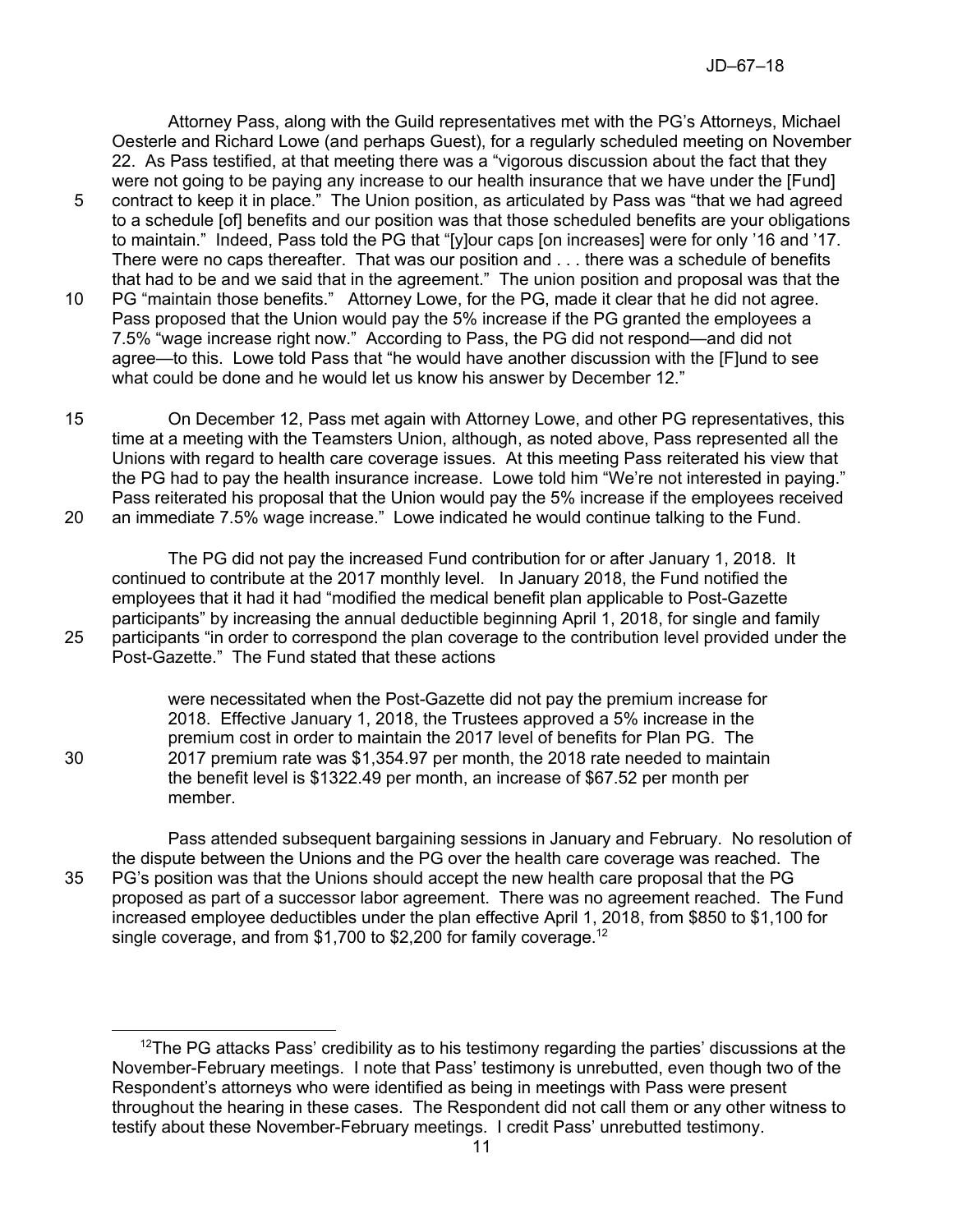# **Analysis**

## **1. The statutory duty to maintain the status quo requires the PG to continue to pay the annual increase in the Fund contribution rate**

5

The General Counsel alleges that the PG's failure to pay the annual increase in Fund contribution rates for employee health care coverage on January 1, 2018, as it had under the terms of the 2014 Agreements in 2016 and 2017, and which resulted in a reduction of employee health care benefits in April 2018, constituted an unlawful unilateral change in violation of Section

10  $8(a)(5)$  and  $(1).^{13}$ 

It is settled that—with exceptions not relevant here—while parties negotiate a successor collective-bargaining agreement the employer must maintain the status quo in terms and conditions of employment until the parties reach agreement or a valid bargaining impasse.

- 15 *Marina Del Rey Hospital*, 363 NLRB No. 22, slip op. at 3 (2015); *Bottom Line Enterprises*, 302 NLRB 373, 374 (1991) (footnote omitted), enfd. mem. 15 F.3d 1087 (9th Cir. 1994). Accord *RBE Electronics of S.D., Inc.*, 320 NLRB 80, 81 (1995); *Intermountain Rural Electronics, Inc.*, 305 NLRB 783, 786 (1991), enfd. 984 F.2d 1562 (10th Cir. 1993).
- 20 The genesis for this rule is the Supreme Court's recognition that a fundamental corollary of the statutory duty to bargain is that—as much as a flat refusal to negotiate—"an employer's unilateral change in conditions of employment under negotiation is similarly a violation of § 8(a)(5), for it is a circumvention of the duty negotiate which frustrates the objectives of § 8(a)(5) as much as does a flat refusal." *NLRB v. Katz*, 369 U.S. 736, 743 (1962). Such "[u]nilateral 25 action by an employer . . . must of necessity obstruct bargaining, contrary to the congressional
- policy." *Katz*, supra at 747.

Under Section 8(a)(5) "most terms and conditions of employment are not subject to unilateral change." *Litton Financial Printing v. NLRB*, 501 U.S. 190, 206 (1991). After the 30 expiration of contractual obligations, these terms and conditions are "no longer agreed-upon terms; they are terms imposed by law, at least so far as there is not unilateral right to change them." Id. This statutory requirement exists as to any employer action on a mandatory subject of bargaining that is "an established practice and a term and condition of employment." *Daily News of Los Angeles*, 315 NLRB 1236, 1237–1238 (1994), enfd. 73 F.3d 406, 411 (D.C. Cir. 1996). It 35 is undisputed that employer contributions to employee fringe benefit funds are a mandatory bargaining subject. See *N.D. Peters & Co.*, 321 NLRB 927, 928 (1996); *Southwestern Steel & Supply, Inc. v. NLRB*, 806 F.2d 1111, 1114 (D.C. Cir. 1986).

The unfair labor practice inquiry is focused on whether there is a change in existing 40 employment conditions, as "'[t]he vice involved in [a unilateral change] is that the employer has changed the existing conditions of employment. It is this change which is prohibited and which forms the basis of the unfair labor practice charge."' *Daily News of Los Angeles*, 315 NLRB at 1237 (bracketing added) (quoting *NLRB v. Dothan Eagle, Inc.*, 434 F.2d 93, 98 (5th Cir. 1970) (court's emphasis)), enfd. 73 F.3d 406 (D.C. Cir. 1996) (finding that discontinuance of

<sup>45</sup> discretionary merit raises constituted unlawful unilateral change).

 $\overline{a}$ <sup>13</sup>An employer's violation of Sec.  $8(a)(5)$  of the Act is also a derivative violation of Sec.  $8(a)(1)$ of the Act. *ABF Freight System*, 325 NLRB 546 fn. 3 (1998); *Tennessee Coach Co.*, 115 NLRB 677, 679 (1956), enfd. 237 F.2d 907 (6th Cir. 1956).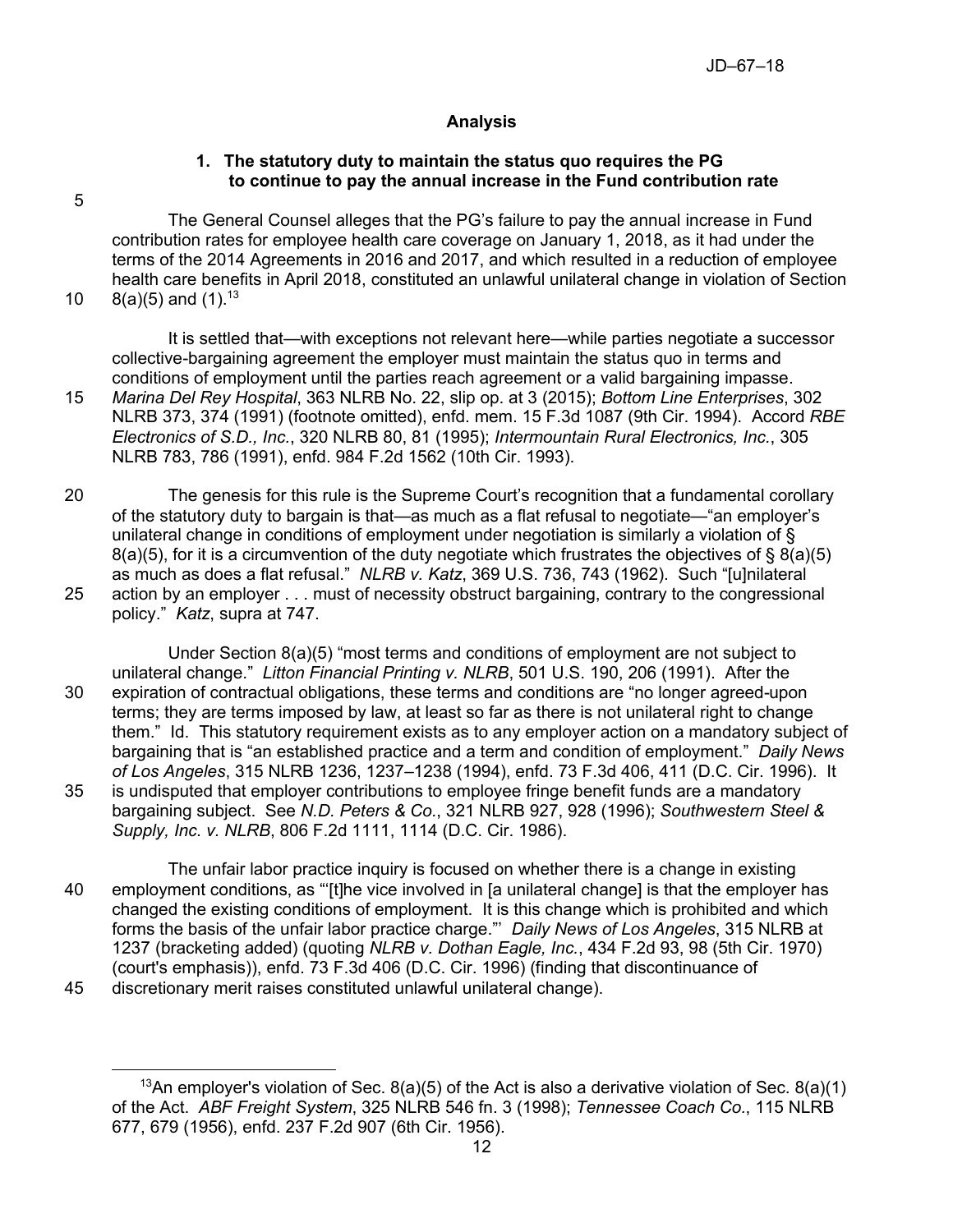However, it is important to note that a prohibited "change" can take many forms. The duty to maintain the status quo is in force whether the employer's challenged action was a "continuance or a discontinuance, or an increase or a decrease . . . of a condition of employment." *Daily News of Los Angeles*, 315 NLRB at 1237. In the *Daily News of Los Angeles*, 5 the Board endorsed and quoted from the Fifth Circuit's decision in *NLRB v. Dothan Eagle*, 434

F.2d 93, 98 (1970):

The cases make it crystal clear that the vice involved in both the unlawful increase situation and the unlawful refusal to increase situation is that the 10 employer has changed the existing conditions of employment. It is this *change* which is prohibited and which forms the basis of the unfair labor practice charge.

- . . . .
- 15 In other words, whenever the employer by promises or by a course of conduct has made a particular benefit part of the established wage or compensation system, then he is not at liberty unilaterally to change this benefit either for better or worse during . . . the period of collective bargaining. . . . 20

In our view, the standard set forth in *Dothan Eagle*, which looks to whether a change has been implemented in conditions of employment, captures best what lies at the heart of the *Katz* doctrine. It neither distinguishes among the various terms and conditions of employment on which an employer takes unilateral action 25 nor does it discriminate on the basis of the nature of a particular unilateral act. It simply determines whether a change in any term and condition of employment has been effectuated, without first bargaining to impasse or agreement, and condemns the conduct if it has.

30 *Daily News*, 315 NLRB 1237–1238 (quoting, *Dothan Eagle*, 434 F.2d at 98 (emphasis in original)).

As the Court of Appeals explained, enforcing the Board's decision in *Daily News of Los Angeles*:

35

it makes absolutely no difference under *Katz* whether the change at issue adds to or subtracts from employees' wages, or whether it institutes a new employment policy or withdraws one that already exists. Thus, in some circumstances it will be an unfair labor practice to grant unilaterally a wage increase, and . . . . in other 40 circumstances it will be an unfair labor practice to deny unilaterally a wage increase. The Act is violated by a unilateral change in the existing wage structure whether that change be an increase or the denial of a scheduled increase. . . . It cannot be doubted that, under the prevailing case law from the Supreme Court, the circuit courts, and the Board, the relevant inquiry here is whether any 45 established employment term on a mandatory subject of bargaining has been unilaterally changed.

*Daily News of Los Angeles v. NLRB*, 73 F.3d 406, 411 (D.C. Cir. 1996) (first ellipses by court; internal quotation omitted).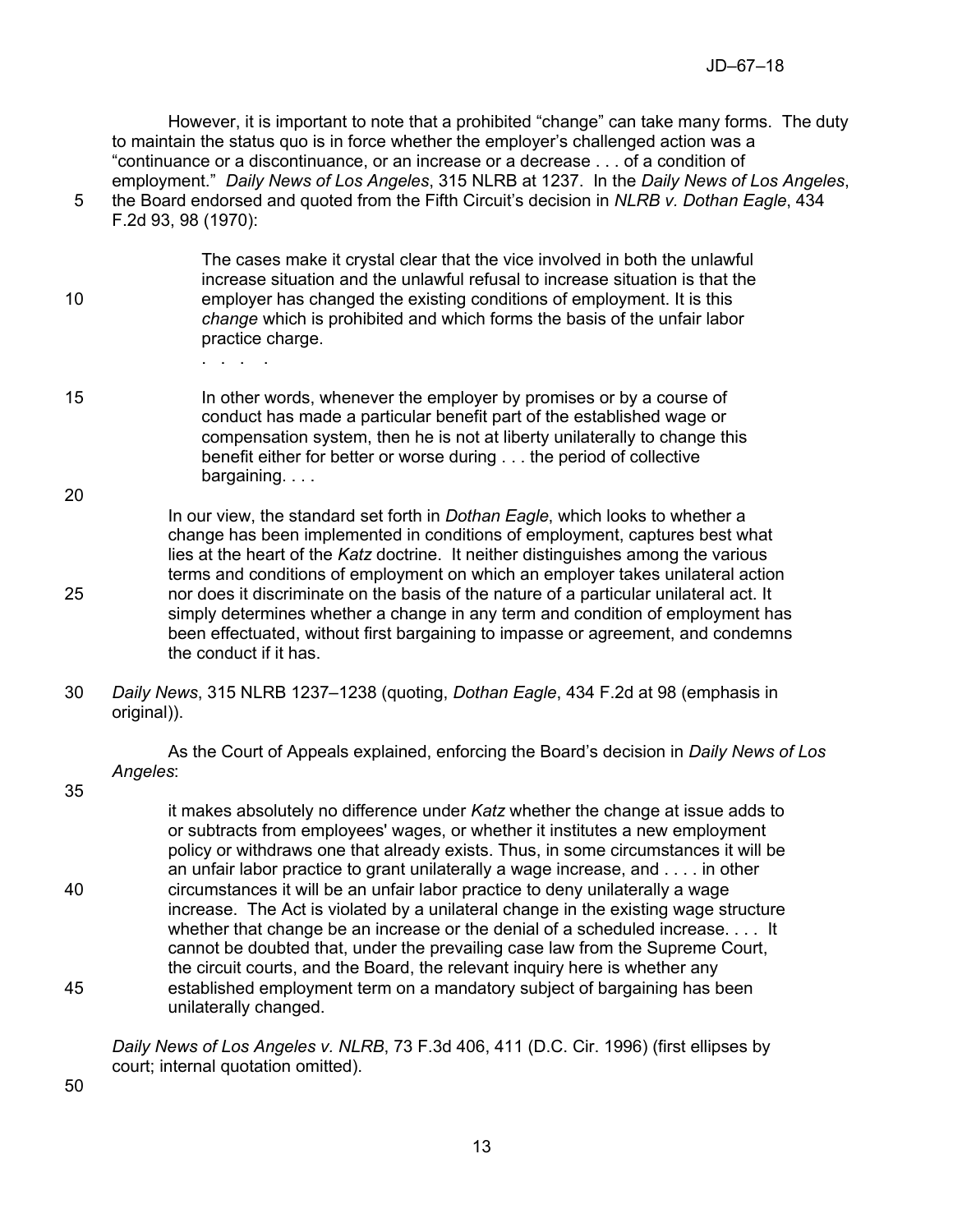In this case, the decisive issue is whether the Fund's annual contribution rate increases, which were required to be paid under the terms of the 2014 Agreement, were themselves terms and conditions of employment that must be continued during bargaining for a successor agreement. The General Counsel and the Unions say yes, the PG says no. The PG contends

- 5 that by continuing to pay the 2017 Fund contribution rate in effect when the agreements expired (or were temporarily extended) it was maintaining the status quo. It contends that it was free to ignore the Fund's 2018 annual contribution rate increase.
- The problem with this defense is that it is at odds with settled precedent that holds that the 10 status quo is not determined, as the Respondent would have it, by reproducing a snapshot of the employer's obligations at the expiration of the labor agreement, but by continuing the employees' employment terms and conditions. These are not always the same thing.
- As the D.C. Circuit Court of Appeals has pointed out in response to an argument much 15 like that mounted by the PG here, an employer cannot "define the status quo by taking a snapshot . . . at the moment the [2014] CBA expired." Rather "the terms of the expired agreement define the post-expiration status quo . . . not . . . [t]he . . . circumstances at the time of expiration." *Wilkes-Barre Hospital v. NLRB*, 857 F.3d 364, 374 (D.C. Cir. 2017) enforcing *Wilkes-Barre Hospital*, 362 NLRB No. 148 (2015) (finding violation after labor contract expired and 20 employer refused to continue to increase employee wages based on longevity-based wage increases that were set forth in the contract). Accord, *Intermountain Rural Electric Ass'n*, 305
- NLRB 783, 784–785 (1991) (Board finds failure to pay increased medical and dental insurance premium rates was unlawful alteration of employee terms and conditions of employment and Board rejects judge's approach that "focuses narrowly upon the Respondent's preexisting 25 financial obligations" at contract expiration); enfd. 984 F.2d 1562, 1567 (10th Cir. 1993)
- ("preserving the status quo required [employer] to pay 100% of the increased health and dental insurance premiums upon expiration of the Agreement"); *Finley Hospital*, 362 NLRB No. 102 (2015) (finding violation in employer's refusal to continue anniversary wage increases after expiration of one-year collective-bargaining agreement that provided for annual wage increase for
- 30 each employee his/her anniversary date for the duration of agreement); enf't. denied in relevant part, 827 F.3d 720 (8th Cir. 2016).
- As the foregoing cases demonstrate, there is nothing foreign to the statutory status quo obligations under the Act to requiring an employer to continue to provide increases that had been 35 required under a now expired agreement, precisely in order to avoid being found to have changed the terms and conditions of employment. The issue is never whether an employer action is a "continuance or a discontinuance, or an increase or a decrease." As far as the duty to bargain is concerned, this is "a distinction without a difference." *Finley Hospital*, 362 NLRB No. 102, slip op. at 5. The issue is always whether "the employer has changed the existing conditions of
- 40 employment. It is this change which is prohibited and which forms the basis of the unfair labor practice charge."' *Daily News of Los Angeles*, 315 NLRB at 1237.

In this case, the conclusion that the increase in contribution rates was a term and condition of the contracts that must be continued under the Act is clear from a review of the terms and operation of the 2014 Agreements.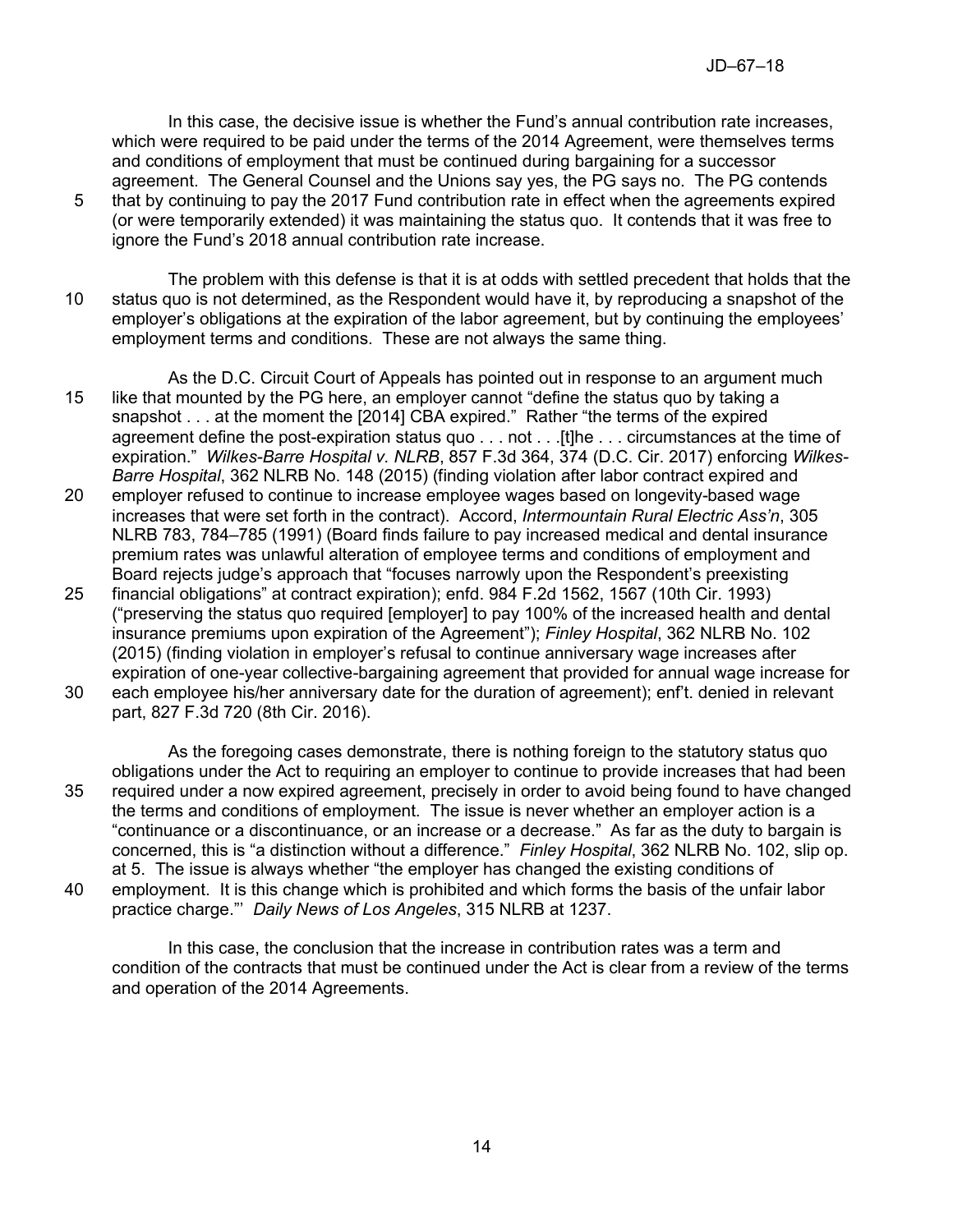The 2014 Agreements establish the Fund's plan as the employee health care coverage effective January 1, 2015.<sup>14</sup> The Fund's schedule of benefits that employees are to receive under the new plan was attached to and entered into evidence as part of the agreements. The 2014 Agreements set a precise dollar amount for the PG's funding obligation for calendar year 2015.<sup>15</sup> The 2014 Agreements do not specify a set predetermined amount for the contribution rate for the remaining years of the contract. Rather, the Agreements provide for the Respondent to meet the Fund's annual contribution increases in 2016 and 2017, capped at 5% each year. There was no discretion for the Respondent—up to 5% it had to pay the annual increases denoted by the Fund.<sup>16</sup> The Respondent admits this.<sup>17</sup> There is also no dispute that the Respondent met these contractual obligations. The increases had to be based on the Fund maintaining the same plan design as in 2015. The sole limitation on the Respondent's obligation to pay the Fund's rate increases was that for 2016 and 2017 the portion of the contribution increase the PG was required to pay was not to exceed a 5% annual increase.

Thus, the language and operation of the agreement prescribes as a term and condition of employment under the contract that during the term of the contract the Respondent was required to pay the annual Fund increases (up to 5%). Accordingly, by failing to meet the funding increase 5 (up to 5%) prescribed by the Fund in 2018, the PG violated its statutory—not its contractual—duty to continue the status quo of funding the increase in contribution rates to pay for the Fund's health care for employees. By refusing to continue the increase the PG did not continue—but rather, altered—the status quo in terms and conditions.

10 This conclusion stands by itself, based solely on the terms and operation of the 2014 Agreements regarding the contribution rate increases and the admitted contractual obligation of the Respondent to pay these contribution rate increases during the term of the Agreement. In addition, the conclusion is forcefully buttressed by the fact that the health care coverage schedule of benefits attached to each 2014 Agreement could only be maintained with contribution rate 15 increases. These benefits were amended by the parties beginning in calendar year 2016, to accommodate a Fund contribution rate increase that exceeded the cap, but the schedule of benefits—as amended—was part of the terms and conditions of employment when the 2014 Agreements expired (or were temporarily extended) at the end of March 2017.

- $15<sup>45</sup>$ (2) The required PG contributions for the calendar year 2015 will be \$1,229 per month for each participating full-time bargaining unit employee (regardless of family size) and regardless of the option chosen."
- 16 "(3) The PG contributions for years 2016 and 2017 will not exceed a 5.0% annual increase above the \$1,229 per month set forth above for calendar year 2015. Any such increases must be based upon the plan design effective January 1, 2015. The PG will receive from the Fund at least 60 days notice of any such annual contribution increase prior to January 1."

<sup>17</sup>R. Br. at 6 ("For 2016, the bargaining agreements required Respondent to pay up to a 5% increase over the 2015 contribution rate"; "For 2017, the Expired Contracts required that any contribution increase up to 5% would be paid by Respondent").

<sup>&</sup>lt;sup>14"</sup>(1) Effective January 1, 2015, all eligible bargaining unit employees will participate in the Western Pennsylvania Teamsters and Employers Welfare Fund (the "Fund"). Participation in the plan is limited to employees averaging annually more than 30 hours per week."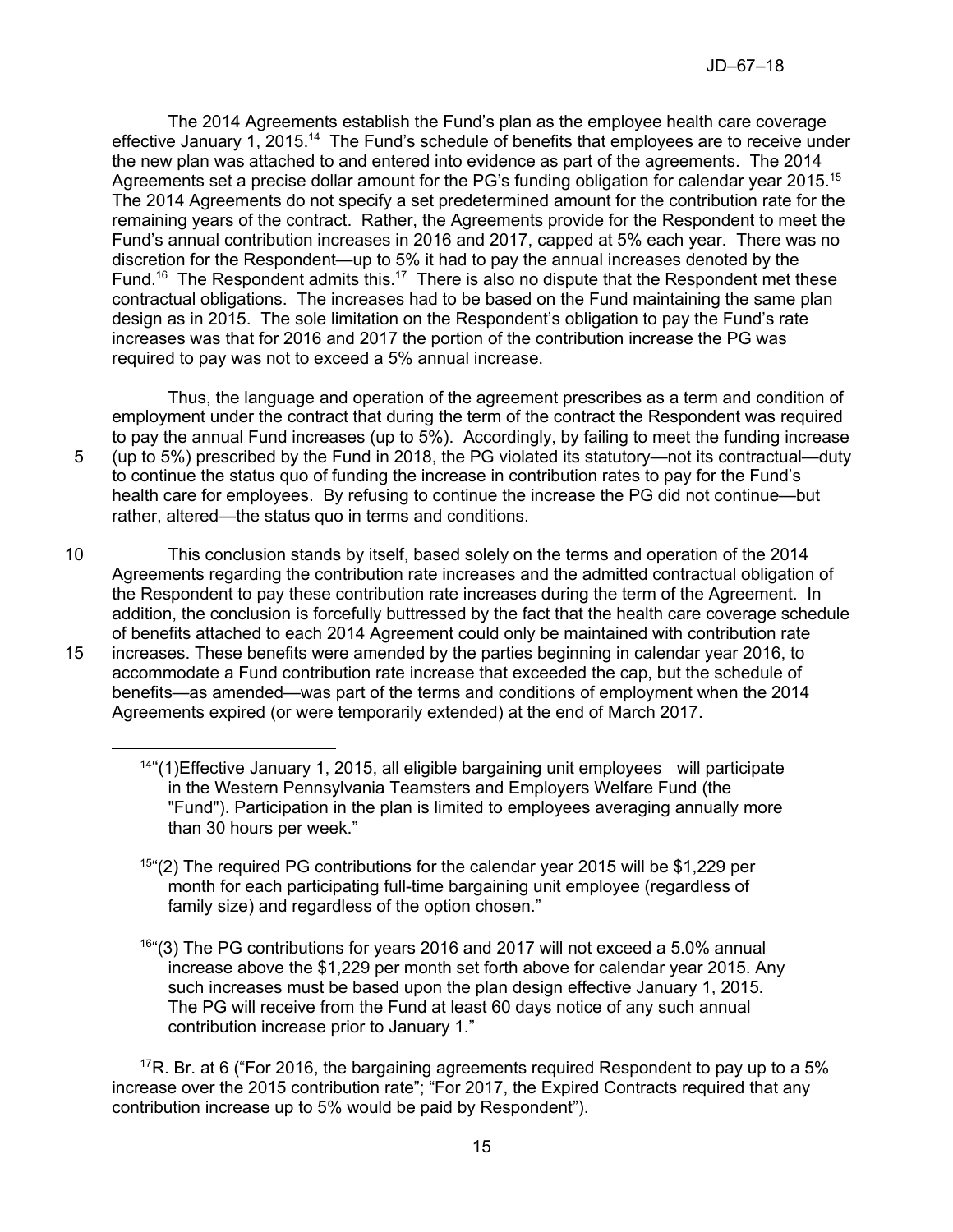The statutory duty to maintain and not unilaterally change the status quo in employee health care coverage while negotiating for a new agreement is axiomatic. In this case, that statutory duty would be meaningless if the Respondent's duty to continue the contribution rate 5 increases—contractually mandated in 2016 and 2017—was not a term and condition of

employment and could be unilaterally altered.

Finally, it is notable that this case is very much like that of *Intermountain Rural Electric Association* 305 NLRB 783 (1991). There, the labor agreement, which was in effect from 10 December 1, 1987, through November 30, 1988, provided for employee medical and dental insurance coverage under a variety of available plans, with the employer's "maximum contribution to any of the medical insurance plans in effect for its employees covered by this Agreement" capped at "one hundred percent (100%) of the Blue Cross and Blue Shield Insurance Company premiums.'' The agreement stated that the employer's contribution "shall not exceed" the BC/BS 15 premium. When the contract expired on November 30, and the health care insurers raised their premiums on December 1, the employer refused to increase the amount it had been paying for

The administrative law judge dismissed the complaint, reasoning, as to the status quo 20 issue, "that because the Respondent did not change the amount of its medical premium contributions and continued to pay the same amount it had paid prior to the contract's expiration, there was no change in the status quo as to that premium." The judge interpreted the contract's reference to a "maximum contribution" with respect to premiums and the limiting words "shall not exceed" as limiting "the Respondent's obligation of no more than the exact dollar amount of the 25 Blue Cross/Blue Shield rates in effect from December 1987 through November 1988." The judge found that "[b]ecause the Respondent continued to provide the same dollar amount toward medical insurance premiums in December, he found that the Respondent made no change with respect to such insurance contributions."

premiums under the old plans and forced employees to make up the difference.

30 The Board reversed, in reasoning worth repeating here:

There is no question that contractually provided health plans survive contract expiration and cannot be altered without bargaining. Here the contractual medical . . . plans were provided at no cost to employees, but with a limitation 35 upon the Respondent's maximum financial liability on medical premiums. The judge's approach focuses narrowly upon the Respondent's preexisting financial obligations, i.e., the amount of money it paid for the expiring medical and dental plans, but completely disregards employees' expectations, i.e., medical and dental coverage under noncontributory insurance plans, and the absence of any limit on 40 the Respondent's liability that would preclude any possible increase. Although the contract language relating to medical insurance clearly refers to a maximum, no particular dollar figure is identified. Instead, the Respondent's maximum liability is described as not to exceed 100 percent of the Blue Cross/Blue Shield rates. Thus, when the dollar amount of those rates increases, so too does the Respondent's 45 maximum dollar obligation. . . . Accordingly, by paying only the premium rates which had been in effect under the previous medical and dental plans and by making [employees] cover the higher costs, the Respondent unlawfully altered employees' terms and conditions of employment.

50 Id. at 784–785.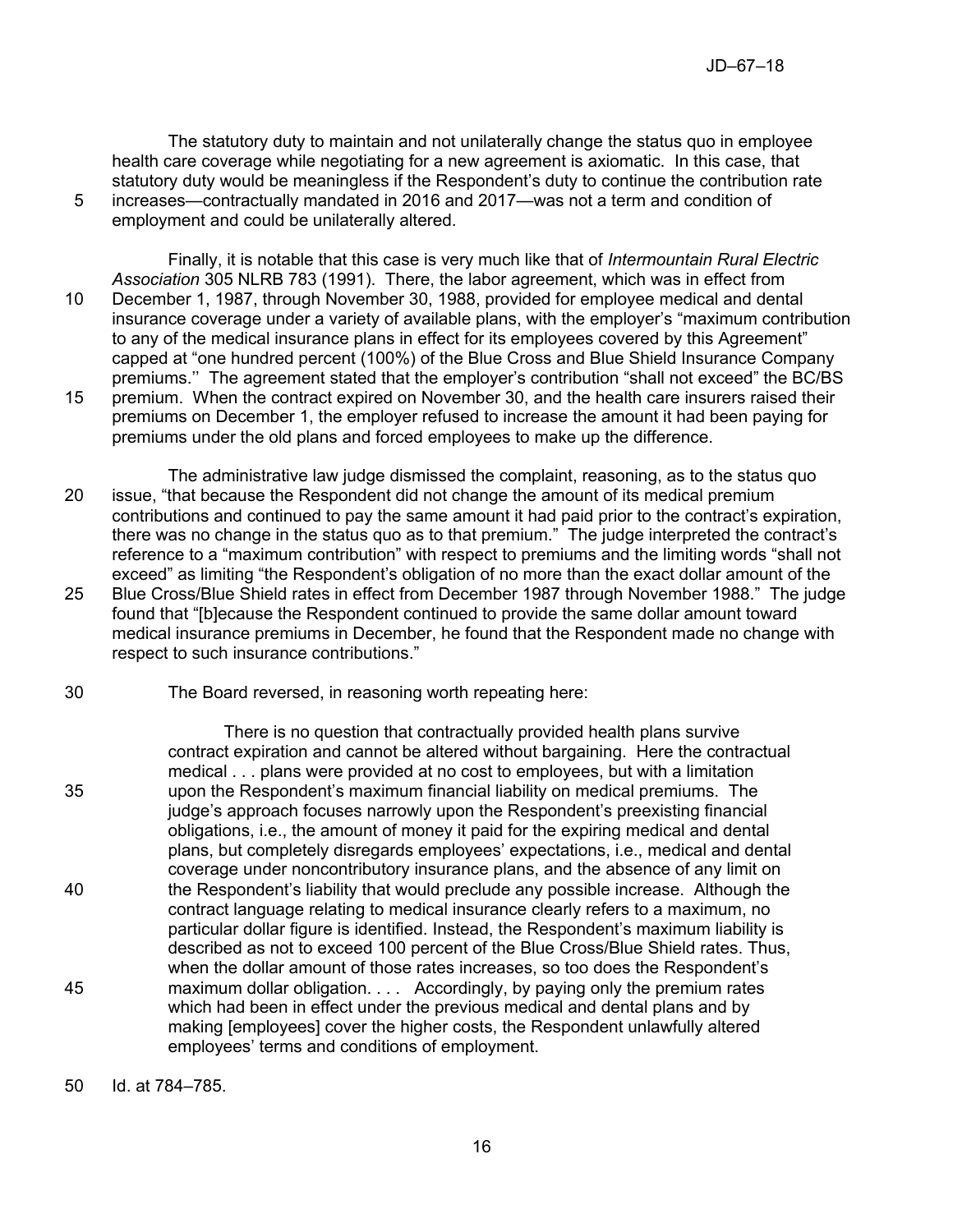Here, the PG is engaged in precisely the conduct condemned by the Board in *Intermountain Rural Electric*. It "focuses narrowly" on its financial obligations when the contract expired and ignores that its obligation is not "a particular dollar figure" but a rate set by an outside source of health care. "[W]hen the dollar amount of those rates increases, so too does the

- 5 Respondent's maximum dollar obligation." That is the way it worked under the terms of the contract, and that is the Respondent's statutory obligation thereafter while the parties negotiate a successor agreement. As in *Intermountain Rural Electric*, the Respondent's refusal to increase what it pays, "unlawfully altered employees' terms and conditions of employment."
- 10 As to its arguments, the Respondent is quite clear as to the source of its objection to continuing the contribution increases in 2018. But its position flows from a basic error as to what it means to maintain the statutory status quo. It is an error expressed over and over again throughout its brief.
- 15 The Respondent repeatedly stresses that it never agreed to pay the post-contract contribution increases, in the 2014 Agreements or elsewhere.<sup>18</sup>

But this is beside the point. The Respondent confuses this case, which is premised on its statutory obligation to maintain the status quo, with one based on a contractual duty that survives 20 contract expiration. As the Supreme Court has explained,

The difference is as elemental as that between *Nolde Bros.* and *Katz*. Under *Katz*, terms and conditions continue in effect by operation of the NLRA. They are no longer agreed-upon terms; they are terms imposed by law, at least so far as there 25 is no unilateral right to change them."

*Litton*, 501 U.S. at 207, referencing *Nolde Brothers v. Bakery Workers*, 430 U.S. 243 (1977) (contractual duty to arbitrate severance pay may survive contract termination when dispute is over an obligation arguably created by expired contract).

30 The issue here is not whether the General Counsel can point to language in the 2014 Agreements showing that the Respondent agreed to pay annual increases in 2018 and thereafter. Rather, the issue is whether the Respondent can point to language showing that the parties intended to *preclude* the Respondent from continuing the status quo of contribution increases in 2018 and thereafter. Unless it can show that the parties intended for it to be free of the statutory 35 duty to maintain this status quo obligation, the Respondent is required to continue paying the contribution rate increases (until impasse or agreement). "Absent language specifically limiting

 $18$ See, R. Br. at 11 ("The clear and unambiguous terms of the Expired Contracts do not require Respondent to pay any 2018 Fund contribution rate increase. Therefore, Respondent was not obligated under the terms of the Expired Contracts to pay that rate increase"); R. Br. at 12 ("Here, none of the Expired Contracts are ambiguous. . . . There is no reference to any obligation to pay for increases in that rate for 2018, or for any period of time after the last increase took effect on January 1, 2017"); R. Br. at 15 ("Given that there was no written agreement allowing for unilateral Fund contribution rate increases after 2017, Respondent did not violate Section 8(a)(5) by continuing to make contributions at the 2017 Fund rate"); R. Br. at 20–21 ("Here, the dispute is solely one of contract interpretation. . . . Respondent is relying on the clear and unambiguous terms of the Guild and Operating Engineers' Expired Contracts as the basis for its argument that those contracts do not require it to pay the 2018 Fund contribution rate increase"). R. Br. at 33 ("None of the terms of any of the Expired Contracts require Respondent to pay the 2018 Fund contribution rate increase").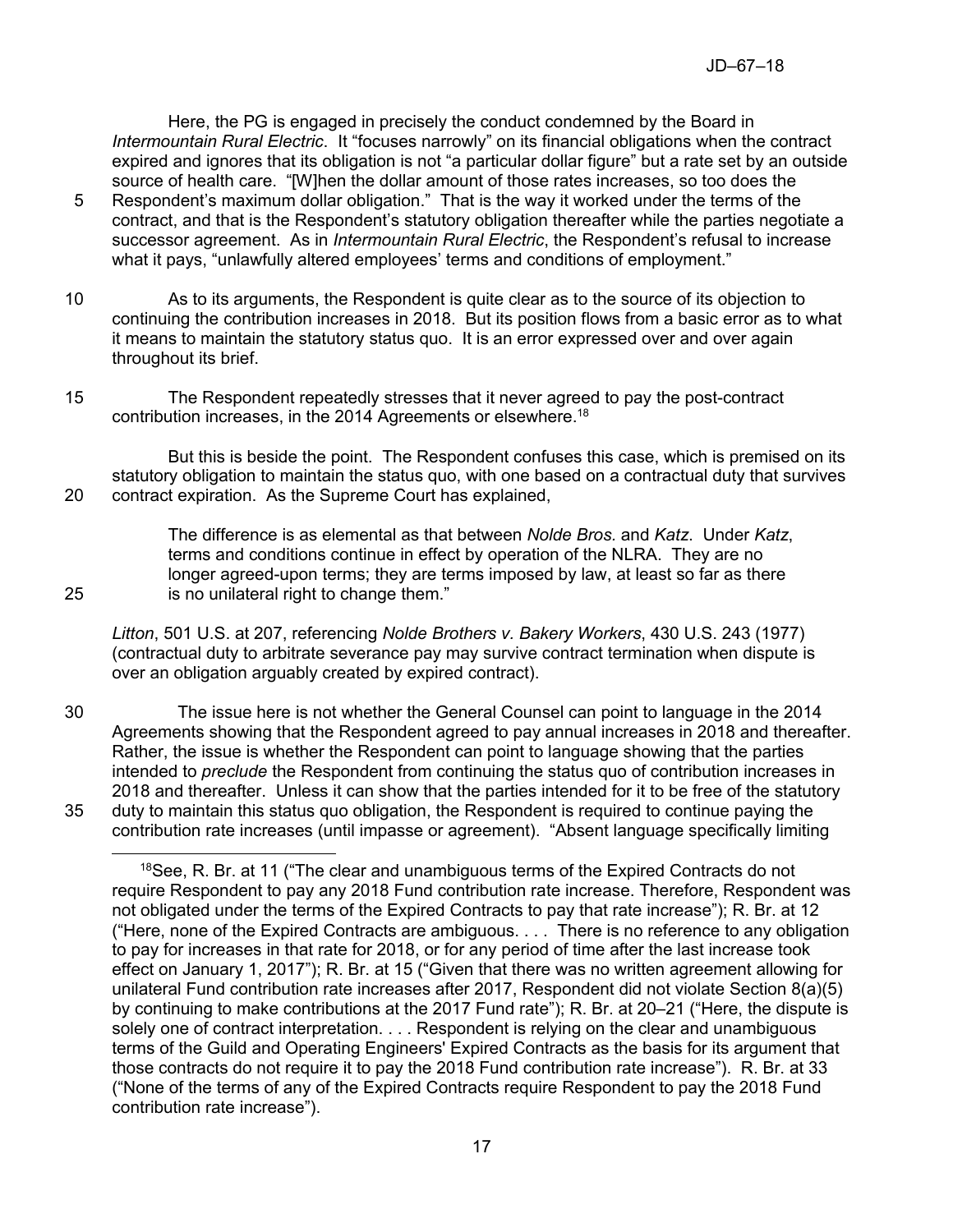the applicability of the provision [for increases] to the term of the contract, that provision continues in effect." *Wilkes-Barre Hospital*, 362 NLRB No. 148, slip op.6.

- In fact, the Respondent concedes that the 2014 Agreements are absolutely silent as to 5 what happens with contribution levels after 2017. R. Br. at 5 ("The agreed-to provision did not address health insurance contributions for 2018 or any period after the expiration of the bargaining agreements"). As it admits, there is no language at all in the agreements limiting the amount the Respondent must pay in 2018, and thereafter, to what it paid in 2017.
- 10 Moreover, the Respondent agrees that it must continue to pay the 2017-level of contributions, thus recognizing that nothing in the 2014 Agreements *prohibits* post-expiration contributions to the Fund.<sup>19</sup> But more pertinently, and just as surely, no reading of the 2014 Agreement can support the view that by its terms it *precludes* continuation after 2017 of the annual contribution rate increases. There is no basis on which the Respondent can claim that
- 15 terms of the 2014 Agreement—or anything else—reflect an agreement that the Respondent *does not* have to continue the status quo of paying the annual increase set by the Fund.

Notably, the durational clause of the 2014 Agreements does not do it. As a matter of law, standard "durational" contract language does not serve as evidence of an intent by the parties to 20 alter the status quo after contract expiration. *Wilkes-Barre Hospital v. NLRB*, 857 F.3d at 375, citing *Honeywell Int'l, Inc. v. NLRB*, 253 F.3d 125, 128, 132–133 (D.C. Cir. 2001) ("Under *Katz* and *Litton*, however, an expiration date in a standard contract duration clause without more, cannot defeat the unilateral change doctrine"); *Finley Hospital*, supra at 3–4.

25 The 5% contractual cap that protects the PG from unduly large annual increases for the specific years of 2016 and 2017, does not do it. That cap is a shield for the years 2016 and 2017; it cannot be turned into a sword that alchemically bars the Respondent from paying *any* increase to maintain the status quo after 2017.

The Respondent's reliance on *Hempstead Lincoln Mercury Motors Corp.*, 351 NLRB 1149 (2007) is misplaced—although instructive. In *Hempstead* the employer's refusal to increase pension fund contributions was based on a contract (as renewed) that prescribed a predetermined precise dollar amount per employee that the employer was required to pay to the pension fund each year. One year it was \$175 per employee per month. The next, \$0.00. The year after that a \$50 monthly increase from the year before last was prescribed requiring payments of \$225 per employee. When the agreement expired the employer continued paying \$225, and refused some months later to make an increase in contributions. The Board agreed that the employer was not required to meet (or set aside in an escrow fund) the increased contributions. But here, unlike in *Hempstead*, the contract provides for an undetermined annual increase in the base amount—capped at 5%--in each successive year of the contract, based on the outside Fund's establishment of a new contribution rate. By contrast, in *Hempstead* the employer's dollar amount of contributions was set by contract and predetermined for each year. In our case, the increase *is* the agreement (up to 5% for 2016 and 2017). The increase is the status quo. *Hempstead* shows only that the PG has the wrong contractual language to underlie the statutory status quo argument it pursues.

30

 $\overline{a}$ 

The only language in the 2014 Agreements advanced by the PG as language allowing it to unilaterally cancel its obligation to continue the status quo in 2018 (or any time after the labor

 $19R$ . Br. at 13 ("Respondent remains obligated to pay the 2017 contribution rate which was in effect on March 31, 2017, when the Contracts expired and which became the status quo"). See also, Tr. 15; Jt. Exhs. 5(b), 6(b), 7(b), 8(b), and 9(b), 10(b), and 13.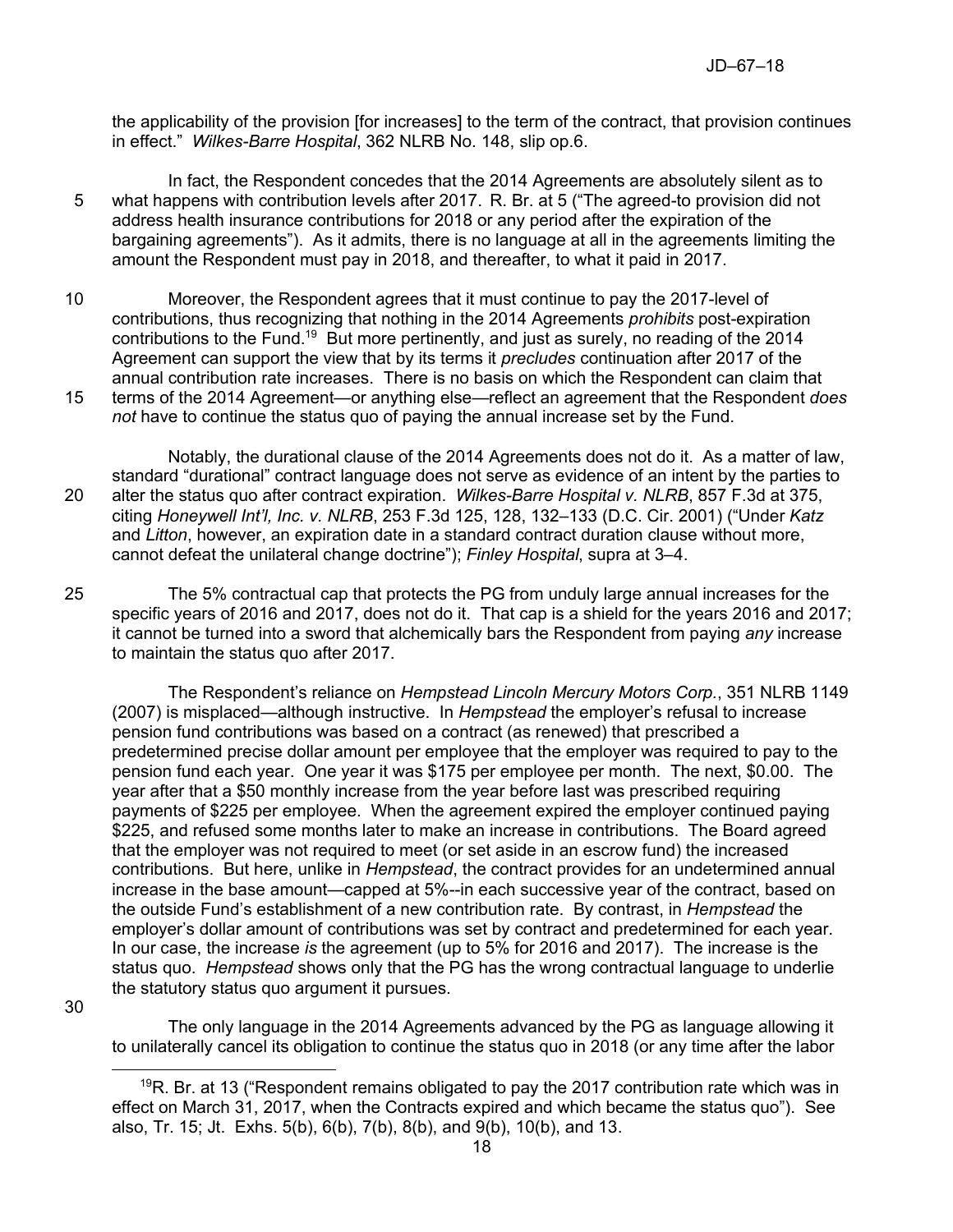agreements expired) is the language stating that it is not "liable for any other payment to the Fund, other than as stated above." But any surface appeal of that argument evaporates when the language is read in the context in which it appears in the agreements:

5 (3) The PG contributions for years 2016 and 2017 will not exceed a 5.0% annual increase above the \$1,229 per month set forth above for calendar year 2015. Any such increases must be based upon the plan design effective January 1, 2015. The PG will receive from the Fund at least 60 days notice of any such annual contribution increase prior to January 1. 10 Increases in excess of 5% will be the responsibility of the bargaining unit members via direct billings from the Fund. If direct billing is not available, the PG will only assume responsibility for any withholding of any additional amounts after receiving the expressed written consent of each member and will not assume any other responsibility for collection of any other 15 amounts, **or be liable for any other payment to the Fund, other than as stated above**. [Emphasis added.]

Thus, the PG's "[non]liability" "for any other payment to the Fund" is part of two sentences devoted to limiting the PG's liability for handling employee portions of the contributions to the 20 Fund "in excess of the 5%." This no-additional-liability language simply is not addressed to the issue of post-2017 contributions.

Accordingly, absent impasse or agreement, and as a matter of statute, not contract, the Respondent must pay the Fund annual contribution rate increases just as it did in each successive year of the contract. When it failed to do so in July 2018, it altered the status quo of the employment conditions.

Finally, I note that in concluding that the 2014 Agreements establish terms and conditions that make the annual increases part of the status quo, I do not reach the General Counsel's alternative argument (GC Br. at 23–25) that the duty to continue the annual increases in contributions became a term and condition of employment through a "traditional past practice analysis." In my view, this argument is superfluous. The Respondent admits that it was contractually required during the term of the 2014 Agreements to pay up to a 5% annual increase to the Fund. R. Br. at 6 ("For 2016, the bargaining agreements required Respondent to pay up to a 5% increase over the 2015 contribution rate"; "For 2017, the Expired Contracts required that any contribution increase up to 5% would be paid by Respondent"). As set forth, above, on that basis the annual increases were terms and condition of employment, there is no need to consider a "traditional past practice" analysis.

## **2. Various contractual defenses (contract coverage,**  25 **waiver, sound arguable basis) and 2014 bargaining**

The Respondent also asserts a defense based on the "contract coverage" analysis that some courts of appeals have adopted to analyze contractual defenses to refusal to bargain allegations.

30

Of course, as the Respondent recognizes, the Board does not apply the "contract coverage" standard, but rather, the long-established "clear and unmistakable waiver" standard for claims involving the waiver of statutory rights. *Provena St. Joseph Medical Center*, 350 NLRB 808, 811 (2007). The Respondent—reasonably—does not even mount that argument, as it is a 35 non-starter on the facts here. As the Board explained in *Graymont Pa, Inc.*, 364 NLRB No. 37, slip op. at 2–3 (2016):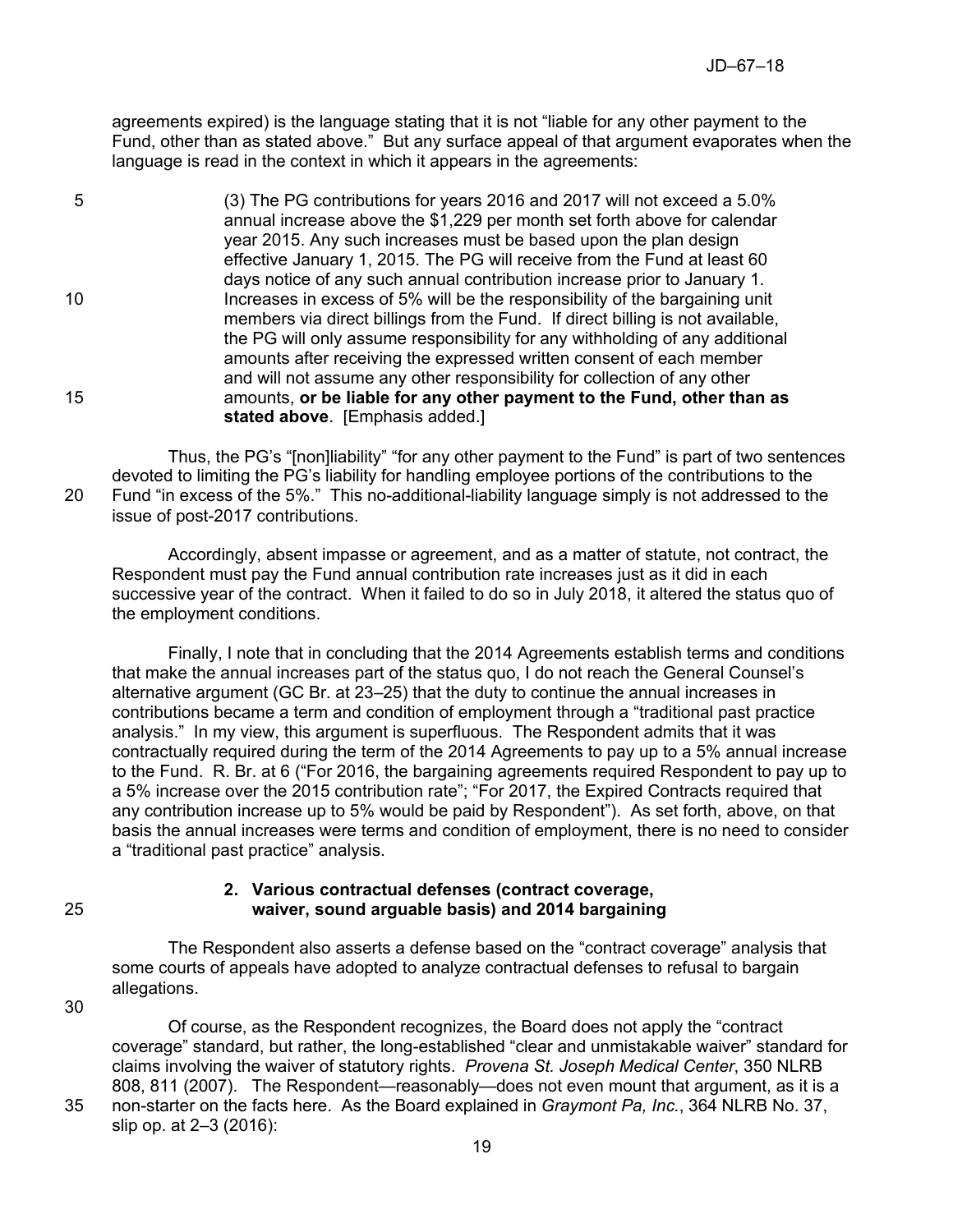This [clear and unmistakable waiver] standard--endorsed by the Supreme Court in *NLRB v. C & C Plywood*, 385 U.S. 421 (1967)—"requires bargaining partners to unequivocally and specifically express their mutual intention to permit unilateral 5 employer action with respect to a particular employment term, notwithstanding the statutory duty to bargain that would otherwise apply." *Provena*, supra at 811. In order to find a waiver based on contractual language, that language must be "sufficiently specific." *Johnson-Bateman Co.*, 295 NLRB 180, 189 (1989). Further, while "[w]aiver of a statutory right may be evidenced by bargaining history, [ ] the 10 Board requires the matter at issue to have been fully discussed and consciously explored during negotiations and the union to have consciously yielded or clearly and unmistakably waived its interest in the matter." Id. at 185. As the Board explained in *Provena*, supra:

15 The waiver standard ... effectively requires the parties to focus on particular subjects over which the employer seeks the right to act unilaterally. Such a narrow focus has two clear benefits. First, it encourages the parties to bargain only over subjects of importance at the time and to leave other subjects to future bargaining. Second, if a waiver 20 is won--in clear and unmistakable Language--the employer's right to take future unilateral action should be apparent to all concerned. [Id at 813.]

In this case, nothing in the 2014 Agreements approaches this standard. As discussed above, no language in the 2014 Agreements evidences an intent of the parties to not pay rate increases after contract expiration, or after 2017.

However, the Respondent's argument would fail even if the Board applied the PG's preferred "contractual coverage" analysis. As discussed, supra, there is simply is no language in the agreement limiting the Unions' statutory rights, no language covering the subject of the Respondent's right to cease maintaining the status quo in 2018 or beyond. The 2014 Agreements are silent as to what happens post-expiration. As the D.C. Circuit Court of Appeals held in *Honeywell Int'l v. NLRB*, 253 F.3d 125 (D.C. Cir. 2001), applying the "contractual coverage" analysis the "standard durational clause . . . without more, cannot cover and thereby vitiate the Union's *statutory* claim to continued" contribution increases. *Wilkes-Barre*, supra at 377 (original emphasis, omitting internal quotations and bracketing), quoting, *Honeywell Int'l v. NLRB*, 253 F.3d at 128, 132–133. Here, the Respondent's "contract coverage" defense will fail before a court just as certainly as the employer's similar defense failed before the D.C. Circuit in *Wilkes-Barre Hospital*, supra at 376–377. It can point to no language covering the topic. Silence does not defeat the Unions' statutory claims.

The Respondent is also wrong in its claim that, as to the Guild and Operating Engineers' agreements that were extended and remain in effect, it may rely on the "sound arguable basis" standard to justify its unilateral change of the status quo. The Respondent misconceives the General Counsel's claim.

The Board applies the "sound arguable basis" defense in 8(a)(5) cases alleging a "midterm modification claim, i.e., a failure to abide by a collective-bargaining agreement in violation of section 8(d) of the Act. Cases alleging a violation of Section 8(d) of the Act are focused on allegations that the employer has modified and failed to abide by the terms of the collective-bargaining agreement. In 8(d) cases, "[w]here an employer has a 'sound arguable basis' for its interpretation of a contract and is not 'motivated by union animus or … acting in bad faith,' the Board ordinarily will not find a violation. In such cases, there is, at most, a contract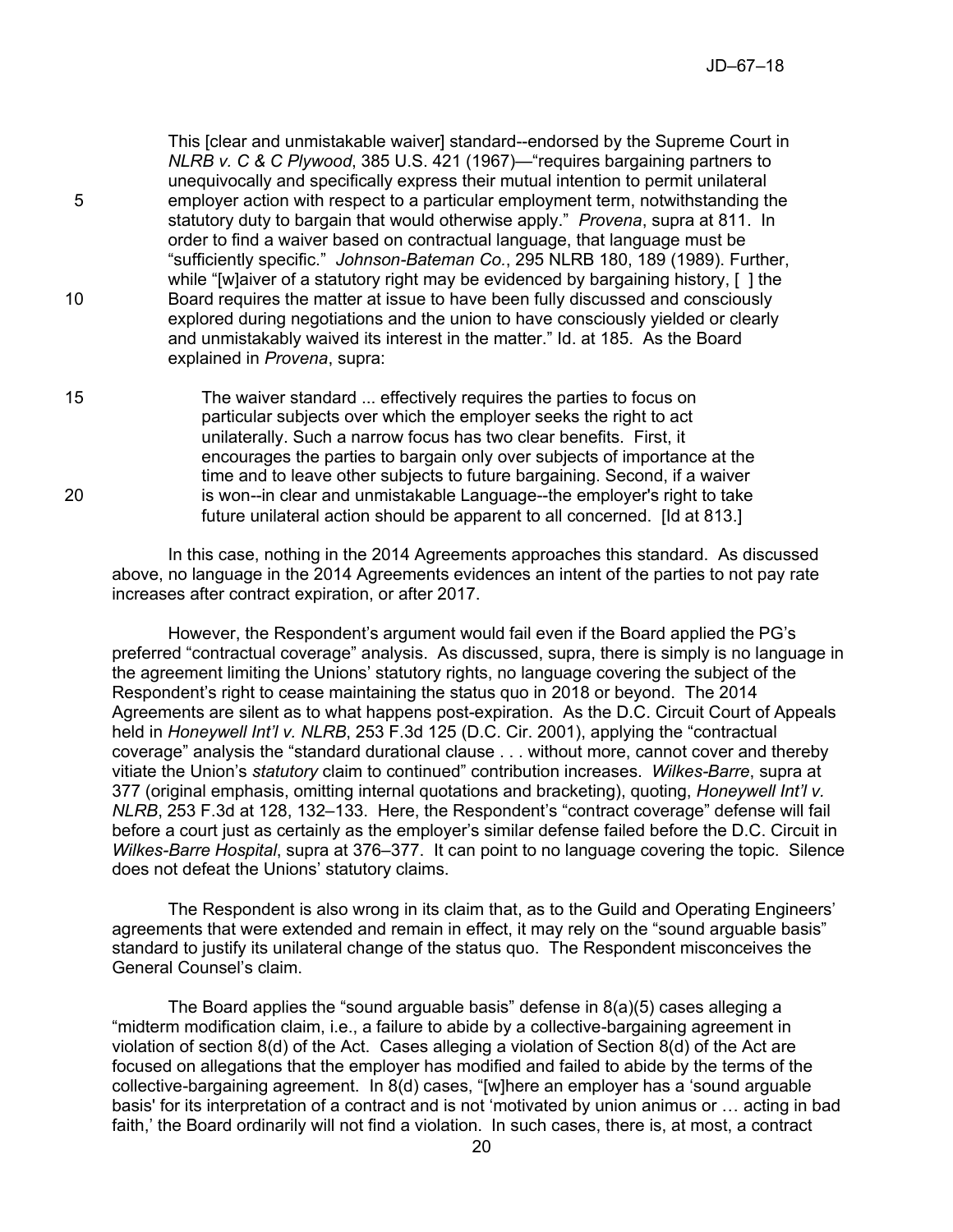breach, rather than a contract modification." *Bath Iron Works Corp.*, 345 NLRB 499, 502 (2005) (footnotes, internal quotations and citations, omitted), enfd. 475 F.3d 14 (1st Cir. 2007). Essentially, these cases are best understood as instances in which the Board effectively defers to another forum to determine the meaning of the contract.

However, at least since the Board's decision in *Bath Iron Works Corp.*, 345 NLRB 499 (2005), it is pellucid that the "sound arguable basis" standard does not apply, where, as here, the General Counsel alleges an unlawful unilateral change in the status quo and not an 8(d) mid-term modification violation. 20

I note that the Respondent appears to recognize and endorse the distinction—See R. Br. at 10—citing cases for the proposition that an 8(d) contract modification violation may not be found where only an unlawful unilateral change theory was litigated, and vice-a-versa. This is very much the point. It is well-settled that the General Counsel is the master of the complaint. Here, he has not pursued an 8(d) midterm modification claim, and the "sound arguable basis" defense is not relevant.<sup>21</sup>

Finally, beyond the contracts, the PG does not offer any other non-contractual waiver evidence supporting a claim that during bargaining "the matter at issue . . . [had] . . . been fully discussed and consciously explored during negotiations" and that "the union [had] consciously yielded or clearly and unmistakably waived its interest in the matter." *Johnson-Bateman Co.*, 295 5 NLRB at 185. To the contrary, the evidence precludes a finding of waiver on such grounds.

Thus, in October 2014, when questions arose between the parties over how the health care coverage cap would operate, the PG provided the Unions with an Excel spreadsheet—titled "PG Determination of share of benefit costs–2015-2017"—showing hypothetical projected 10 contribution rate increases not only for the years of the contract—2015, 2016, and 2017, but also for 2018. This spreadsheet was created by the PG's benefit consultant, and vetted internally by PG representatives before being provided to the Union as an explanation for how the cap would affect future contribution rates. At a minimum, this spreadsheet necessarily precludes any claim

 $\overline{a}$ 

<sup>20</sup>*Bath Iron Works*, supra at 501 ("In 'unilateral change' cases, where all that is alleged is that a union had a statutory right to bargain before an employer's proposed change, the Board has considered whether the union has clearly and unmistakably waived its right to bargain over the change," but that "is not the correct standard for an allegation of an 8(d) contract modification"); *Baptist Hospital of East Tennessee*, 351 NLRB 71, 72 fn. 5 (2007) (applying clear and unmistakable waiver standard to find unilateral change lawful, and finding that while "[a]t various times during the litigation of this case, the General Counsel appeared to make the argument that the Respondent's actions 'modified' the contract, in violation of Sec.  $8(a)(5)$ —Sec.  $8(d)$ ... the General Counsel [is] master of the complaint" and "did not clearly pursue an 8(d) contract modification theory in this case"); *Finley Hospital*, supra at slip op. 5 fn. 8 ("under current Board law, the 'sound arguable basis' standard invoked by the Respondent applies only where the issue is whether the employer made a *mid-term* unilateral modification of the collective-bargaining agreement") (Board's emphasis).

 $21$ The ramifications of the decision to prove a unilateral change case, and not a contract modification case, include a more favorable standard for the General Counsel, but also limitations in terms of remedy. "The remedy for a  $[an 8(d)]$  contract modification is the more substantial one of ordering adherence to the contract for its terms; the remedy for a unilateral change permits the restoration of the change after bargaining to an impasse." *Bath Iron Works*, supra.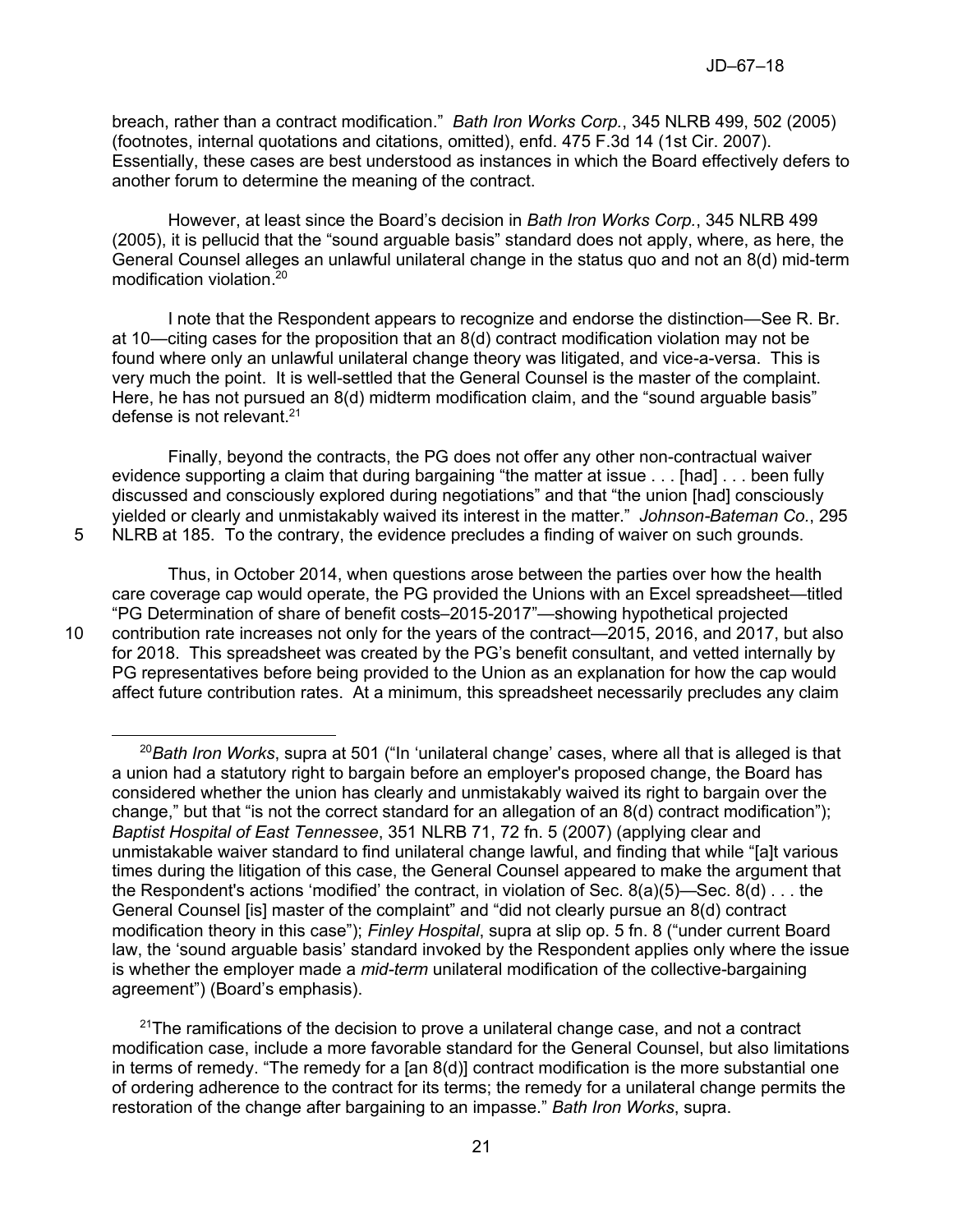that there was a conscious or clear and unmistakable waiver of the Unions' statutory right to have the increases continue past 2017, while the parties bargained new agreements.<sup>22</sup>

5

## **3. The waiver by inaction defense in fall 2017 and early 2018**

The Respondent contends (R. Br. at 28–29) that the Unions' waived the right to bargain over the PG's failure to pay the 2018 contribution increase by failing to adequately respond when the PG announced its intentions.

10 This defense is a non-starter, for multiple reasons. For one, given that it was in the midst of bargaining for a new collective-bargaining agreement, the Respondent was not privileged to make a discrete unilateral change. See, *Intermountain Rural Electric Association* 305 NLRB 783, 786 (1991) (distinguishing a union's duty to request bargaining in response to announced intentions to make a change in periods of non-negotiations from the situation where parties are 15 already engaged in negotiations for a collective-bargaining agreement). As the Board explained in *Intermountain Rural Electric*:

When parties are engaged in negotiations for a collective-bargaining agreement, however, their obligations are somewhat different. Because the parties are in fact 20 bargaining on various proposals, there is no need for additional requests for bargaining on those proposals. During negotiations, a union must clearly intend, express, and manifest a conscious relinquishment of its right to bargain before it will be deemed to have waived its bargaining rights. Absent such manifestation by the union, an employer must not only give notice and an opportunity to bargain, 25 but also must refrain from implementation unless and until impasse is reached on negotiations as a whole. [footnotes omitted.]

More specifically, an increase in health care premiums or contributions does not justify a unilateral change. *Oak Hill School*, 360 NLRB 359, 403 (2014). There is no exception for routine 30 increases in health care costs to the requirement that an overall impasse must be reached before changes in employment conditions can be implemented. *Oak Hill*, supra at 403 (absent specified exceptions, "During negotiations for a collective-bargaining agreement, an employer may not unilaterally change any terms or conditions of employment without having bargained to impasse 

 $22$ At the hearing, the parties expended a significant bit of effort highlighting the inclusion of 2018 on the spreadsheet (in the case of the General Counsel) and attempting to explain its insignificance (in the case of the Respondent). The intensity over this spreadsheet continued into the PG's post-trial brief (R. Br. at 23–25 & 33 fn. 20) where counsel for the PG launched a calumnious attack on opposing counsel, accusing them of ethical violations relating to the introduction into evidence of a copy of this spreadsheet that omitted the title. The PG moves for costs, attorneys' fees, or other sanctions. Counsel for the General Counsel moves to strike the portions of the PG's brief containing the accusations. I deny both motions. The PG's accusations are entirely baseless and the outburst suggests a veritable panic over this spreadsheet and the admission within it that contribution rate increases in 2018 were contemplated by the parties. Putting aside that the omission of the title appears to be an inadvertent copying error, and putting aside that the PG is as likely the source of the error as is the Union counsel or counsel for the General Counsel, the most salient point is that no one would commit this crime because this crime could not pay. Contrary to the PG's claim, the omission of the title has no impact on whether the PG is obligated to pay the 2018 Fund contribution rate increases. I note that the omission of the title was corrected at the hearing by the PG when it introduced the version of the spreadsheet with the title, which I have relied upon in the text.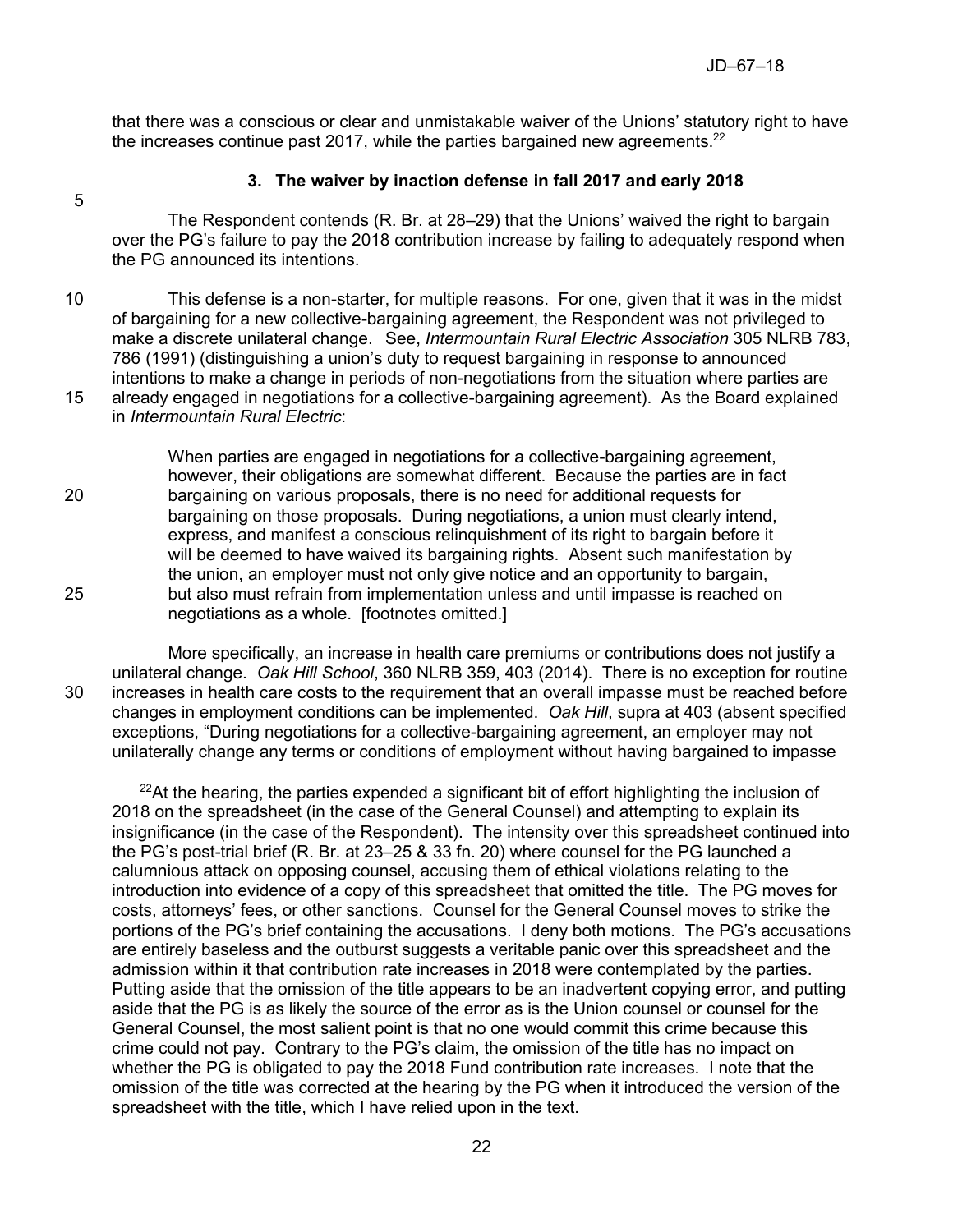for the agreement as a whole"). Here, there is no claim of overall impasse, or valid claim of an applicable exception to the requirement of an overall impasse before implementation.<sup>23</sup>

- Second, there is no evidence that a continuation of 2017 contribution-rates and refusal to 5 provide increases was part of the Respondent's bargaining proposal for a new agreement. Were there an overall impasse or other exception justifying implementation, only changes reasonably comprehended within the Respondent's bargaining proposal could be implemented. *Peerless Roofing Co. v. NLRB*, 641 F.2d 734, 735 (9th Cir. 1981).
- 10 Third, even as to the piecemeal issue of the Respondent's continued funding of the Fund's 9PG health care plan, there is no evidence of waiver on this record. To the contrary, Attorney Pass' unrebutted testimony is that he made a proposal to permit the Respondent to avoid the contribution increases if the Respondent provided employees with a pay raise. Pass received no definitive answer from the Respondent's representatives on this proposal until long
- 15 after January 2018 when the increased payments were due to the Fund. This is the opposite of a waiver of bargaining by a union.

## **4. The Section 302 defense**

20 The Respondent contends throughout its brief that Section 302 of the Labor Management Relations Act (LMRA), 29 U.S.C. § 186, prohibits it from paying the increased contribution rate to the Fund, and, therefore, that it should not be required to do so under the Act.

Section 302(c)(5) of the LMRA requires, inter alia, that the basis for payments to an employee benefit trust fund be "specified in a written agreement with the employer." The PG contends that there is no written agreement.

However, the applicability of the Board's status quo doctrine to employee trust funds governed by Section 302 has long been recognized by the Supreme Court. *Laborers Health & Welfare Trust Fund for Northern California v. Advanced Lightweight Concrete Co.*, 484 U.S. 539, 544 fn. 6 (1988). "Consequently, any unilateral change by the employer in the pension fund arrangements provided by an expired agreement is an unfair labor practice.'" Id.

Numerous courts have held that the Section 302 "written agreement" requirement is satisfied by a collective-bargaining agreement, including an expired one. See, e.g., *Cibao Meat Prods. v. NLRB*, 547 F.3d 336 (2d Cir. 2008) ("Today, we join several of our sister circuits in holding that an expired collective-bargaining agreement satisfies the written-agreement requirement of  $\S 302(c)(5)(B)$ . This follows from both the requirement that an employer maintain

<sup>23</sup>Citing *Stone Container Corp.*, 313 NLRB 336 (1993), the Respondent suggests that the "*Stone Container"* exception privileges it to unilaterally change the practice of contribution funding increases without bargaining to an overall impasse. R. Br. at 32 fn. 19. However, the *Stone Container* "analysis is applicable only to first contract situations, where the parties have not yet established their own practices through contract that they can rely upon in the future." *Oak Hill School*, 360 NLRB 359, 409 (2014). It does not apply to "negotiations for successor contracts, as here." Id. In this case, the payment of annual contribution increases was established as a term and condition of employment through the 2014 Agreements. It is a part of the status quo and subject to the rule on overall impasse. Contrary to the suggestion of the Respondent (R. Br. at 32 fn. 19), the requirement that parties maintain the status quo until overall impasse is not something the General Counsel is required to plead, it is governing precedent. Indeed, a claim of impasse justifying a unilateral change is an affirmative defense, though not one pled by the Respondent.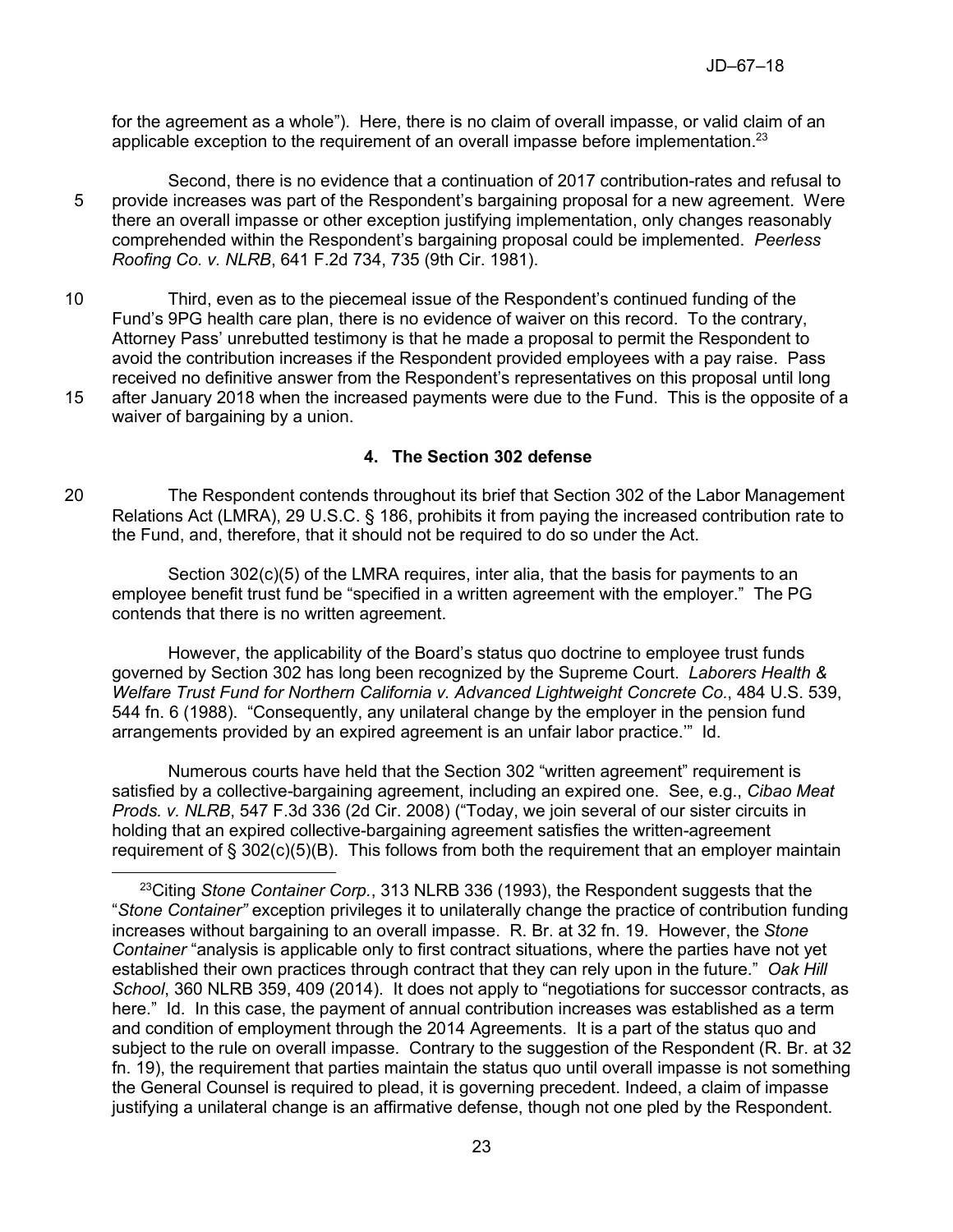the status quo following expiration of a collective-bargaining agreement, and that such continued payments under an expired collective-bargaining agreement do not implicate the purpose of § 302") (citations omitted); *Dugan v. R.J. Corman Railroad*, 344 F.3d 662, 668 (7th Cir. 2003) ("the cases hold that an expired agreement—one that has no contractual force—nevertheless can satisfy the statutory requirements [of Section 302], in part because even after expiration of such an agreement, an employer has a duty to bargain in good faith and maintain the status quo as to wages and working conditions until a new agreement or an impasse is reached") (internal quotations omitted); *Alaska Trowel Trades Pension Fund v. Lopshire*, 103 F.3d 881, 883 (9th Cir.1996) ("The requirement of a written agreement may be satisfied by a collective-bargaining agreement even after it has expired.  $\dots$  An expired § 9(a) agreement satisfies the § 302(c)(5)(B) writing requirement in part because even after expiration of such an agreement, an employer has a duty to bargain in good faith and maintain the status quo as to wages and working conditions until a new agreement or an impasse is reached"); *Peerless* Roofing, 641 F.2d at 736 (rejecting employer's argument and noting that "the collective-bargaining agreement itself survives its expiration date for some purposes. During negotiations, the employer is required by section 8(a)(5) of the National Labor Relations Act, 29 U.S.C. § 158(a)(5) (1976), to maintain the status quo as to wages and working conditions, even following the expiration date of the agreement. If the employer's obligation to make trust fund payments were terminated by the expiration of the agreement, the union would never have an opportunity to bargain over those contributions. This result would not advance national labor policy as articulated in the National Labor Relations Act").

Notably, the Respondent agrees that it lawfully made contributions to the Fund based on the 2014 Agreements during the term of the 2014 Agreements—and after the expiration of the 2014 Agreements (at 2017 rates). In other words, the Respondent recognizes that the 2014 Agreements satisfy Section 302's requirements even after expiration. Thus, the Respondent's 5 Section 302 dispute is simply with the Board's application of the status quo doctrine. But the point of the doctrine is that based on the written terms and conditions of the 2014 Agreements, annual increases *are the* required status quo employment condition. Thus, this case—including the Respondent's Section 302 defense—rises or falls on the determination of the amount of the Respondent's status quo obligations under Section 8(a)(5). If the status quo is correctly applied 10 to find that the contribution increase is an employment condition under the terms of the expired agreement, then the Respondent's Section 302 argument disappears.

Section 302's "purposefully rigid structure . . . is design[ed] to insure that employer contributions are made only for proper purposes and that fund benefits reach only proper parties." *Bricklayers, Masons and Plasterers International Union, Local 15 v. Stuart Plastering Co.,* 512

- 15 F.2d 1017, 1025 (5th Cir. 1975). "Strict compliance . . . is not an end in itself but a means of ensuring" that there is no corruption in the form of companies making payoffs to unions through trust fund payments, or that union officials misuse these funds. *National Stabilization Agreement of Sheet Metal Industry Trust Fund v. Commercial Roofing & Sheet Metal Trust Fund*, 655 F.2d 1218, 1226 (D.C. Cir. 1981). Courts recognize that employers "cannot invoke section 302 of the 20 LMRA as a loophole through which to escape obligations to the Funds." *Bricklayers Local 21 of Illinois Apprenticeship and Training Program v. Banner Restoration, Inc.*, 385 F.3d 761, 772 (7th Cir. 2004).
- Here, the Respondent's status quo obligations are based on written terms of the expired 25 collective-bargaining agreements. The Respondent's status quo-determined contribution obligations under the Act satisfies Section 302.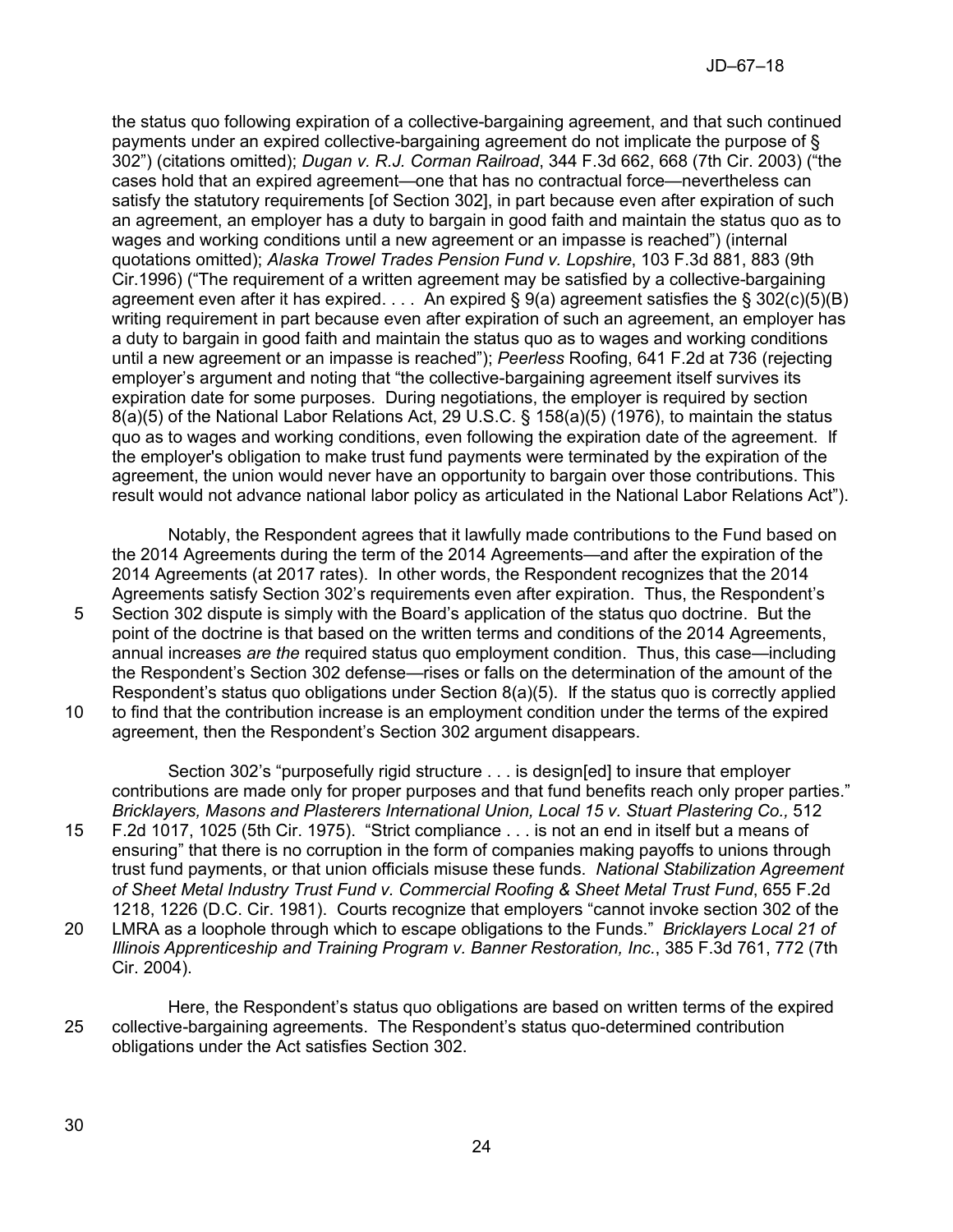## **5. The Unions' contention that the PG's status quo obligation requires it to fund the existing health care coverage and benefits (without a cap)**

5 The Unions contend that the status quo in increased contribution funding that the Respondent is required to maintain is not limited by the 5% cap.

There is much to recommend in this argument. The 5% cap in the 2014 Agreements are—arguably—expressly stated for the specific years of 2016 and 2017, not as a general term of 10 the agreements. As discussed above, nothing in the agreement limits increases in contribution funding post-expiration, but the cap is expressly for 2016 and 2017. And as the Unions point out, the status quo in employment conditions for unit employees includes maintenance of the schedule of benefits (as amended in 2016) attached to each of the 2014 Agreements and entered into evidence as part of the 2014 Agreements.

15

However, the case litigated by the General Counsel is a more limited one. In both the complaint and in his brief, the General Counsel contends that "[i]n order to preserve the status quo as required by extant Board law, the Respondent was required to continu[e] paying up to a 5% increase in contribution rates annually to the Fund for employee health insurance." (GC Br. at 20 20); see also complaint at ¶9(a)-(g) ("Respondent discontinued its practice of paying up to the 5% increase in contributions for [the unit's] health insurance benefits to the [Fund] as set forth under [the relevant article] of the collective-bargaining agreement").

Thus, the violation of the Act alleged by the General Counsel in this case is the failure to 25 pay up to a 5% increase. It is well-settled that the General Counsel is the "master of the complaint and controls the theory of the case." *Fineberg Packing Co.*, 349 NLRB 294, 296 (2007), enfd. 546 F.3d 719 (6th Cir. 2008). Accordingly, "A charging party may not expand the scope of the complaint without the consent of the General Counsel." *Planned Building Services*, 330 NLRB 791, 793 fn. 13 (2000). Thus, the Unions' theory is not one I reach in this litigation.

30

While the scope of the unfair labor practice alleged is within the control of the General Counsel, it is well settled that a charging party may argue for, and the Board may adopt, a remedy for an unfair labor practice whether or not the General Counsel pursues that remedy. *Kaumagraph Corp.*, 313 NLRB 624, 625 (1994).

35

In their brief, the Unions attempt to frame their argument that Respondent must pay increases necessary to maintain the current schedule of health care benefits, without regard to the cap, as a as a request for a remedial relief. However, this relief does not follow from the scope of the violation alleged by the General Counsel. As Judge Clifford Anderson explained, in

- 40 reasoning adopted by the Board, "if a particular violation of the Act is not alleged by the General Counsel and such a violation is necessary for a particular remedy to be invoked then the General Counsel has, by refusing to allege such a violation, precluded the Board from directing such a remedy." *New Breed Leasing*, 317 NLRB 1011, 1019 (1995), enfd. 111 F.3d 1460 (9th Cir. 1997); *ATS Acquisition Corp.*, 321 NLRB 712, 712 fn. 3 (1995), enfd. mem. 127 F3d. 1105 (9th
- 45 Cir. 1997) ("a charging party is not free to seek remedies contingent on an amendment to the complaint or a theory of the case different from that of the General Counsel").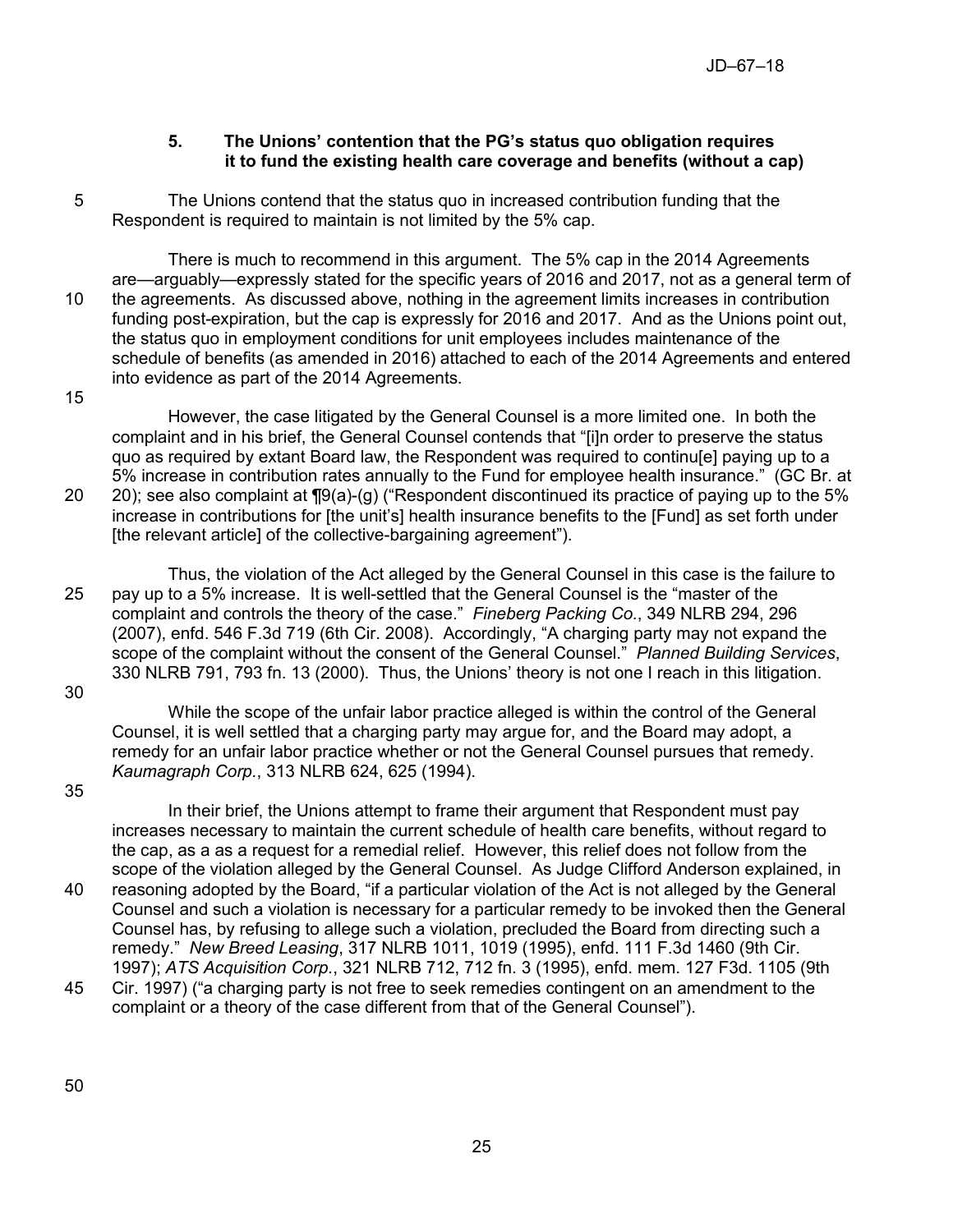Accordingly, I reject the Unions' effort to expand the remedy beyond the scope of the unfair labor practice alleged.<sup>24</sup>

## 5 **CONCLUSIONS OF LAW**

- 1. The Respondent PG Publishing Co., Inc. d/b/a Pittsburgh Post–Gazette is an employer within the meaning of Sections 2(2), (6), and (7) of the Act.
- 10 2. The Charging Party Newspaper Guild of Pittsburgh a/w Communications Workers of America, AFL–CIO, CLC, and its Local 38061 (the Guild) is a labor organization within the meaning of Section 2(5) of the Act, and at all times material the exclusive collective-bargaining representative of the following appropriate unit of the Respondent's employees (the Editorial Unit):
- All employees in the Editorial Department and in all sub-divisions of the Editorial Department, excluding those employees provided for in other existing Union Agreements and all Publishers and Associate Publishers, Publisher and Editor-in-Chief, Executive Editor, Editor of the Editorial Page, Managing Editor, 20 Deputy Managing Editor, Senior Assistant Managing Editor, Assistant Managing Editor, City Editor, Sports Editor, Sunday Editor, Technology Systems Editor, Business Editor, Night Operations Manager, Seen Editor, Associate Editor of Opinion Pages, Editorial Cartoonist, and Confidential Secretaries.
- 25

15

3. The Charging Party Pittsburgh Mailers Union No. M-22, a/w the Printing, Publishing, and Media Workers Sector of the Communications Workers of America, AFL–CIO, and its Local 14842 (the Mailers Union) is a labor organization within the meaning of Section 2(5) of the Act, and at all times material the exclusive collective-bargaining representative of the 30 following appropriate unit of the Respondent's employees (the Mailing Room Unit):

> full-time employees described in the most recent collective-bargaining agreement [Jt. Exh. 1(b)] between the Mailers Union and the Newspaper as:

35 All employees covered by this Agreement. The words "employee" and "employees" when used in this Contract apply to journeymen and apprentices. It is recognized and agreed that the terms and conditions of employment covering Part-Time mailer employees shall be as set forth in a separate agreement covering such employees.

40

 $24$ Notably, because, as of the close of the record in this case in August 2018, there as yet to be a post-expiration request for an annual Fund contribution increase of more than 5%, the General Counsel's more limited case is sufficient—to date—to remedy the existing violations, even under the Charging Parties' view. I do not reach the issue of whether, in the event there are subsequent annual Fund contribution rate increases beyond 5% necessary to maintain the existing health care coverage, and the Respondent fails to pay the amount necessary to maintain the existing health care coverage, the Unions could allege and the General Counsel could litigate in a future unfair labor practice case, that the Respondent has violated the Act anew.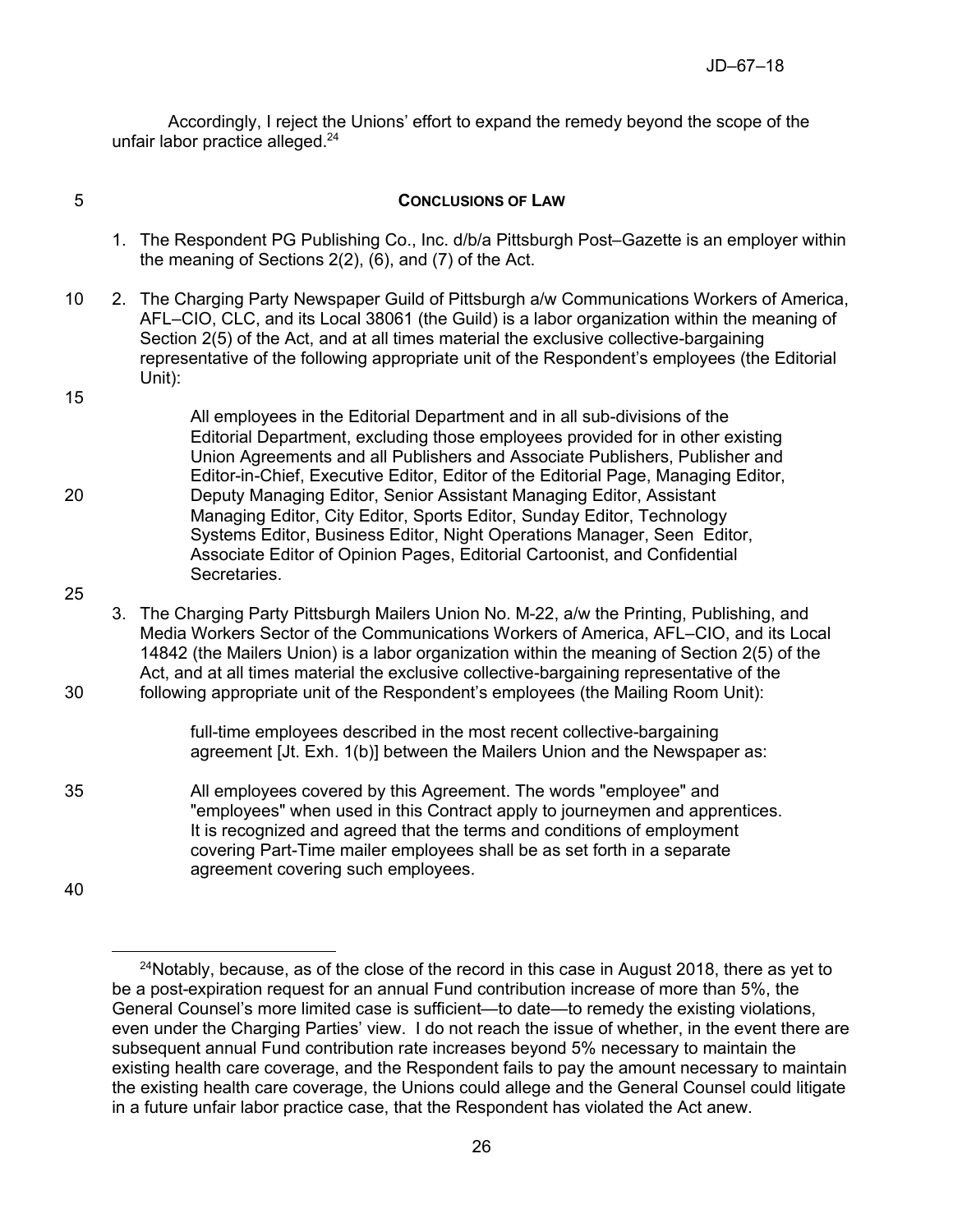4. The Charging Party Pittsburgh Typographical Union No. 7, a/w the Communications Workers of America, AFL–CIO, and its Local 14827 (the Typographical Union) is a labor organization within the meaning of Section 2(5) of the Act, and at all times material the exclusive collectivebargaining representative of the following appropriate unit of the Respondent's advertising 5 employees (the Advertising Unit):

All regular full time and regular part-time employees of the Advertising Department; excluding all other employees, confidential employees, guards, professional and supervisors as defined in the Act, and those specifically 10 excluded.

Specifically excluded from the Advertising Unit is: All employees in the Marketing, Research and Promotion Division, including supervision, managerial, confidential, and all other employees, as well as such 15 employees added in the future, are excluded from the Advertising Unit. In addition, the following positions are specifically excluded from the Advertising Unit:

Chief Revenue Officer Secretary to Classified Managers 20 Advertising Director Display Advertising Manager Classified Manager **Advertising Operations Manager** Classified Manager Classified Real Estate Manager Market Research Manager Retail Manager Classified Recruitment Manager Mgr. of Training and Sales Dev. Classified Operations Manager 25 Database Marketing Manager Production Services Supervisor Co-Op and Special Sections Mgr. Product Design Manager Classified Call Center Manager Research Analyst Online Sales Manager Sales Manager - Automotive Production Services Manager Sales Manager - Real Estate 30 New Media Bus. Dev. Mgr. - Online Sales Manager - Retail (Territories) New Media Bus. Dev. Mgr. - Classified Sales Manager - New Business Dev. New Media Bus. Dev. Mgr. - National Sales Manager - Recruitment Executive Assistant to Adv, Director Sales Manager – Major/National Preprint Distribution Manager Sales Supervisor – Major/National 35 **Retail Territory Sales Manager** Sales Manager - Digital/Direct Classified Automotive Sales Manager Production Services Manager Quality Control Specialist

5. The Charging Party Typographical Union is and at all times material has been the exclusive 40 collective-bargaining representative of the following appropriate unit of the Respondent's finance employees (the Finance Unit):

All regular full-time and regular part-time employees of the Financial Department; excluding all other employees, confidential employees, guards, 45 professional and supervisors as defined in the Act. The following are recognized as being confidential or supervisory employees excluded from the coverage of this Agreement: Controller, Assistant Controller, Office Manager and their confidential secretaries, Accounting Manager, Auditor, Credit Manager, Cashier Manager, Circulation Accounting Supervisor, Advertising 50 Accounting Supervisor, and Payroll Supervisor.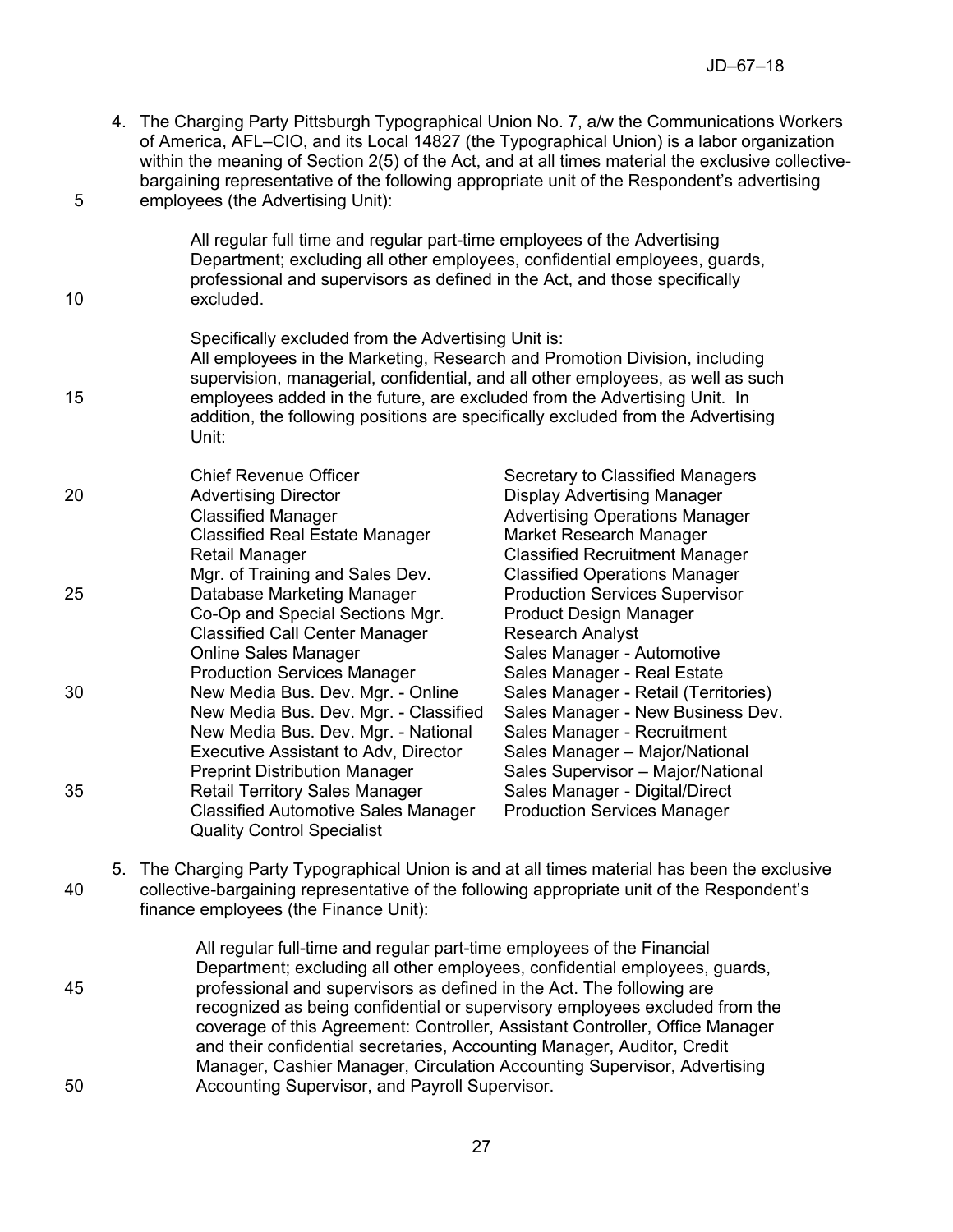6. The Charging Party Newspaper, Newsprint, Magazine and Film Delivery Drivers, Helpers and Handlers, a/w the International Brotherhood of Teamsters and its Local Union No. 211 of Allegheny County (the Delivery Union) is a labor organization within the meaning of Section 2(5) of the Act, and at all times material the exclusive collective-bargaining representative of 5 the following appropriate unit of the Respondent's employees (the Delivery Unit):

all employees performing the delivery-related work described in more detail in Section 2 (Jurisdiction) of the most recent collective-bargaining agreement between the Delivery Union and the Newspaper. [See, Section 2 of Joint Exh. 10 1(e).]

7. The Charging Party the Pittsburgh Newspaper Printing Pressmen's/Paper Handlers Local Union No. 9N, a/w the Graphic Communications Conference/International Brotherhood of Teamsters and its Local 24M/9N (the Pressmen's Union) is a labor organization within the 15 meaning of Section 2(5) of the Act, and at all times material the exclusive collectivebargaining representative of the following appropriate unit of the Respondent's employees (the Pressmen's Unit):

All journeymen pressmen, paperhandlers, paperhandling pressmen, and 20 apprentice pressmen who work in the Company's pressroom and paperhandling departments.

8. The Charging Party Operating Engineers, AFL–CIO, Local 95 (Operating Engineers), is a labor organization within the meaning of Section 2(5) of the Act, and at all times material the 25 exclusive collective-bargaining representative of the following appropriate unit of the Respondent's operating engineer employees (the Operating Engineers Unit):

all employees employed by [the Respondent] at its facility located at 2201 Sweeney Drive, Clinton, P A; but excluding guards, office clericals, managerial personnel, 30 confidential personnel, supervisors as defined in the National Labor Relations Act, and all other personnel.<sup>25</sup>

- 9. The Respondent violated Section 8(a)(5) and (1) of the Act, beginning on or about January 1, 2018, by unilaterally discontinuing to pay up to a 5% annual increase in contribution rates to 35 the Western Pennsylvania Western Pennsylvania Teamsters and Employers Welfare Fund, for health care coverage for employees in the above-referenced bargaining units, resulting in a reduction in health care coverage for employees commencing April 1, 2018.
- 10. The unfair labor practices committed by Respondent affect commerce within the meaning of 40 Section 2(6) and (7) of the Act.

 $\overline{a}$  $25$ The parties stipulated that on March 9, 2017, the PG and the Operating Engineers tentatively agreed to change the facility address listed in the above-unit description and the change will be incorporated into any successor labor agreement entered into by the PG and the Operating Engineers.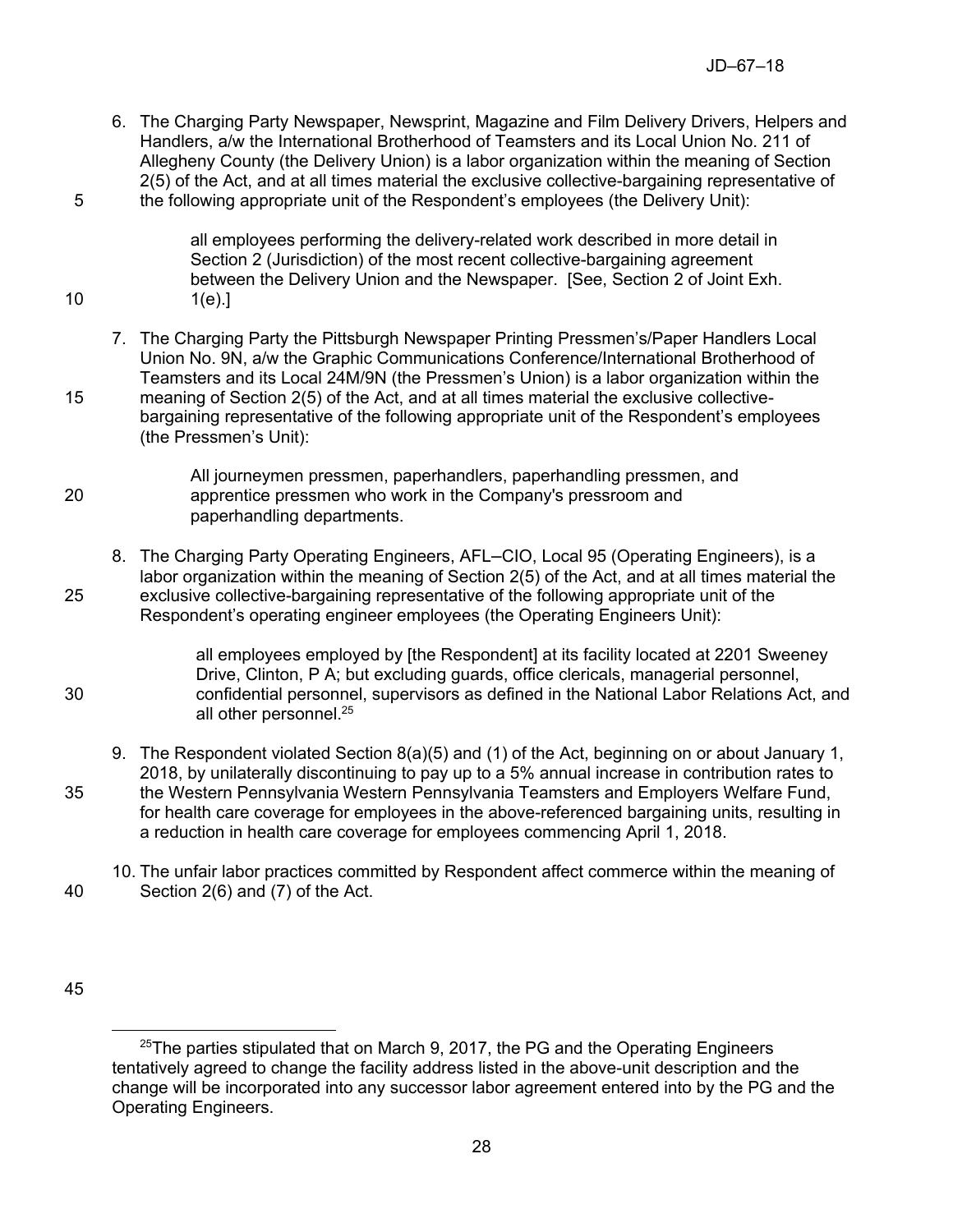### **REMEDY**

Having found that the Respondent has engaged in certain unfair labor practices, I find that it must be ordered to cease and desist therefrom and to take certain affirmative action designed 5 to effectuate the policies of the Act.

The Respondent, having unlawfully unilaterally discontinued paying annual increases up to 5% in Fund annual contribution rates shall rescind the unilateral change, and before implementing any changes in wages, hours, or other terms and conditions of unit employees, 10 notify and on request bargain with the Unions to a lawful impasse.

Having found that the Respondent unlawfully discontinued increased annual contributions to the Fund, the Respondent shall be ordered to reinstitute payments of annual increases to the Fund and make the Fund and employees whole by making all delinquent Fund contributions on

15 behalf of those employees, including any additional amounts due the fund in accordance with Merryweather Optical Co., 240 NLRB 1213, 1216 fn. 7 (1979).<sup>26</sup> Further, the Respondent shall be required to reimburse its unit employees for any expenses ensuing from its failure to continue to pay the increased annual contributions to the Fund, as set forth in *Kraft Plumbing & Heating*, 252 NLRB 891 fn. 2 (1980), enfd. mem. 661 F.2d 940 (9th Cir. 1981), including all medical

- 20 expenses that were not covered by the Fund's health care plan as a result of the Fund's reduction in benefits attributable to the Respondent's failure to pay the required contributions. Such amounts should be computed in the manner set forth in *Ogle Protection Service*, 183 NLRB 682 (1970), enfd. 444 F.2d 502 (6th Cir. 1971), with interest as prescribed in *New Horizons*, 283 NLRB 1173 (1987), compounded daily as prescribed in *Kentucky River Medical Center*, 356
- 25 NLRB 6 (2010). To the extent that an employee has made personal contributions to a fund that are accepted by the fund in lieu of the employer's delinquent contributions during the period of the delinquency, the Respondent will reimburse the employee, but the amount of such reimbursement will constitute a setoff to the amount that the Respondent otherwise owes the fund. $27$

30

The Respondent shall post an appropriate informational notice, as described in the attached appendix. This notice shall be posted at the Respondent's facility wherever the notices to employees are regularly posted for 60 days without anything covering it up or defacing its contents. In addition to physical posting of paper notices, notices shall be distributed

- 35 electronically, such as by email, posting on an intranet or an internet site, and/or other electronic means, if the Respondent customarily communicates with its employees by such means. In the event that during the pendency of these proceedings the Respondent has gone out of business or closed the facility involved in these proceedings, the Respondent shall duplicate and mail, at its own expense, a copy of the notice to all current employees and former employees employed by
- 40 the Respondent at any time since January 1, 2018. When the notice is issued to the Respondent, it shall sign it or otherwise notify Region 6 of the Board what action it will take with respect to this decision.

 $27$ I note that the record suggests that employees were not permitted to directly contribute to the Fund. However, the issue was not directly litigated. Therefore, as a precaution, I include the standard direction regarding reimbursement of employee personal contributions.

 $^{26}$ The question of whether the Respondent must pay any additional amounts into the Fund in order to satisfy the "make whole" remedy is appropriately left to the compliance stage. *Merryweather Optical Co.*, supra.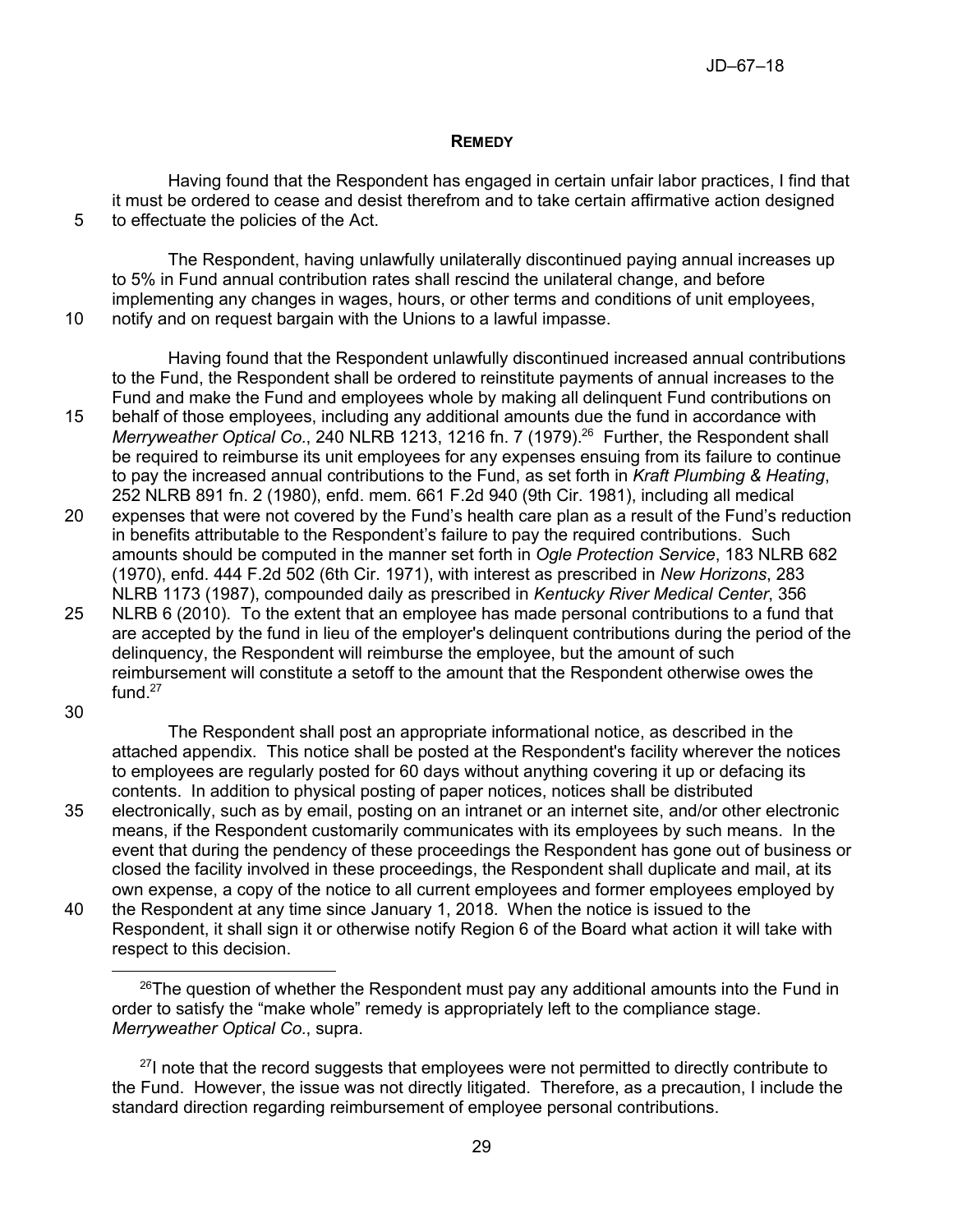On these findings of fact and conclusions of law and on the entire record, I issue the following recommended $^{28}$ 

| 5  | <b>ORDER</b>                                                                                                                                                                                                                                                                                                                                                                                                                                                  |  |  |
|----|---------------------------------------------------------------------------------------------------------------------------------------------------------------------------------------------------------------------------------------------------------------------------------------------------------------------------------------------------------------------------------------------------------------------------------------------------------------|--|--|
|    | The Respondent PG Publishing Co., Inc. d/b/a Pittsburgh Post-Gazette, Pittsburgh,<br>Pennsylvania, its officers, agents, successors, and assigns, shall                                                                                                                                                                                                                                                                                                       |  |  |
| 10 | 1. Cease and desist from:                                                                                                                                                                                                                                                                                                                                                                                                                                     |  |  |
| 15 | (a) Unilaterally changing the terms and conditions of employment of its unit<br>employees by discontinuing to pay up to a 5% annual increase in contribution<br>rates to the Western Pennsylvania Teamsters and Employers Welfare Fund<br>(Fund), for health care coverage for unit employees, without providing the<br>employees' collective-bargaining representative notice and an opportunity to<br>bargain to a lawful impasse.                          |  |  |
| 20 | (b) In any like or related manner interfering with, restraining, or coercing employees in<br>the exercise of the rights guaranteed them by Section 7 of the Act.                                                                                                                                                                                                                                                                                              |  |  |
|    | Take the following affirmative action necessary to effectuate the policies of the Act:<br>2.                                                                                                                                                                                                                                                                                                                                                                  |  |  |
| 25 | (a) Before implementing any changes in wages, hours, or other terms and conditions<br>of unit employees, notify and, on request, bargain with the Newspaper Guild of<br>Pittsburgh a/w Communications Workers of America, AFL-CIO, CLC, and its Local<br>38061 (the Guild) Union to a lawful impasse as the exclusive collective-bargaining<br>representative of the employees in the following bargaining unit:                                              |  |  |
| 30 | The Editorial Unit:                                                                                                                                                                                                                                                                                                                                                                                                                                           |  |  |
| 35 | All employees in the Editorial Department and in all sub-divisions of the<br>Editorial Department, excluding those employees provided for in other<br>existing Union Agreements and all Publishers and Associate Publishers,<br>Publisher and Editor-in-Chief, Executive Editor, Editor of the Editorial Page,<br>Managing Editor, Deputy Managing Editor, Senior Assistant Managing<br>Editor, Assistant Managing Editor, City Editor, Sports Editor, Sunday |  |  |
| 40 | Editor, Technology Systems Editor, Business Editor, Night Operations<br>Manager, Seen Editor, Associate Editor of Opinion Pages, Editorial<br>Cartoonist, and Confidential Secretaries.                                                                                                                                                                                                                                                                       |  |  |

45

 $\overline{a}$ 

 $^{28}$ If no exceptions are filed as provided by Sec. 102.46 of the Board's Rules and Regulations, the findings, conclusions, and recommended Order shall, as provided in Sec. 102.48 of the Rules, be adopted by the Board and all objections to them shall be deemed waived for all purposes.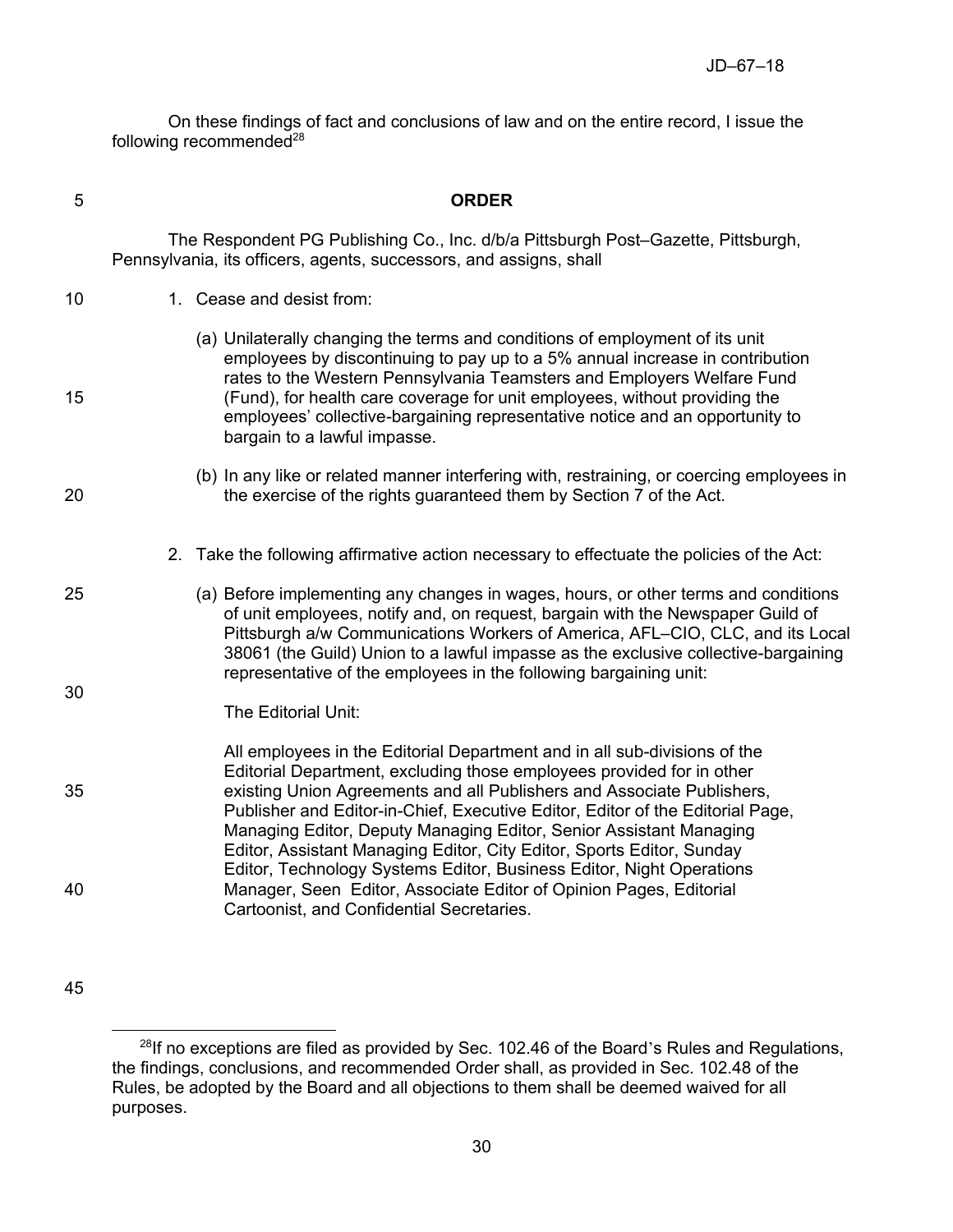| 5  |  | (b) Before implementing any changes in wages, hours, or other terms and conditions<br>of unit employees, notify and, on request, bargain with the Pittsburgh Mailers<br>Union No. M-22, a/w the Printing, Publishing, and Media Workers Sector of the<br>Communications Workers of America, AFL-CIO, and its Local 14842 (the Mailers<br>Union) to a lawful impasse as the exclusive collective-bargaining representative of<br>the employees in the following bargaining unit: |                                                                                                                                                                   |  |
|----|--|---------------------------------------------------------------------------------------------------------------------------------------------------------------------------------------------------------------------------------------------------------------------------------------------------------------------------------------------------------------------------------------------------------------------------------------------------------------------------------|-------------------------------------------------------------------------------------------------------------------------------------------------------------------|--|
|    |  | The Mailing Room Unit:                                                                                                                                                                                                                                                                                                                                                                                                                                                          |                                                                                                                                                                   |  |
| 10 |  | full-time employees described in the most recent collective-bargaining<br>agreement between the Mailers Union and the Newspaper as:                                                                                                                                                                                                                                                                                                                                             |                                                                                                                                                                   |  |
| 15 |  | All employees covered by this Agreement. The words "employee" and<br>"employees" when used in this Contract apply to journeymen and<br>apprentices. It is recognized and agreed that the terms and conditions of<br>employment covering Part-Time mailer employees shall be as set forth in a<br>separate agreement covering such employees.                                                                                                                                    |                                                                                                                                                                   |  |
| 20 |  | (c) Before implementing any changes in wages, hours, or other terms and conditions<br>of unit employees, notify and, on request, bargain with the Pittsburgh<br>Typographical Union No. 7, a/w the Communications Workers of America, AFL-<br>CIO, and its Local 14827 (the Typographical Union) to a lawful impasse as the<br>exclusive collective-bargaining representative of the employees in the following                                                                 |                                                                                                                                                                   |  |
| 25 |  | bargaining units:                                                                                                                                                                                                                                                                                                                                                                                                                                                               |                                                                                                                                                                   |  |
|    |  | The Advertising Employees Unit:                                                                                                                                                                                                                                                                                                                                                                                                                                                 |                                                                                                                                                                   |  |
| 30 |  | All regular full time and regular part-time employees of the Advertising<br>Department; excluding all other employees, confidential employees,<br>guards, professional and supervisors as defined in the Act, and those<br>specifically excluded.                                                                                                                                                                                                                               |                                                                                                                                                                   |  |
| 35 |  | Specifically excluded from the Advertising Unit is:<br>All employees in the Marketing, Research and Promotion Division,<br>including supervision, managerial, confidential, and all other employees, as<br>well as such employees added in the future, are excluded from the<br>Advertising Unit. In addition, the following positions are specifically<br>excluded from the Advertising Unit:                                                                                  |                                                                                                                                                                   |  |
| 40 |  | <b>Chief Revenue Officer</b><br><b>Advertising Director</b><br><b>Classified Manager</b><br><b>Classified Real Estate Manager</b>                                                                                                                                                                                                                                                                                                                                               | Secretary to Classified Managers<br><b>Display Advertising Manager</b><br><b>Advertising Operations Manager</b><br>Market Research Manager                        |  |
| 45 |  | Retail Manager<br>Mgr. of Training and Sales Dev.<br>Database Marketing Manager<br>Co-Op and Special Sections Mgr.                                                                                                                                                                                                                                                                                                                                                              | <b>Classified Recruitment Manager</b><br><b>Classified Operations Manager</b><br><b>Production Services Supervisor</b><br><b>Product Design Manager</b>           |  |
| 50 |  | <b>Classified Call Center Manager</b><br><b>Online Sales Manager</b><br><b>Production Services Manager</b><br>New Media Bus. Dev. Mgr. - Online<br>New Media Bus. Dev. Mgr. - Classified                                                                                                                                                                                                                                                                                        | <b>Research Analyst</b><br>Sales Manager - Automotive<br>Sales Manager - Real Estate<br>Sales Manager - Retail (Territories)<br>Sales Manager - New Business Dev. |  |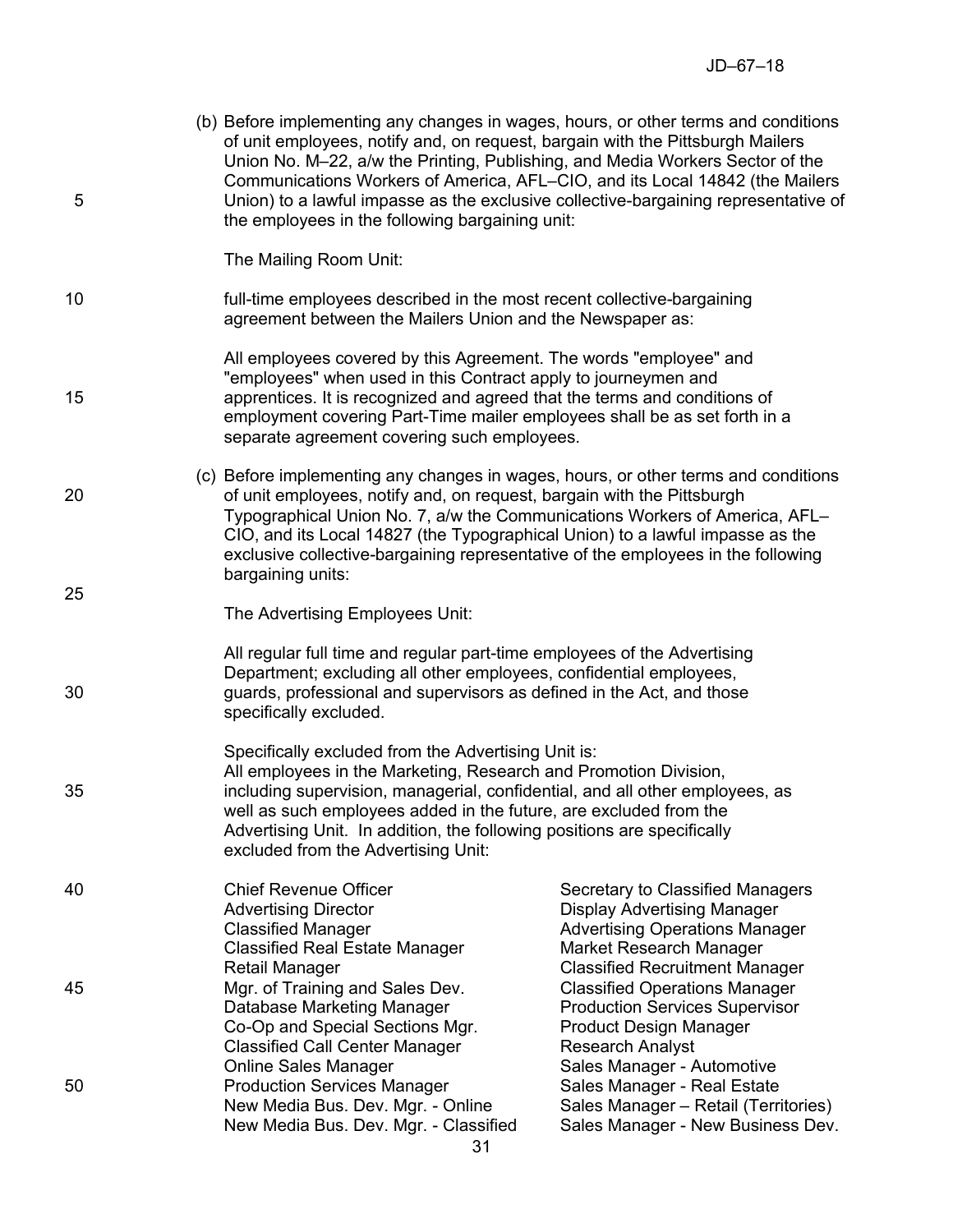| 5        | New Media Bus. Dev. Mgr. - National<br>Executive Assistant to Adv, Director<br><b>Preprint Distribution Manager</b><br><b>Retail Territory Sales Manager</b><br><b>Classified Automotive Sales Manager</b><br><b>Quality Control Specialist</b>                                                                                                                                                                                                                                                                             | Sales Manager - Recruitment<br>Sales Manager - Major/National<br>Sales Supervisor -Major/National<br>Sales Manager - Digital/Direct<br><b>Production Services Manager</b> |
|----------|-----------------------------------------------------------------------------------------------------------------------------------------------------------------------------------------------------------------------------------------------------------------------------------------------------------------------------------------------------------------------------------------------------------------------------------------------------------------------------------------------------------------------------|---------------------------------------------------------------------------------------------------------------------------------------------------------------------------|
| 10       | The Finance Employees Unit:<br>All regular full-time and regular part-time employees of the Financial                                                                                                                                                                                                                                                                                                                                                                                                                       |                                                                                                                                                                           |
| 15       | Department; excluding all other employees, confidential employees,<br>guards, professional and supervisors as defined in the Act. The following<br>are recognized as being confidential or supervisory employees excluded<br>from the coverage of this Agreement: Controller, Assistant Controller,<br>Office Manager and their confidential secretaries, Accounting Manager,<br>Auditor, Credit Manager, Cashier Manager, Circulation Accounting<br>Supervisor, Advertising Accounting Supervisor, and Payroll Supervisor. |                                                                                                                                                                           |
| 20<br>25 | (d) Before implementing any changes in wages, hours, or other terms and conditions<br>of unit employees, notify and, on request, bargain with the Newspaper, Newsprint,<br>Magazine and Film Delivery Drivers, Helpers and Handlers a/w the International<br>Brotherhood of Teamsters and its Local Union No. 211 of Allegheny County (the<br>Delivery Union) to a lawful impasse as the exclusive collective-bargaining<br>representative of the employees in the following bargaining unit:                               |                                                                                                                                                                           |
|          | The Delivery Unit:                                                                                                                                                                                                                                                                                                                                                                                                                                                                                                          |                                                                                                                                                                           |
| 30       | all employees performing the delivery-related work described in more detail<br>in Section 2 (Jurisdiction) of the most recent collective-bargaining<br>agreement between the Delivery Union and the Newspaper.                                                                                                                                                                                                                                                                                                              |                                                                                                                                                                           |
| 35       | (e) Before implementing any changes in wages, hours, or other terms and<br>conditions of unit employees, notify and, on request, bargain with the<br>Pittsburgh Newspaper Printing Pressmen's/Paper Handlers Local Union<br>No. 9N, a/w the Graphic Communications Conference/International<br>Brotherhood of Teamsters and its Local 24M/9N (the Pressmen's Union)<br>to a lawful impasse as the exclusive collective-bargaining representative of                                                                         |                                                                                                                                                                           |
| 40       | the employees in the following bargaining unit:<br>The Pressmen's Unit:                                                                                                                                                                                                                                                                                                                                                                                                                                                     |                                                                                                                                                                           |
| 45       | All journeymen pressmen, paperhandlers, paperhandling pressmen, and<br>apprentice pressmen who work in the Company's pressroom and<br>paperhandling departments.                                                                                                                                                                                                                                                                                                                                                            |                                                                                                                                                                           |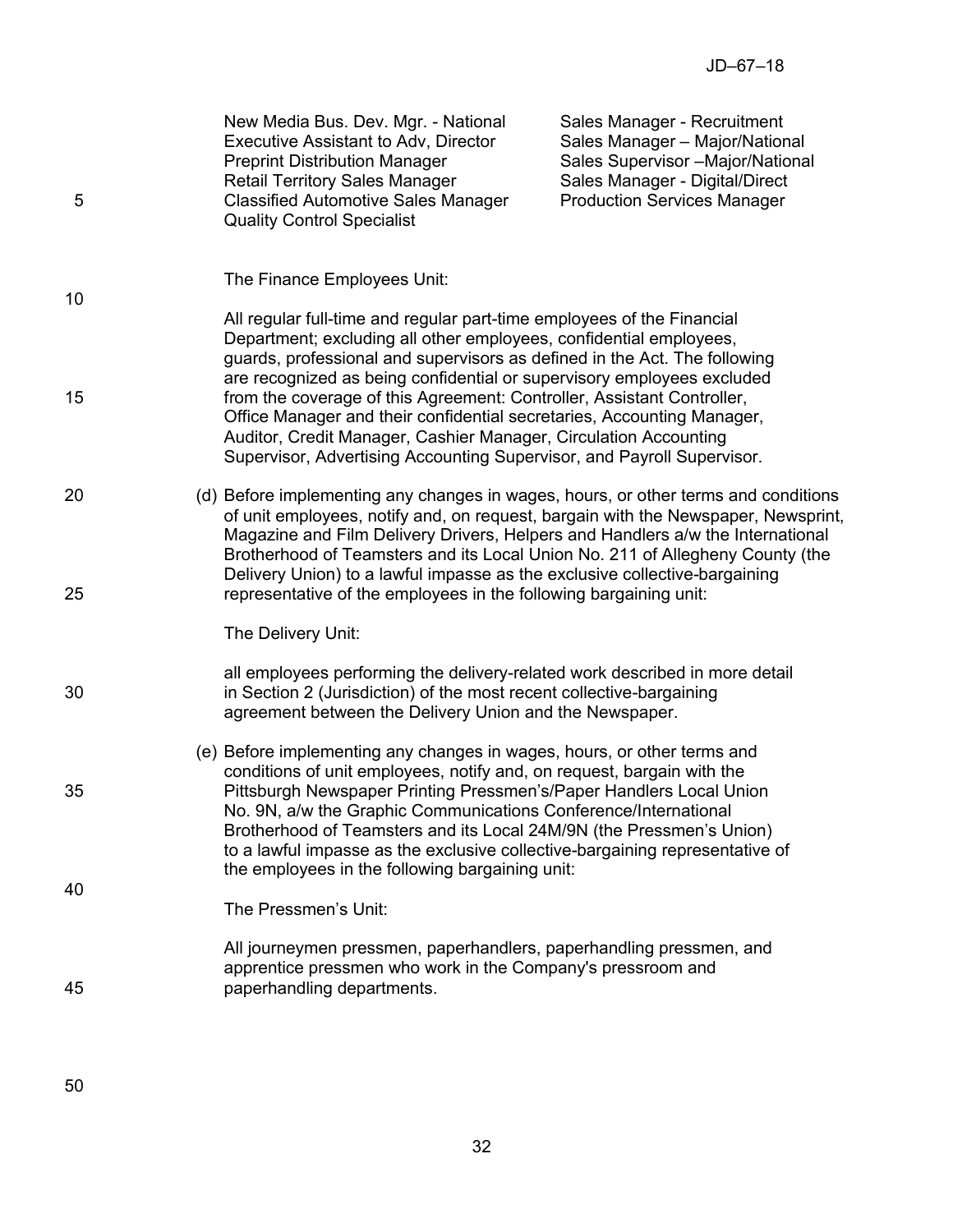| 5  | (f) Before implementing any changes in wages, hours, or other terms and<br>conditions of unit employees, notify and, on request, bargain with the<br>International Union of Operating Engineers, AFL-CIO, Local 95 (the<br>Operating Engineers) to a lawful impasse as the exclusive collective-<br>bargaining representative of the employees in the following bargaining unit:                                                                   |
|----|----------------------------------------------------------------------------------------------------------------------------------------------------------------------------------------------------------------------------------------------------------------------------------------------------------------------------------------------------------------------------------------------------------------------------------------------------|
|    | The Operating Engineers Unit:                                                                                                                                                                                                                                                                                                                                                                                                                      |
| 10 | all employees employed by [the Respondent] at its facility located at 2201<br>Sweeney Drive, Clinton, P A; but excluding guards, office clericals, managerial<br>personnel, confidential personnel, supervisors as defined in the National Labor<br>Relations Act, and all other personnel. <sup>29</sup>                                                                                                                                          |
| 15 | (g) Rescind the change in terms and conditions of employment for its unit employees<br>that was unilaterally implemented on January 1, 2018, when it discontinued paying<br>up to a 5% annual increase in contribution rates to the Fund for health care<br>coverage for employees in the above-described units.                                                                                                                                   |
| 20 | (h) Make all annual increases in contributions to the Fund that it failed to make,<br>including any additional amounts due to the Fund on behalf of unit employees in<br>the manner set forth in the remedy section of this decision, and continue to make<br>the annual increase in contributions until the Respondent bargains with the Unions<br>in good faith to an impasse or to an agreement.                                                |
| 25 | (i) Reimburse unit employees for any expenses resulting from the failure to pay the<br>annual increases in Fund contributions up to 5% in the manner set forth in the<br>remedy section of this decision.                                                                                                                                                                                                                                          |
| 30 | (i) Within 14 days after service by the Region, post at its facility in Pittsburgh,<br>Pennsylvania, copies of the attached notice marked "Appendix." <sup>30</sup> Copies of the<br>notice, on forms provided by the Regional Director for Region 6, after being signed<br>by the Respondent's authorized representative, shall be posted by the Respondent<br>and maintained for 60 consecutive days in conspicuous places, including all places |
| 35 | where notices to employees are customarily posted. In addition to physical<br>posting of paper notices, notices in each language deemed appropriate shall be<br>distributed electronically, such as by email, posting on an intranet or an internet<br>site, and/or other electronic means, if the Respondent customarily communicates<br>with its employees by such means. Reasonable steps shall be taken by the                                 |
| 40 | Respondent to ensure that the notices are not altered, defaced, or covered by any<br>other material. In the event that, during the pendency of these proceedings, the<br>Respondent has gone out of business or closed the facility involved in these<br>proceedings, the Respondent shall duplicate and mail, at its own expense, a copy                                                                                                          |

 $29$ The parties stipulated that on March 9, 2017, the PG and the Operating Engineers tentatively agreed to change the facility address listed in the above-unit description and the change will be incorporated into any successor labor agreement entered into by the PG and the Operating Engineers.

<sup>30</sup>If this Order is enforced by a judgment of a United States court of appeals, the words in the notice reading "Posted by Order of the National Labor Relations Board" shall read "Posted Pursuant to a Judgment of the United States Court of Appeals Enforcing an Order of the National Labor Relations Board."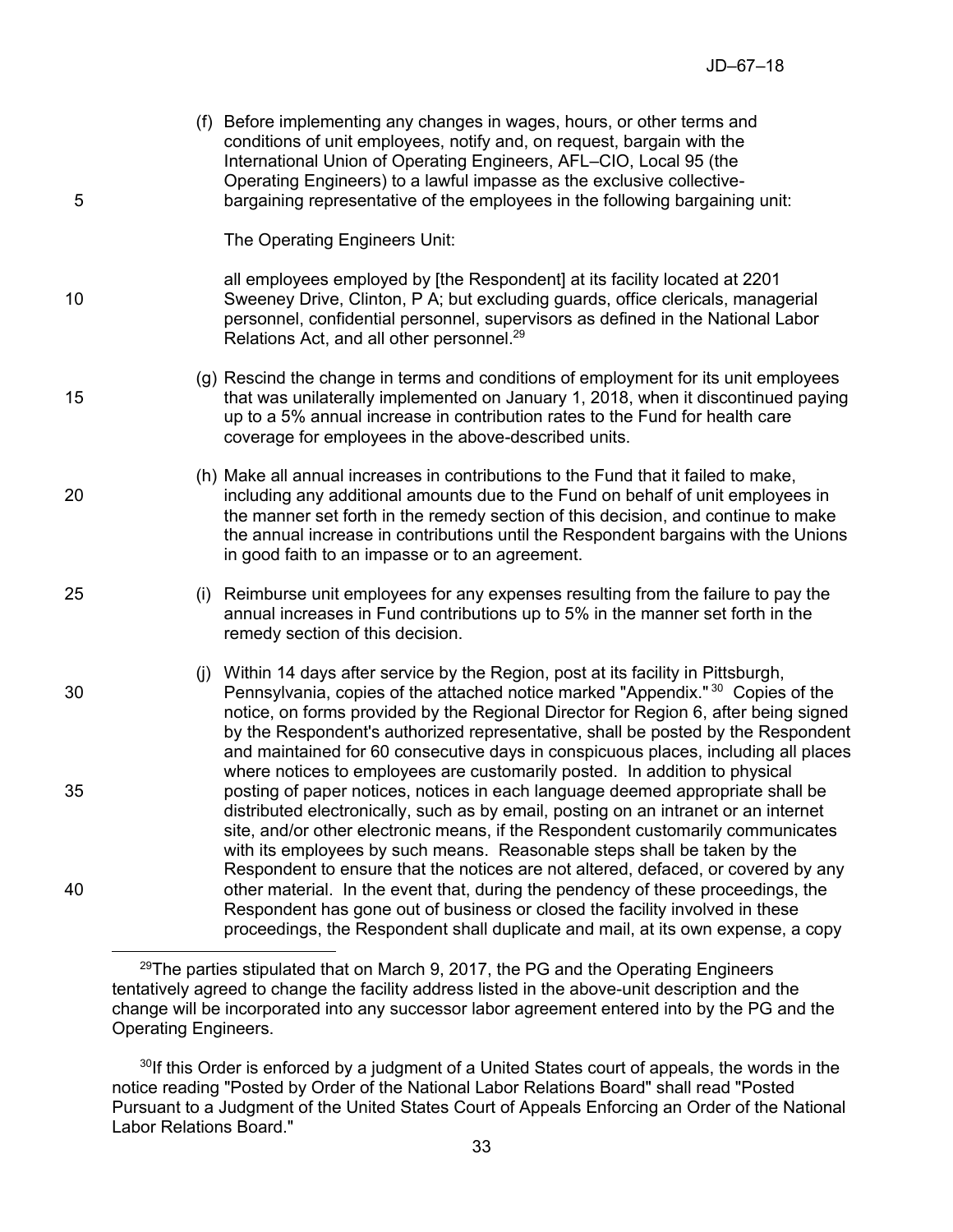of the notice in each appropriate language, to all current employees and former employees employed by the Respondent at any time since July 1, 2018.

(k) Within 21 days after service by the Region, file with the Regional Director for 5 **Region 1 a sworn certification of a responsible official on a form provided by the** Region attesting to the steps that the Respondent has taken to comply

Dated, Washington, D.C. October 16, 2018

 $\Delta$ and  $\angle$ 16

David I. Goldman U.S. Administrative Law Judge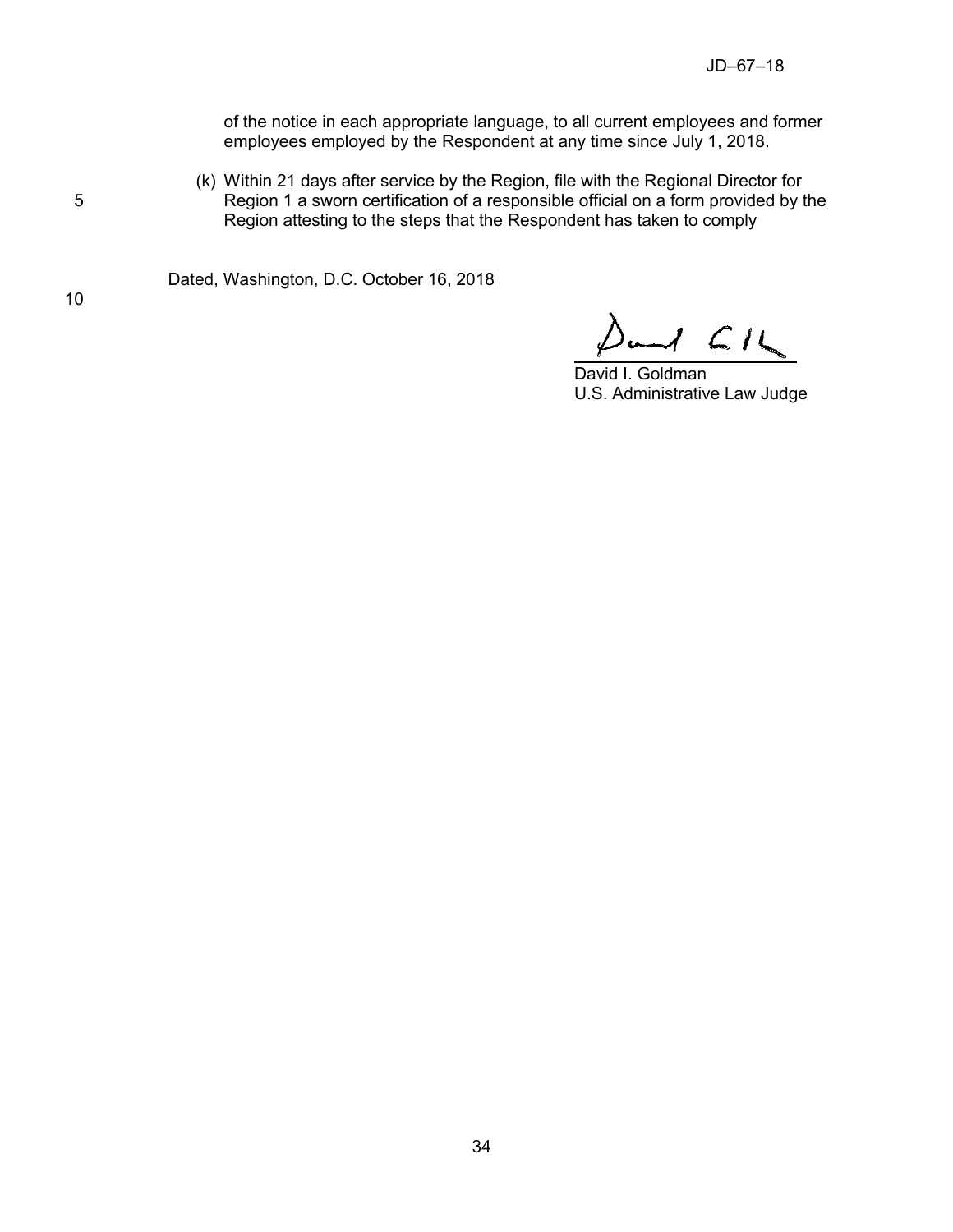## **APPENDIX**

## NOTICE TO EMPLOYEES

### Posted by Order of the National Labor Relations Board An Agency of the United States Government

The National Labor Relations Board has found that we violated Federal labor law and has ordered us to post and obey this notice.

### FEDERAL LAW GIVES YOU THE RIGHT TO

Form, join, or assist a union Choose representatives to bargain with us on your behalf Act together with other employees for your benefit and protection Choose not to engage in any of these protected activities.

WE WILL NOT unilaterally change the terms and conditions of employment of unit employees by discontinuing to pay up to a 5% annual increase in contribution rates to the Western Pennsylvania Teamsters and Employers Welfare Fund (Fund), for health care coverage without providing the employees' collective-bargaining representative notice and an opportunity to bargain to a lawful impasse.

WE WILL NOT in any like or related manner interfere with, restrain, or coerce you in the exercise of the rights listed above.

WE WILL, before implementing any changes in wages, hours, or other terms and conditions of unit employees, notify and, on request, bargain with the Newspaper Guild of Pittsburgh a/w Communications Workers of America, AFL–CIO, CLC, and its Local 38061 as the exclusive collective-bargaining representative of employees in the following unit:

The Editorial Unit:

All employees in the Editorial Department and in all sub-divisions of the Editorial Department, excluding those employees provided for in other existing Union Agreements and all Publishers and Associate Publishers, Publisher and Editor-in-Chief, Executive Editor, Editor of the Editorial Page, Managing Editor, Deputy Managing Editor, Senior Assistant Managing Editor, Assistant Managing Editor, City Editor, Sports Editor, Sunday Editor, Technology Systems Editor, Business Editor, Night Operations Manager, Seen Editor, Associate Editor of Opinion Pages, Editorial Cartoonist, and Confidential Secretaries.

WE WILL, before implementing any changes in wages, hours, or other terms and conditions of unit employees, notify and, on request, bargain with the Pittsburgh Mailers Union No. M-22, a/w the Printing, Publishing, and Media Workers Sector of the Communications Workers of America,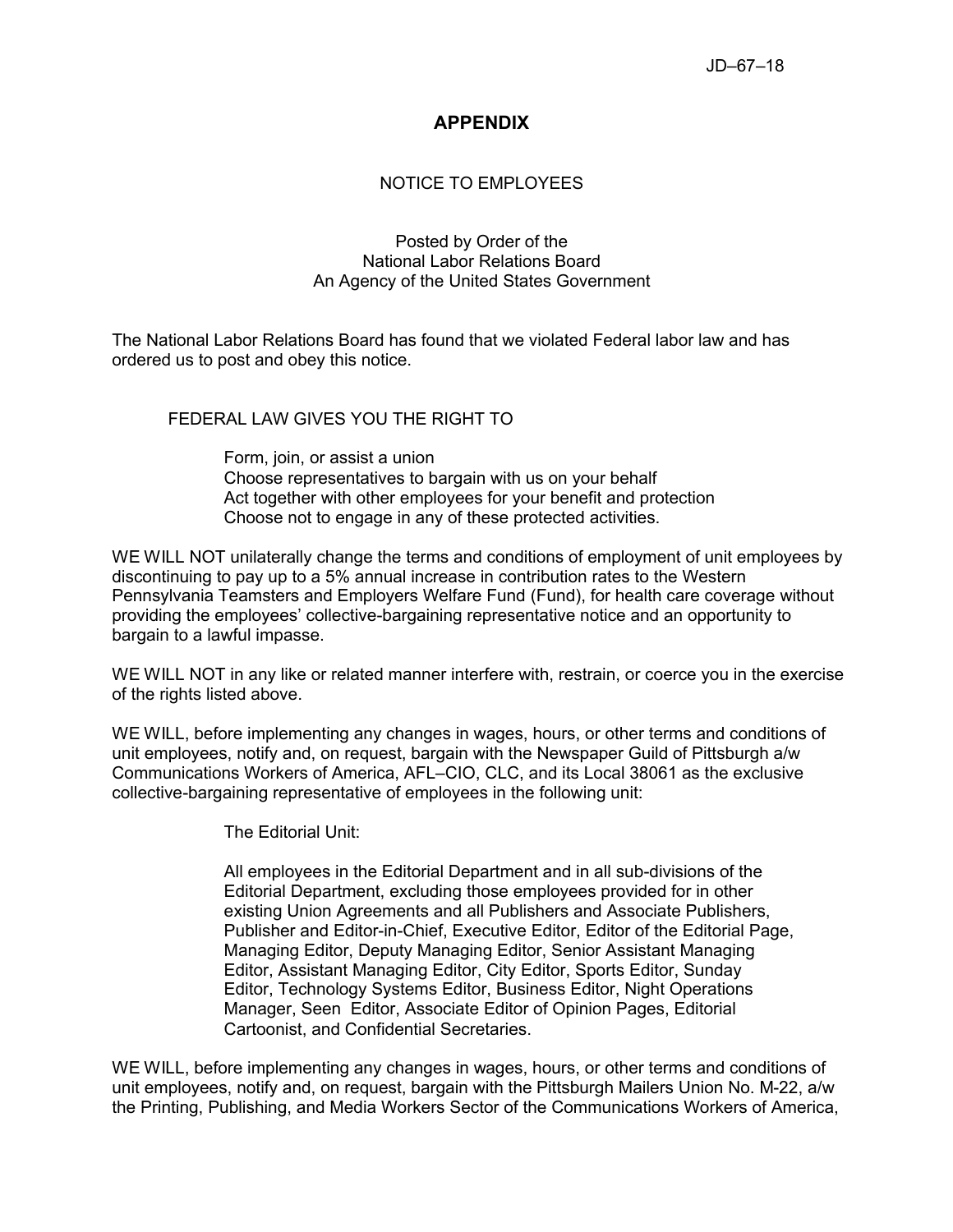AFL–CIO, and its Local 14842 as the exclusive collective-bargaining representative of employees in the following unit:

The Mailing Room Unit:

full-time employees described in the most recent collective-bargaining agreement between the Mailers Union and the Newspaper as:

All employees covered by this Agreement. The words "employee" and "employees" when used in this Contract apply to journeymen and apprentices. It is recognized and agreed that the terms and conditions of employment covering Part-Time mailer employees shall be as set forth in a separate agreement covering such employees.

WE WILL, before implementing any changes in wages, hours, or other terms and conditions of unit employees, notify and, on request, bargain with the Pittsburgh Typographical Union No. 7, a/w the Communications Workers of America, AFL–CIO, and its Local 14827 as the exclusive collective-bargaining representative of employees in the following units:

The Advertising Employees Unit:

All regular full time and regular part-time employees of the Advertising Department; excluding all other employees, confidential employees, guards, professional and supervisors as defined in the Act, and those specifically excluded.

Specifically excluded from the Advertising Unit is: All employees in the Marketing, Research and Promotion Division, including supervision, managerial, confidential, and all other employees, as well as such employees added in the future, are excluded from the Advertising Unit. In addition, the following positions are specifically excluded from the Advertising Unit:

Chief Revenue Officer Secretary to Classified Managers Advertising Director **Display Advertising Manager** Classified Manager **Advertising Operations Manager** Advertising Operations Manager Classified Real Estate Manager Market Research Manager Retail Manager Classified Recruitment Manager Mgr. of Training and Sales Dev. Classified Operations Manager Database Marketing Manager **Production Services Supervisor** Co-Op and Special Sections Mgr. Product Design Manager Classified Call Center Manager Research Analyst Online Sales Manager Sales Manager - Automotive Production Services Manager Sales Manager - Real Estate New Media Bus. Dev. Mgr. - Online Sales Manager – Retail (Territories) New Media Bus. Dev. Mgr. - Classified Sales Manager - New Business Dev. New Media Bus. Dev. Mgr. - National Sales Manager - Recruitment Executive Assistant to Adv, Director Sales Manager – Major/National Preprint Distribution Manager Sales Supervisor – Major/National Retail Territory Sales Manager Sales Manager - Digital/Direct Classified Automotive Sales Manager Production Services Manager Quality Control Specialist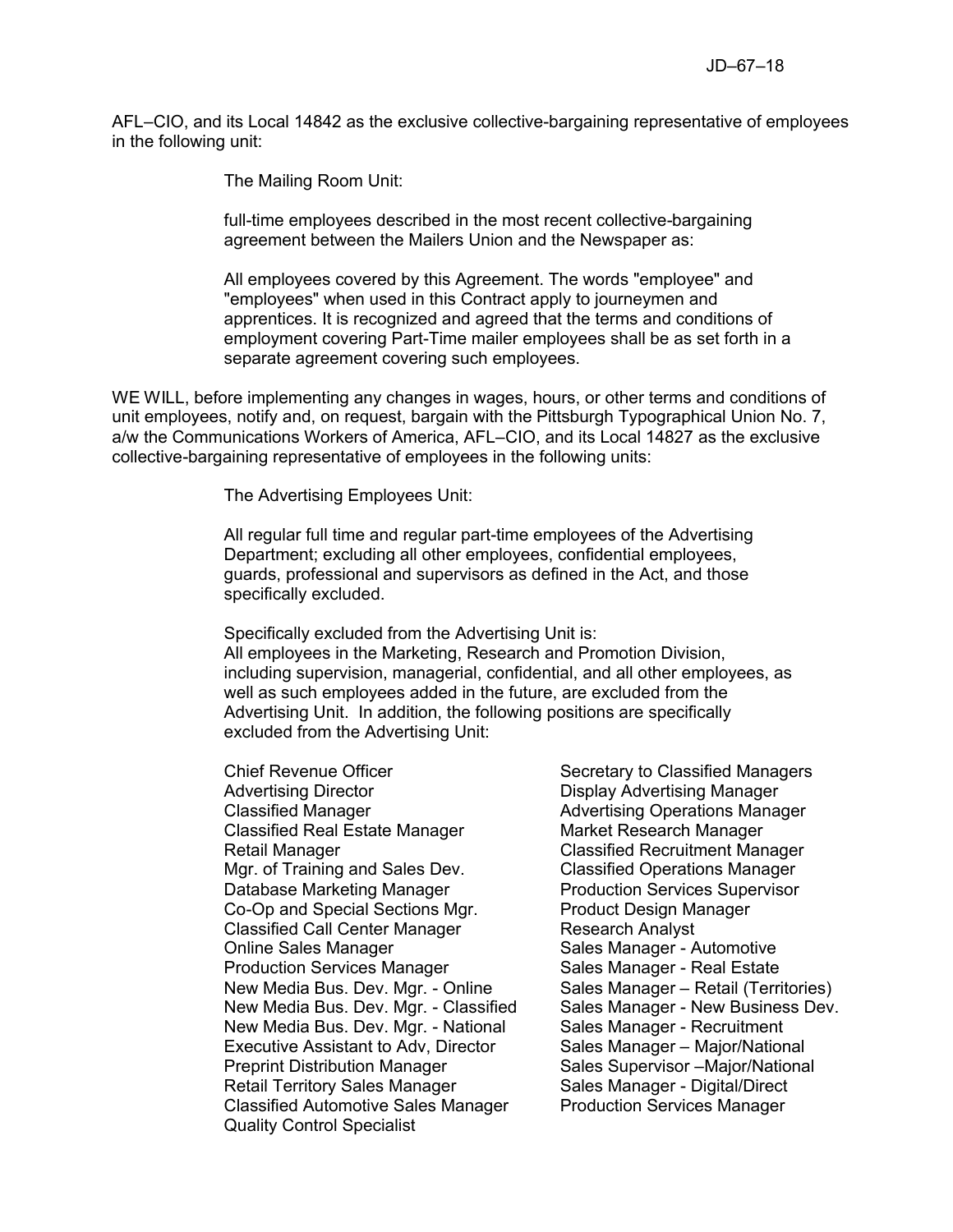The Finance Employees Unit:

All regular full-time and regular part-time employees of the Financial Department; excluding all other employees, confidential employees, guards, professional and supervisors as defined in the Act. The following are recognized as being confidential or supervisory employees excluded from the coverage of this Agreement: Controller, Assistant Controller, Office Manager and their confidential secretaries, Accounting Manager, Auditor, Credit Manager, Cashier Manager, Circulation Accounting Supervisor, Advertising Accounting Supervisor, and Payroll Supervisor.

WE WILL, before implementing any changes in wages, hours, or other terms and conditions of unit employees, notify and, on request, bargain with the Newspaper, Newsprint, Magazine and Film Delivery Drivers, Helpers and Handlers, a/w the International Brotherhood of Teamsters and its Local Union No. 211 of Allegheny County as the exclusive collective-bargaining representative of employees in the following unit:

The Delivery Unit:

all employees performing the delivery-related work described in more detail in Section 2 (Jurisdiction) of the most recent collective-bargaining agreement between the Delivery Union and the Newspaper.

WE WILL, before implementing any changes in wages, hours, or other terms and conditions of unit employees, notify and, on request, bargain with the Pittsburgh Newspaper Printing Pressmen's/Paper Handlers Local Union No. 9N, a/w the Graphic Communications Conference/International Brotherhood of Teamsters and its Local 24M/9N (the Pressmen's Union), as the exclusive collective-bargaining representative of employees in the following unit:

The Pressmen's Unit:

All journeymen pressmen, paperhandlers, paperhandling pressmen, and apprentice pressmen who work in the Company's pressroom and paperhandling departments

WE WILL, before implementing any changes in wages, hours, or other terms and conditions of unit employees, notify and, on request, bargain with the Operating Engineers, AFL–CIO, Local 95 (the Operating Engineers) as the exclusive collective-bargaining representative of employees in the following unit:

The Operating Engineers Unit:

all employees employed by Pittsburgh Post-Gazette at its facility located at 2201 Sweeney Drive, Clinton, PA; but excluding guards, office clericals, managerial personnel, confidential personnel, supervisors as defined in the National Labor Relations Act, and all other personnel.

WE WILL rescind the unlawful change in terms and conditions of unit employees that was unilaterally implemented on January 1, 2018, when we discontinued paying up to a 5% annual